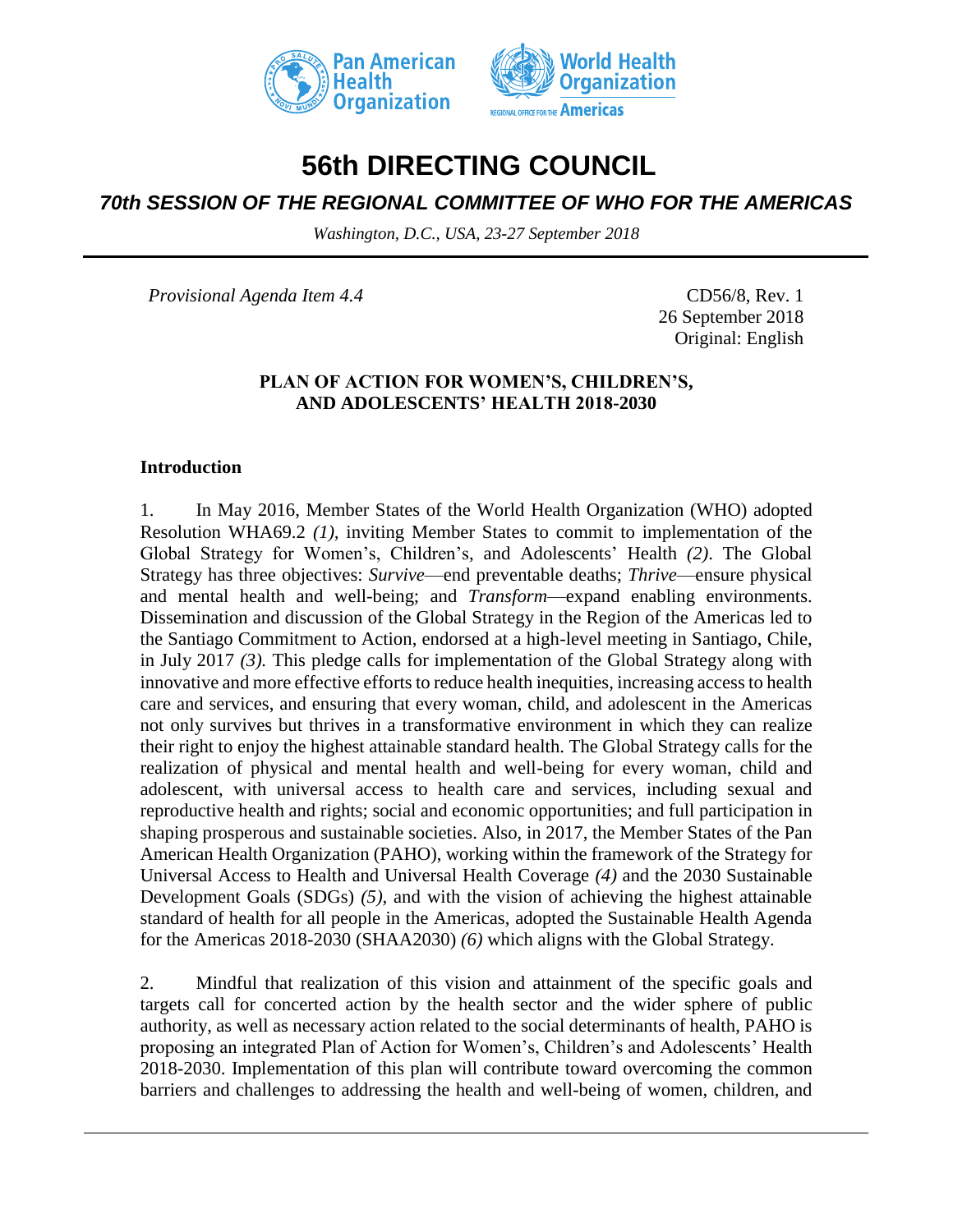adolescents in a more effective, integrated manner across the life course, leaving no one behind and closing health inequity gaps. This comprehensive approach will facilitate multisectoral and intersectoral action and support more efficient use of human and financial resources, thus further increasing the already high return on investments in the health of women, infants, children, and adolescents.

3. Within the context of the Global Strategy and SHAA2030, successful implementation of this Plan will require a comprehensive, interprogrammatic, and multisectoral response to address the immediate causes of preventable mortality, morbidity, and disability in women, children, and adolescents, as well as their underlying determinants in the framework of rights, gender, life course, and cultural diversity, and to promote positive development, health, and well-being. The comprehensive nature of the Plan of Action is innovative in that it combines areas of work previously addressed under four separate strategies and plans. This approach will facilitate the application of a life course approach to building health and well-being, reducing health inequities, increasing access to integrated health care and services, and addressing the common determinants of health, while also providing optimal opportunities to address the specific health-related issues and challenges of each group.

# **Background**

4. The core rationale for development of this Plan is the fact that progress in women's children's and adolescents' health in the Region has been uneven. Advancements have not benefited some subgroups within national populations. Significant differences in health status persist between and within countries, and certain population groups—indigenous, Afro-descendant, less-educated, poor, and rural groups, as well as some populations of women, children, and adolescents—consistently suffer higher burdens of preventable mortality and morbidity *(7).* However, given the substantial social and economic progress in the Region, as well as the knowledge, experience, and lessons learned while working to meet the Millennium Development Goals (MDG), there is reason to be confident that the achievements to date can be accelerated and expanded.

5. The development of this Plan of Action has benefited from the orientations contained in the global and regional documents cited above, as well as from analysis of the recent evaluations and lessons learned from implementation of the following four regional strategies and plans of action: *a)* the Plan of Action to Accelerate the Reduction in Maternal Mortality and Severe Maternal Morbidity (2012-2017)*,* approved under Resolution CD51.R12 (2011); *b)* the Regional Strategy and Plan of Action for Neonatal Health within the Continuum of Maternal, Newborn, and Child Care (2008-2015), approved under Resolution CD48.R4 Rev.1(2008); *c)* the Strategy and Plan of Action for Integrated Child Health (2012-2017), approved under Resolution CSP28.R20 (2012); and *d)* the Adolescent and Youth Regional Strategy and Plan of Action (2010-2018) *(8-11).*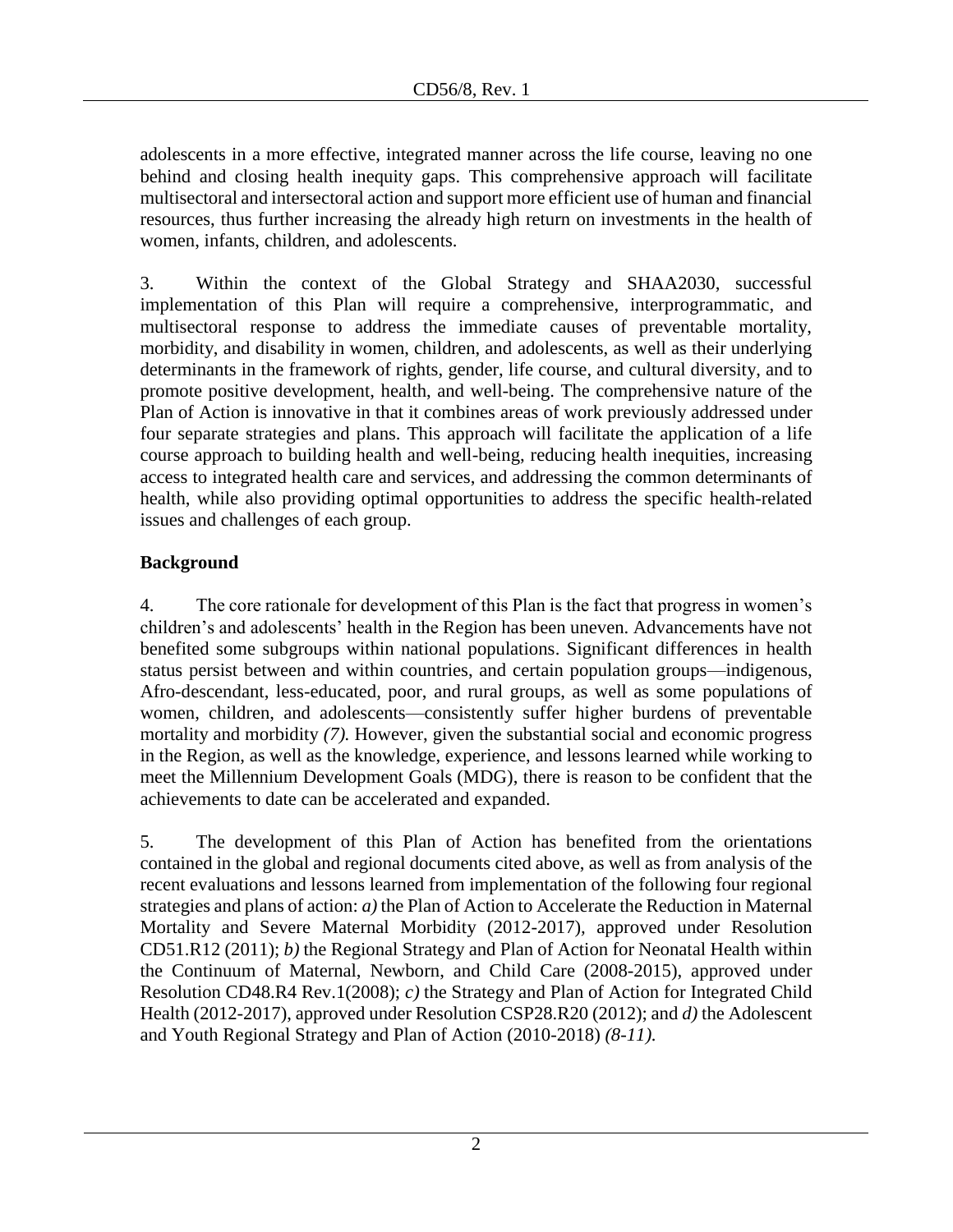#### **Situation Analysis**

#### *Survive*

6. The neonatal mortality rate in Latin America and the Caribbean (LAC) declined from 22.1 neonatal deaths per 1,000 live births in 1990 to 9.3 in 2014, representing a drop of 57.9%. Between 2008 and 2014, the reduction was 13.9%, from 10.8 to 9.3. Perinatal conditions and birth defects are the leading causes of death in neonates in the Region of the Americas *(12)*. Complications of prematurity, birth defects, birth asphyxia and trauma, and sepsis account for more than 40% of neonatal deaths. Inequalities in neonatal mortality should be underscored, with major variations persisting between and within countries (ranging from 1.5 deaths per 1,000 live births in Cayman Islands to 31.0 in Haiti) *(13).* In 2008, neonatal mortality rates in the countries of the Region ranged from 2.9 to 28.5 per 1,000 live births. This difference, which represents an estimated range of 25.6, has not been substantially reduced. In the countries with the highest neonatal mortality rates, values are up to 10 times higher than in the countrieswith the lowest values. The proportional contribution of neonatal mortality to under-5 mortality has increased due to the significant drop in the post-neonatal and 1-4 years component. With a 67% reduction in child mortality between 1990 and 2015 (from 53.8 to 17.9 per 1,000 live births), the Region achieved the target for Millennium Development Goal 4. Congenital malformations, influenza and pneumonia, and injuries are among the leading causes of death in children aged 1-4 years. The burden of diarrhea, pneumonia, undernutrition, and vaccine-preventable diseases decreased significantly between 2000 and 2015 *(14).* The declines were uneven between countries: some countries made more progress than others. Pollution exposures that have a disproportionate health impact on children are also of concern, including air pollution, hazardous chemicals, climate change, and inadequate water, sanitation, and hygiene *(15).* More efforts are needed to systematically promote healthy environments and prevent exposure to harmful chemicals such as lead and air pollutants during pregnancy and in early life, with possible impacts on healthy life expectancy.

7. Adolescent mortality rates in LAC remained stagnant between 2008 and 2015. Homicide, suicide, and road traffic injuries are the leading causes of death, with disproportionately higher mortality in adolescent males compared with adolescent females. Iron-deficiency anemia and skin diseases are the leading causes of disability-adjusted life years (DALYs) lost in both males and females aged 10-14 years. In the 15-19-year-olds, interpersonal violence and road traffic injuries were the leading causes of DALYs lost in males, while skin diseases and depressive disorders were the leading causes in females. Malnutrition and alcohol and drug use are the leading risk factors for DALYs lost in those aged 10-14 years, and alcohol and drug use and occupational risks are the risk factors for DALYs lost in those 15-19 years old *(16, 17).*

8. Female life expectancy has doubled since 1950. However, healthy life expectancy has not increased at the same pace, and the longer lives are not necessarily healthy lives *(18)*. Significant challenges remain, from addressing the risk factors and determinants of preventable mortality and morbidity in women, including violence against them and noncommunicable diseases, to promoting mental health and healthy aging *(19, 20)*.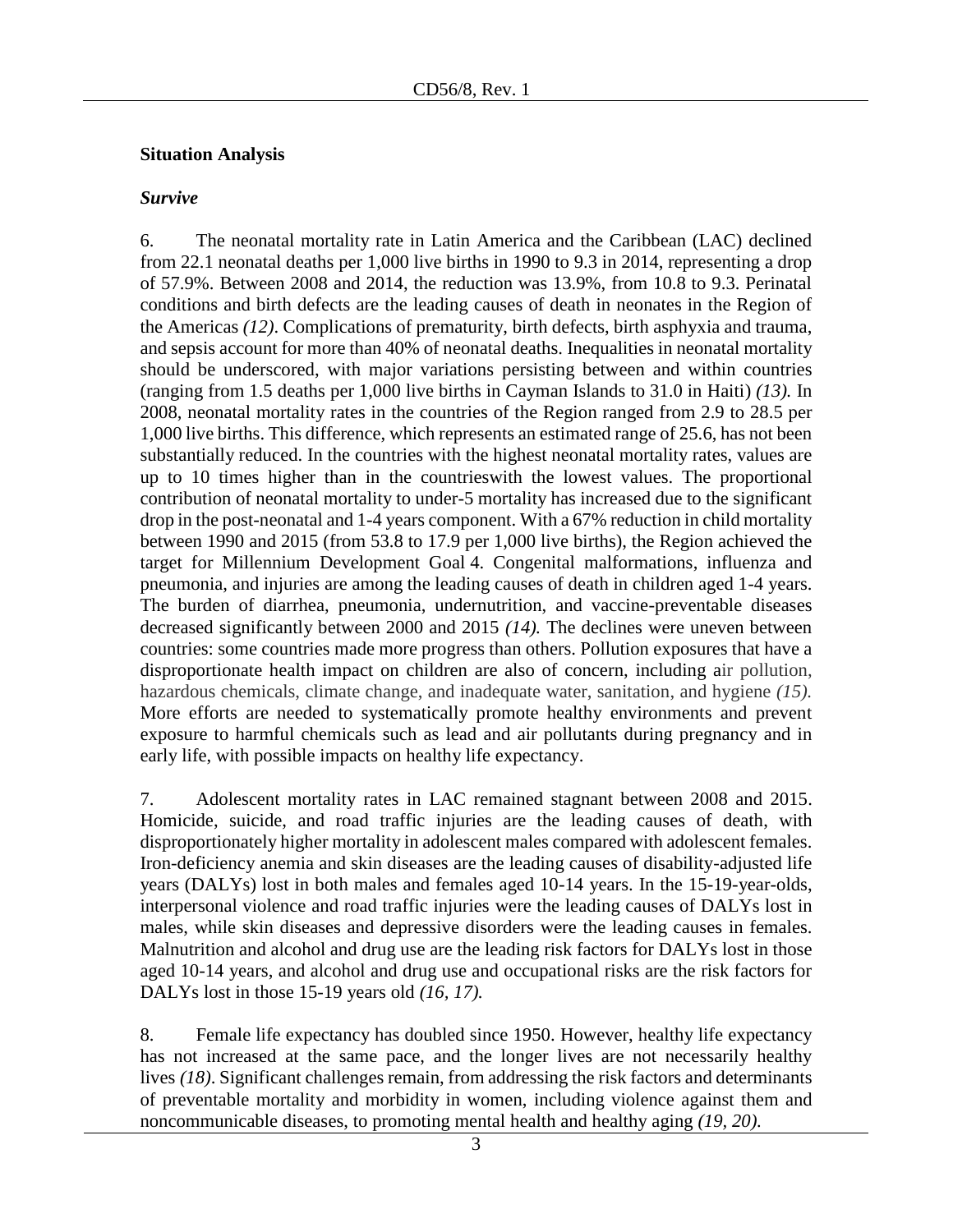9. Only 23 countries reported maternal mortality ratios (MMRs) during the period 2010-2015, which illustrates the persisting challenges associated with monitoring of maternal mortality and maternal health. These 23 countries saw an 11% reduction overall in maternal mortality, from 63.8 per 100,000 in 2010 to 56.6 per 100,000 in 2015 *(21).* While progress has been made, the Region did not reach the MDG target of reducing the maternal mortality by three quarters between 1990 and 2015. This challenge remains for the SDGs. Hypertension and hemorrhage continued to be the leading causes of maternal death. The third-ranking causes of maternal death, those linked to abortion, saw a reduction from 9% in 2010 to 7% in 2015 *(21).*

10. According to available data, the Region has an unfinished agenda with regard to inequity under the "Survive" objective. Consistently, women, children, and adolescents from the lower socio-economic levels, along with those living in rural settings, indigenous groups, Afro-descendants, and the less educated, have higher burdens of morbidity and mortality. In 2010, for example, maternal mortality ratios in rural areas were four times higher than in urban areas in the 20 countries that reported this information. However, by 2015 the proportion had fallen to only slightly more than half, indicating progress in this type of inequity. In 2015, three countries reported MMRs higher than 125 per 100,000 live births in indigenous and Afro-descendant groups, contrasting sharply with the 2017 estimated MMR of 44.2 for the Region *(13, 21)*.

## *Thrive*

 $\overline{a}$ 

11. The SDGs and the Global Strategy urge stakeholders to go beyond survival to aim for the highest possible level of well-being throughout the life course, thereby better enabling individuals to thrive by adopting the following Global Strategy Objectives: end all forms of malnutrition by addressing nutritional needs; ensure universal access to sexual and reproductive health-care services and rights;  $\frac{1}{2}$  ensure that all girls and boys have access to resources to promote good-quality early childhood development; substantially reduce pollution-related deaths and illnesses; and achieve universal health coverage.

12. According to the available data, children and adolescents in the Region face a triple burden of malnutrition: undernutrition, micronutrient deficiencies, and overweight/obesity. The prevalence of stunting decreased from 18.4% in 2000 to 11.3% in 2015, with major differences between countries, ranging from 1.8% to 48%. In 2015, the estimated regional prevalence of wasting was 1.3% and that of severe wasting was 0.3% *(12).* The prevalence of obesity and overweight among children is increasing: 7% of children under 5 years old and 15% of school-age children are estimated to be overweight or obese. In 19 countries with data for the period 2009-2016, the proportion of overweight students aged 13-15 years ranged from 15.9% in Guyana to 47.1% in the Bahamas *(16).* Available data shows variation between countries in current alcohol use among adolescents aged 13-15 years. The countries with the highest percentages of current alcohol use are Dominica (54%),

<sup>1</sup> In no case should abortion be promoted as a method of family planning. Report of the International Conference on Population and Development [1994]. Available at: <http://www.un.org/popin/icpd/conference/offeng/poa.htm>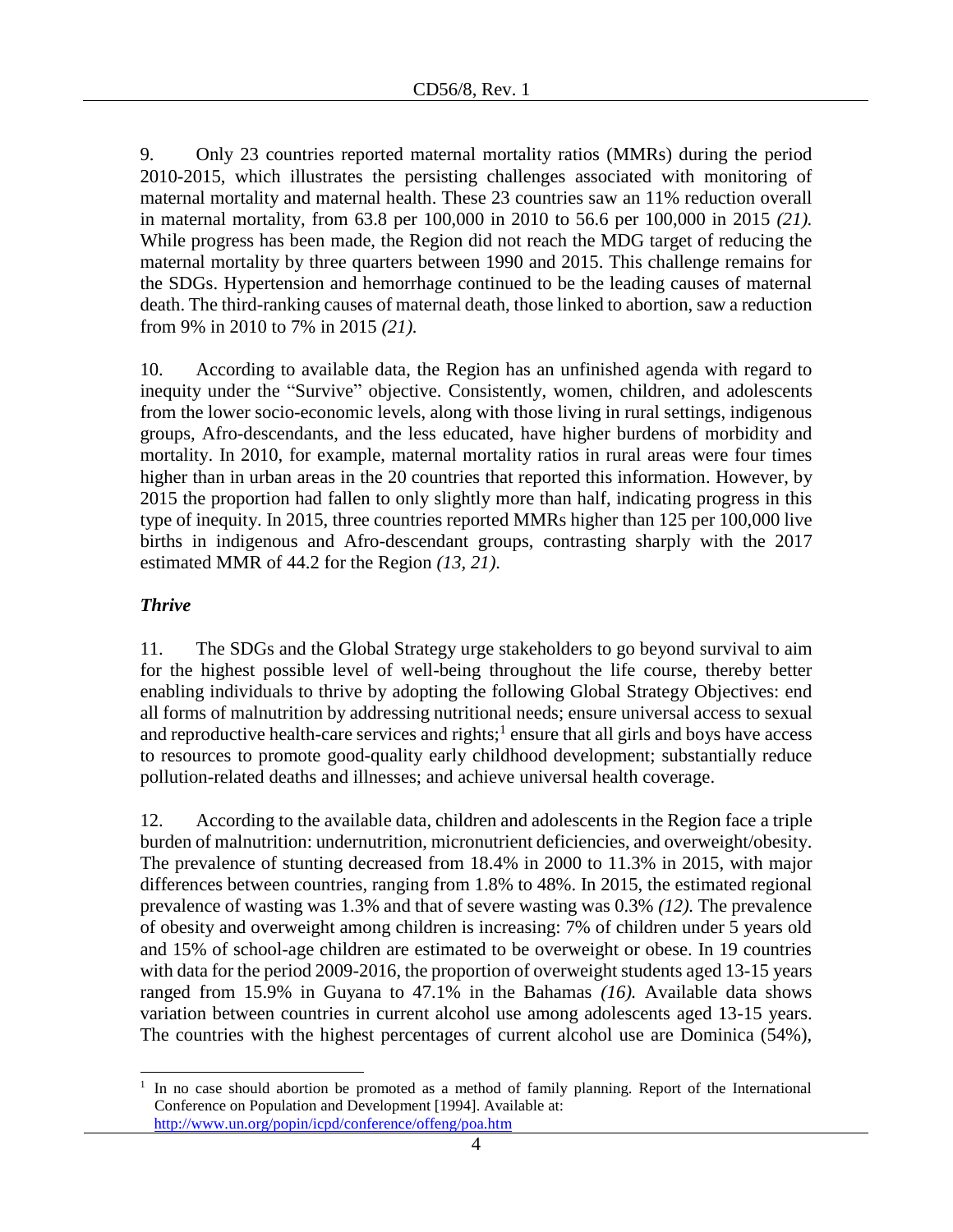Saint Lucia (54%), Jamaica (52%), Saint Vincent and the Grenadines (51%), and Argentina (50%). The use of other psychoactive substances such as marijuana, inhalants, and cocaine among adolescents in the Region remains relatively low. Lifetime marijuana use in adolescents aged 13-15 years ranged from 3% in Bolivia to 16% in Anguilla, and lifetime use of cocaine in the secondary school population ranged from 0.6% in Venezuela to 6.0% in Chile, with most countries in the 1-3% range *(16).*

13. Between 2010 and 2016, contraceptive prevalence in women of reproductive age (15-49 years) remained stable at around 68% and the Region maintained a high coverage of trained attendance at antenatal care and delivery. In LAC, there was a modest reduction in the adolescent fertility rate, from 70.4 per 1,000 girls aged 15-19 years in 2005-2010 to 66.5 in 2010-2015, but the 15-19-year age group still had the second highest fertility rate in the world and the lowest rate of decline globally *(16).* Indigenous, rural, less educated, and adolescent women from lower socio-economic levels are up to four times more likely to initiate childbearing compared with their nonindigenous, urban, and more educated counterparts and those in the higher wealth index quintiles. Data regarding fertilityin girls younger than 15 years is limited. However, it is estimated that about 2% of women in LAC initiate reproduction before age 15 years *(16)*. LAC is also the only region in the world with a rising trend in the estimated number of pregnancies among girls under 15 *(16)*. Furthermore, adolescents continue to face legal, societal, policy and health system-related barriers that deny them access to confidential and quality sexual and reproductive health services and commodities which may prevent them from enjoying a healthy and satisfying youth and a productive and prosperous future. Adolescents should receive information, counseling and services for comprehensive sexual and reproductive health including contraception as well as the risks associated with early pregnancy, particularly as a result of early or forced marriage *(2)*. 2

14. Increasingly, governments in the Region are recognizing the economic, ethical, and social benefits of investing early in life. Along with the emphasis on reducing preventable infant mortality, a shift is already taking place to a human development perspective. Nineteen countries already have policies or strategies that address early childhood development.<sup>3</sup> However, this momentum needs to be expanded to all countries and to those subgroups that are most in need. The health sector has an important role to play in ensuring access to health services to help children have opportunities to thrive. Greater efforts are needed to reinforce multisectoral approaches and early interventions with an active role from the health sector, ensuring that health services become sources of information, support to parents, and linkages with other social resources. Children and adolescents aged 5-14 years have historically been underserved in child and adolescent health programs (*14, 16*). While this period of life may well carry the lowest risk of mortality and morbidity, from a life-course perspective it remains important for the continuous building of health.

l

<sup>2</sup> In the United States, Sexual Risk Avoidance (SRA) education is an option to delay sexual initiation *(22)*. Colombia has successfully extended sexual and reproductive health services and sexual education for youth in more than 536 cities, which contributed to the reduction in adolescent pregnancy in the country *(23)*.

<sup>3</sup> In fact, the Region has had several positive experiences in this regard, such as the *Chile Crece Contigo*  [Chile Grows with You] program, Colombia's *Cero a Siempre* [From Zero to Always], Jamaica's Early Child Development Strategy, and Cuba's *Educa a tu hijo* [Educate Your Child] program *(14).*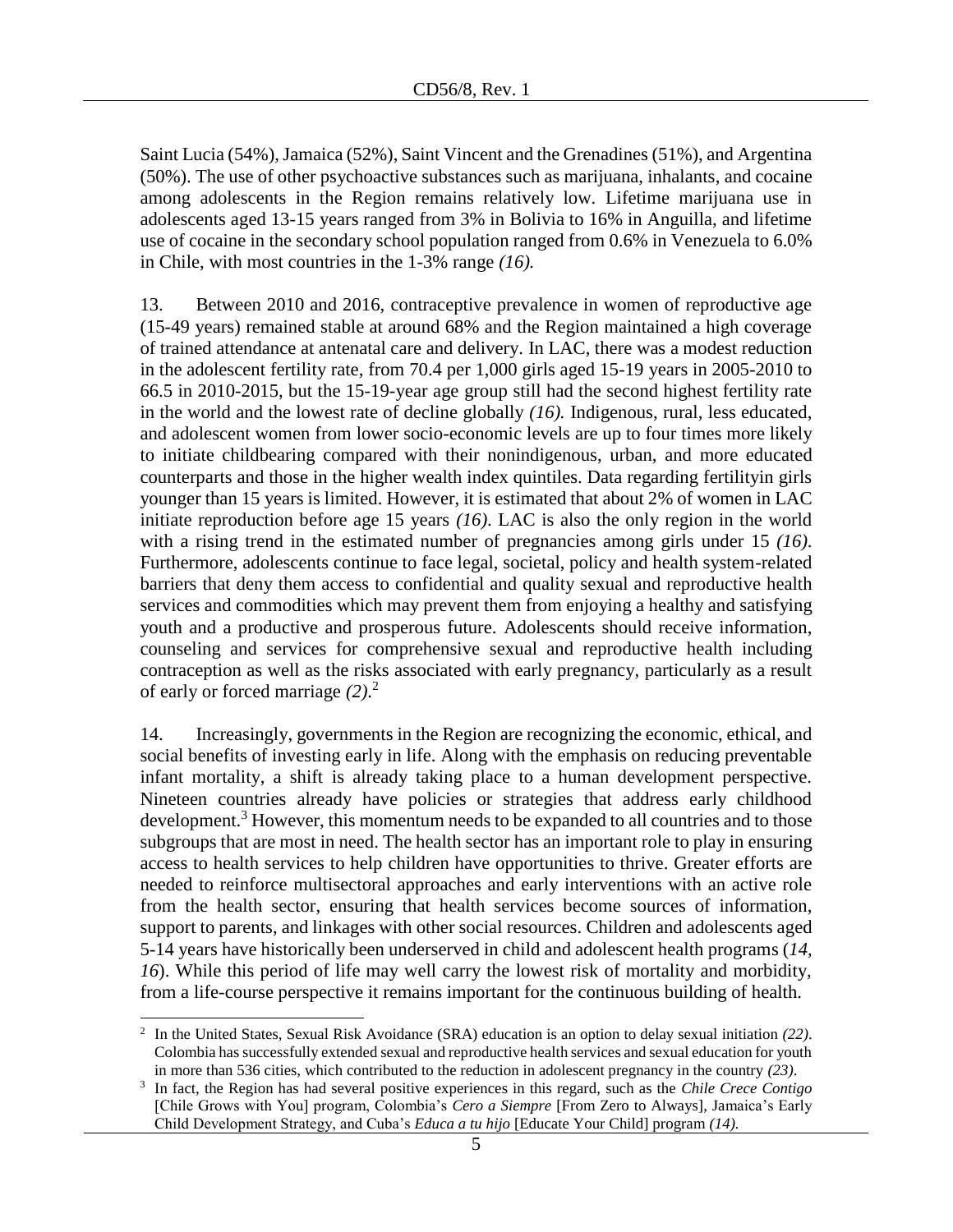15. Beyond an approach that focuses on adolescent mortality, morbidity, and risk factors, adolescent health approaches aim to nurture affirmative developmental assets such as empowerment of women and girls, strong relationships within the family, connectedness, resilience, social, emotional, and cognitive competence, progressive selfdetermination, spirituality, and self-efficacy, all of which contribute to life projects and personal development. The Region made substantial investments in comprehensive adolescent health approaches through such programs as *Familias Fuertes: Amor y Limites* [Strong Families: Love and Boundaries], *Aventuras Inesperadas* [Unexpected Adventures], and *Escuelas de Futbol Jugados por la Salud* [Football Schools Playing for Health]. At least 13 countries initiated programs of this kind in the last decade, although in most cases implementation has remained limited *(16).* The school also continues to be an important platform for reaching children and adolescents with health information, programs, and services.

16. Women's health is often confined to reproductive health. While critical, this focus is not sufficient to improve the health and well-being of women throughout the life course. This Plan of Action therefore proposes a vision for integrated and preventive health care and services that transcends fragmented approaches. In addition to interventions in childhood and through adolescence, the promotion of women's health requires a coherent approach that addresses the interplay of biological and social determinants of women's health, including the role of gender inequality in increasing exposure and vulnerability to risk and limiting access to health care and information *(20).* Women represent a growing proportion of older adults and face increasing levels of chronic noncommunicable diseases, including different kinds of cancers, among them those associated with ageing. Therefore, countries need to invest in strategies that address these conditions and foster healthy habits and practices at younger ages. The Plan of Action will contribute to an improved response to the health needs of women throughout the life course.

17. There are significant differences within and between countries in the health of certain population groups, such as indigenous peoples, Afro-descendants, less educated groups, those living in rural areas, those with disabilities, migrants, lesbian, gay, bisexual and transgender (LGBT) persons, and other groups. Research is needed to determine how and why these groups experience differential morbidity and mortality compared with other groups, and targeted, multisector efforts are needed to understand their specific health and well-being needs, and to implement strategies that respond to their needs.

# *Transform*

18. The Global Strategy's proposed markers for the "Transform" objective are eradication of extreme poverty, completion of primary and secondary education, elimination of harmful practices and discrimination and all forms of violence against women and girls, universal access to safe and affordable drinking water, sanitation and hygiene, support for and dissemination of scientific research, empowerment of women and girls, and innovation.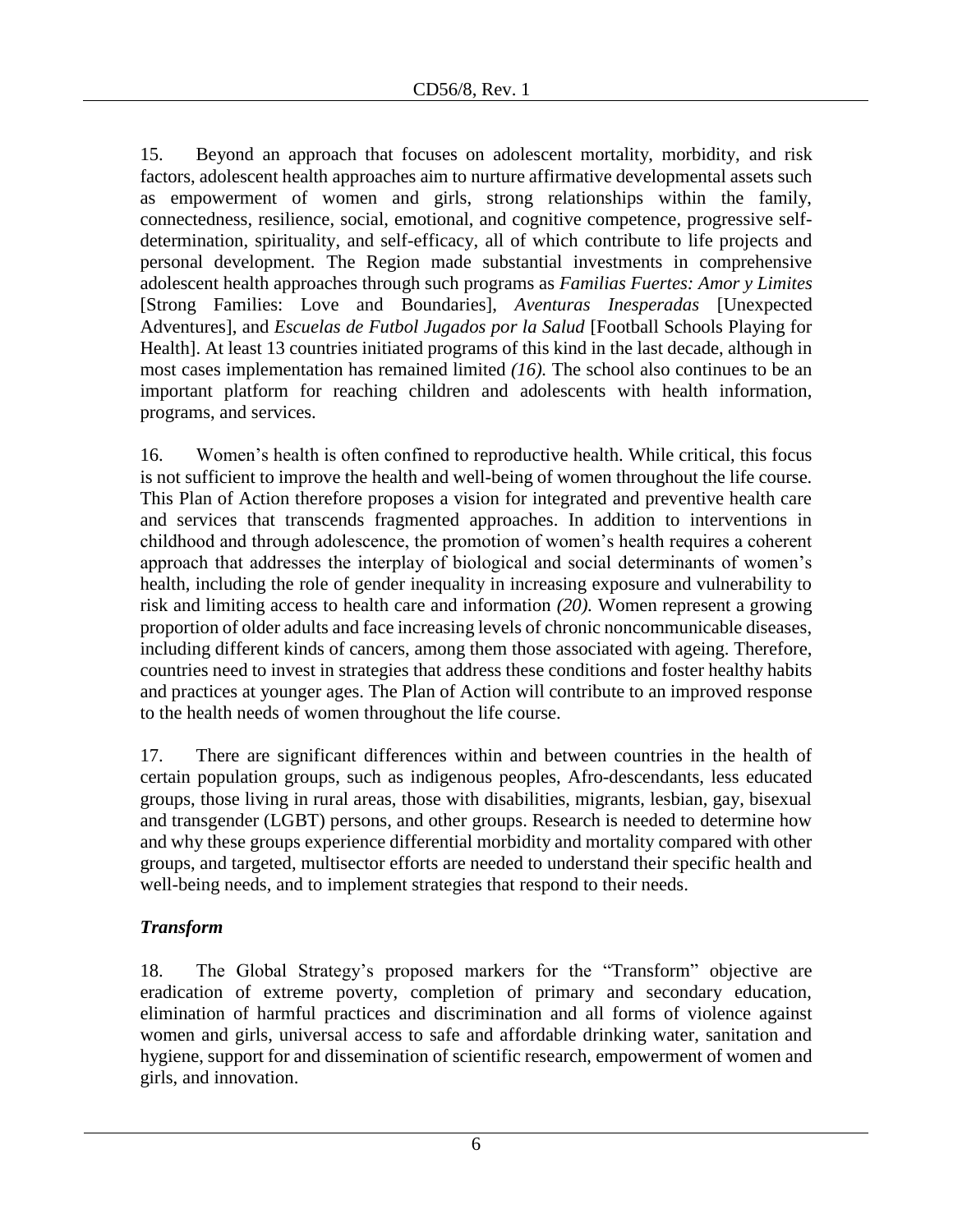19. Analyses of the social determinants of health have made it clear that the conditions in which women, children, and adolescents are born, grow up, develop, live, play, and work have a major impact on their health. Gender equality and education are predictors of wellbeing and health at different stages of the life course. In women, higher levels of education have been associated with lower maternal mortality, lower poverty, and improved health status of their offspring. Specifically, education beyond the primary level has been identified as a critical determinant of health across the life course, including lower male mortality from injuries, lower female fertility, improved adult health, and increased survival of future children *(16).* Conversely, countries in the Region in the lowest quintile for mean years of schooling have significantly higher overall homicide rates and higher adolescent homicide rates than all the other quintiles combined *(16).* In LAC, literacy and enrollment in primary education rates are high, estimated at >95%. However, enrollment in secondary education is significantly lower, ranging from below 50% to 80% in LAC countries *(16).* According to the Economic Commission for Latin America and the Caribbean (ECLAC), after a 12-year period of declines in poverty and extreme poverty (2002-2014), LAC saw an increase in the number of persons living in poverty or extreme poverty in 2015-2016, the most affected groups being women, children, and adolescents *(24).*

20. Many forms of violence disproportionately affect women of all ages across the life course, including intimate partner violence; sexual and gender-based violence; child, early, and forced marriage; human trafficking; femicide; and sexual harassment, abuse, and exploitation in schools, workplaces, and public places. Violence, especially sexual and gender-based violence by an intimate partner, is the most common form of violence experienced by women and remains one of the greatest barriers to the achievement of gender equality, with far-reaching impacts on adolescent girls, impeding their education and increasing their risks of early marriage, early pregnancy, and contracting HIV and other sexually transmitted infections. WHO estimates that 30% of women in the Americas have experienced physical and/or sexual violence by a partner, while 11% have experienced sexual violence by a non-partner. An estimated 58% of children in the LAC region, or 99 million, experience physical, sexual, or emotional abuse *(19, 25).* The Strategy and Plan of Action on Strengthening the Health System to Address Violence against Women *(26)* aims to draw attention to and catalyze action around the issue of violence against women and adolescent girls and provides guidance for health systems to address violence perpetrated against adolescent and adult women. Youth violence and self-harm disproportionately affect young males. During 2008-2014, nine out of 10 homicide deaths and two out of three suicide deaths in the 10-19 years age group in the region were among males *(16).*

## **Common Barriers and Challenges within a New Paradigm**

21. The steady increase in life expectancy and the need to surpass survival as a final health objective have made it necessary to redefine and expand the health goals for women, children, and adolescents. To achieve the objectives of this Plan of Action, efforts should go beyond the prevention of diseases and guarantee the maximum development of capacities and access to opportunities to build health and well-being over time and across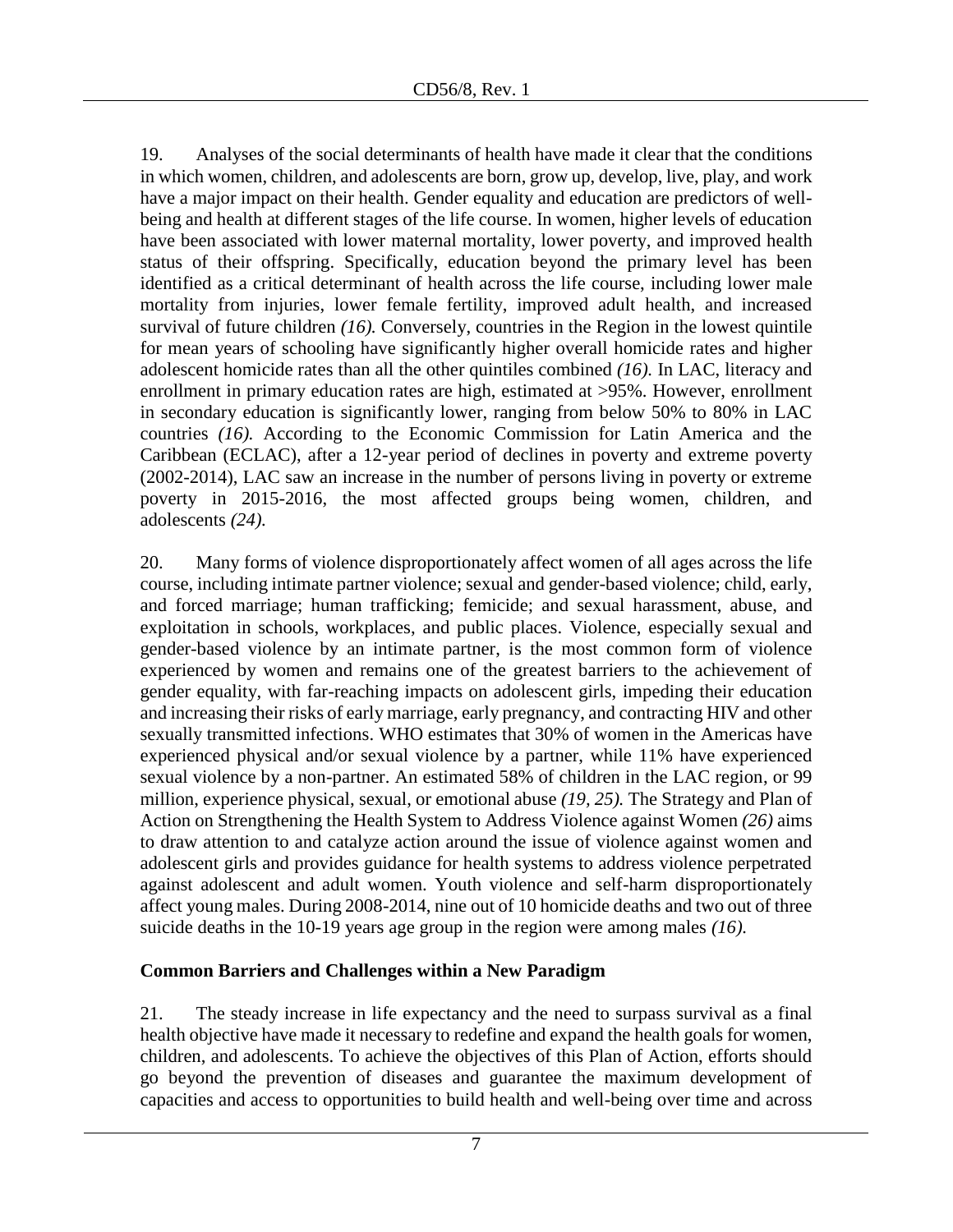generations. Within this new paradigm, the following common challenges and barriers affecting the health of women, children, and adolescents in the Region are key.

- a) **Lack of equitable access to high-quality and continuous health care and services for all.** Evidence suggests that health system inefficiency and lack of equity were largely responsible for the slow progress made by some countries in achieving the MDGs *(7).* The life course perspective promotes an approach to comprehensive health care and services that is different from the traditional way of providing care. The life course causality model requires that health systems move beyond structures that function on the basis of vertical programs which respond to episodic demands for care and instead become proactive systems that contribute to the ongoing building of health and well-being across the life span, thus interrupting the inter- and intra-generational transmission of poor health.
- b) **Limited systematic promotive and preventive health action in families, educational settings, and communities**. The significance and role of these settings differ across the life course but remain relevant throughout. Health interventions targeting families, schools, and communities have been limited in scope and subsequently fail to reach those most in need. Evidence suggests that working with individuals, families, and communities is critical to ensuring the recommended continuum of care throughout pregnancy, childbirth, and the postpartum period *(27).* Mothers, fathers, and other caretakers/guardians (male and female) are critically important to the health and development of children and adolescents, while school, peers, and social media increase in significance during childhood and adolescence into adulthood.
- c) **Limited opportunities for systematic and consistent participation of women, children, and adolescents in their own health.** As stated in the Global Strategy, women, children, and adolescents are the most powerful agents for improving their own health and achieving prosperous and sustainable societies. However, inclusive community action does not happen in a vacuum. It must be systematically encouraged and facilitated with supportive policies, funding, and institutionalized mechanisms for the systematic empowerment and engagement of stakeholders, while mindful not to reproduce or perpetuate unequal gender distribution of health promotion and health care responsibilities.
- d) **Lack of strategic information to monitor health status and inequities and to inform the development of transformative approaches to health interventions.** The paucity of data on mortality, morbidity, and disability in LAC constrain the understanding of the survival and well-being of women, children, and adolescents. Available datasets, including data on morbidity and mortality, are often limited to national averages and not disaggregated by cause, age, ethnicity, and place of residence, and therefore do not show inequities in subpopulations. In addition, life course-based approaches to health require different types of data, including longitudinal data on exposures and evolving health trajectories in individuals and groups that link with other data sets outside of the health sector. The limited availability of this type of data makes it difficult to assess and monitor health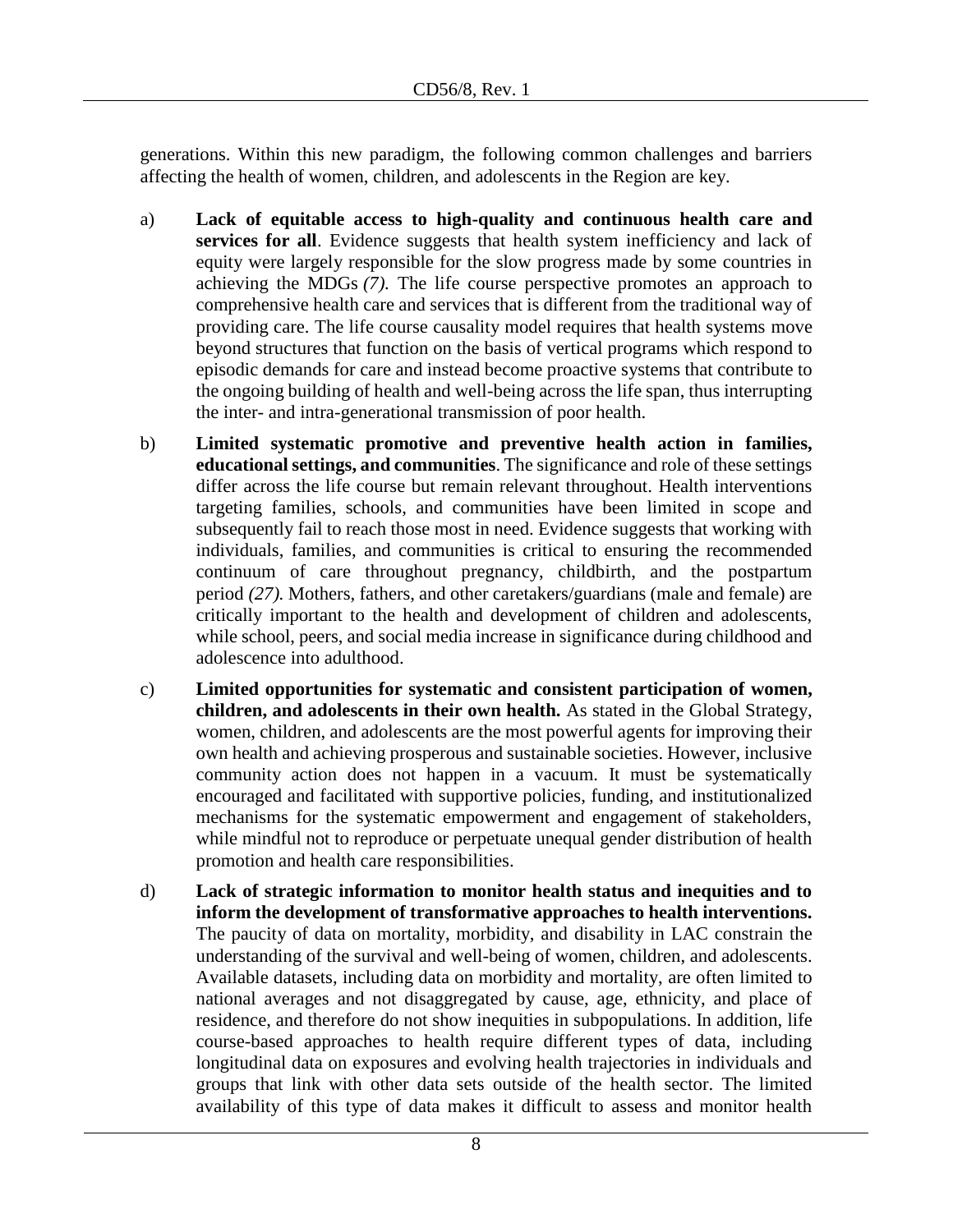development from a life course perspective. Finally, health indicators tend to measure mortality and morbidity, while measurement of health as an outcome remains limited.

- e) **Lack of a multisectoral approach to address the determinants of health.** Many factors influencing the health and well-being of women, children, and adolescents come from outside the health sector. As a result, key entry points for addressing health inequities are also outside the health sector. Moreover, factors contributing to inequities and vulnerabilities are often complex and multidimensional, requiring the involvement of multiple sectors on multiple levels to address inequities and the social determinants of health. Multisectoral action can take place on various levels, including: *a)* cooperation: interaction between sectors to align the actions of each sector to achieve greater efficiency toward a common goal; *b)* coordination: synergies between sectors and joint implementation of elements of policies and programs, both with and without shared financial sources; *c)* integration: joint definition of policies and programs and sharing of resources, responsibilities, and actions. Effective and sustained multisectoral action depends on political leadership, key actors' willingness to participate in the relevant sectors, and the presence of a supportive policy framework. The health sector can play an important role in mobilizing multisectoral action for the health of women, children, and adolescents by sharing information on their health status, risks and determinants; identifying priority areas for cross-sector action; and supporting mechanisms for multisectoral cooperation, coordination, and integration. Depending on the country context, multisectoral approaches will be more effective if a broad range of stakeholders are included, such as various sectors and levels of government, international agencies, nongovernmental organizations, civil society, communitybased organizations, the private sector, academia, research institutions, and the individuals who are expected to receive the benefits.
- f) **Lack of a life course perspective and approach**. The life course approach allows for timely identification of critical and sensitive periods and supports the construction of health in each specific life stage, while also providing inputs to increase health trajectories over time. This approach provides a greater appreciation of the intergenerational dimension of health as a resource that is transferred from one generation to the next. The approach also supports increased appreciation of health and well-being as a means to achieve sustainable development with greater equity, while considering health as an essential right and resource for the generation of intrinsic capacities and functional reserves of people throughout their life course. As such, the life course perspective views health and development as a continuum encompassing the entire life course, requiring an expanded, prospective public health lens that will increase the capacity to meet the real health and development needs and priorities of the population at each stage of life and over time.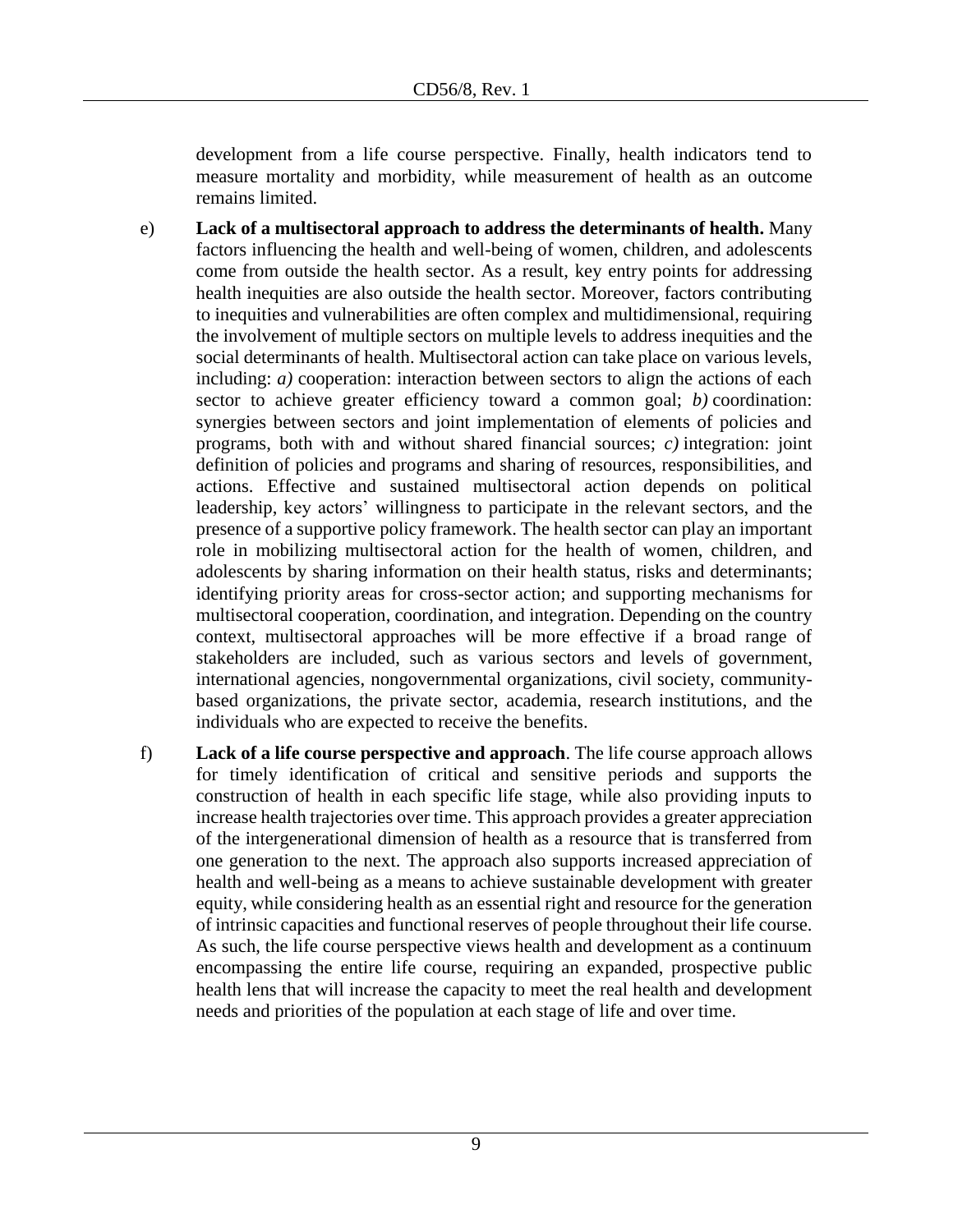## **Proposal**

22. The Global Strategy for Women's, Children's and Adolescents' Health 2016-2030, SHAA2030, and the Strategy for Universal Access to Health and Universal Health Coverage are the framework for this Plan of Action. The overall goal of the Plan is to protect the gains achieved so far and close the remaining gaps toward ensuring healthy lives and promoting well-being for all women, children, and adolescents in the Americas.

23. The following values and principles, outlined in greater detail in Annex A, guide the Plan of Action:

- a) Health equity
- b) Community participation
- c) Evidence-based and multisectoral action
- d) Human rights, gender equality, and interculturality
- e) The life course approach
- f) Innovation and research
- g) Accountability, transparency and financial sustainability

## **Strategic Lines of Action**

24. This Plan of Action is based on four complementary and mutually reinforcing strategic lines of action. Inasmuch as countries have made different degrees of progress toward the Survive, Thrive, and Transform objectives, and each country will need to establish its own action plan appropriate to its national context and priorities, the proposed strategic lines of action are intended to guide national and subnational actions.

- a) Strengthen a transformative policy environment to reduce health inequities among women, children, and adolescents.
- b) Promote universal, effective, and equitable health and well-being for all women, children, and adolescents in their families, schools, and communities throughout the life course.
- c) Expand equitable access to comprehensive, integrated, quality health services for women, children, adolescents, and families, that are people-, family-, and community-centered.
- d) Strengthen information systems for the collection, availability, accessibility, quality, and dissemination of strategic information, including health data and statistics on the health of women, children and adolescents, within the framework of the principles proposed in this Plan.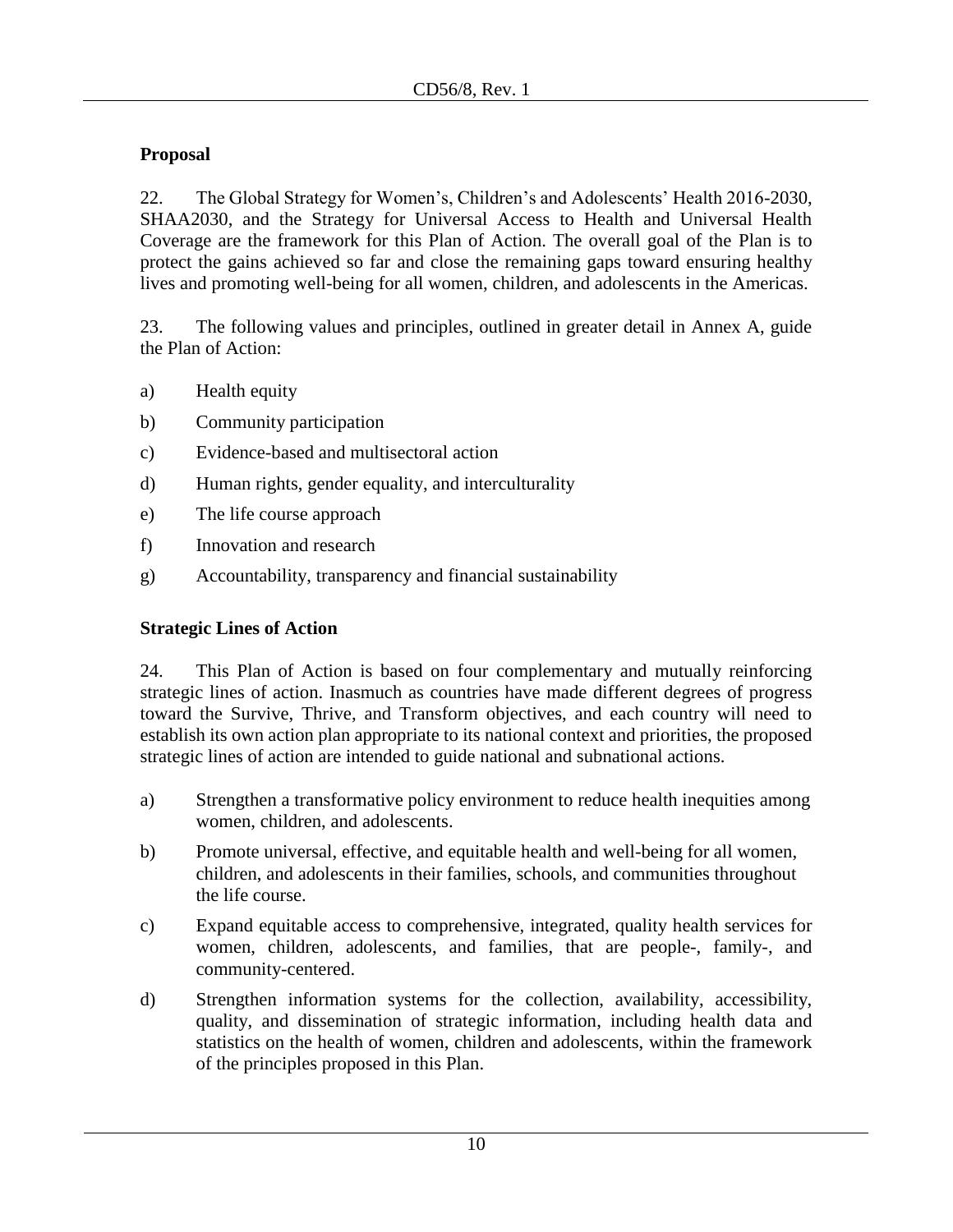25. The Plan adopts a pro-equity and a public policy perspective to adequately address the underlying determinants of the health of women, children, and adolescents with a multisectoral approach. It aligns with and builds upon existing regional commitments and actions, including PAHO's work on health equity and the social determinants of health; the PAHO Gender Equality Policy, approved in 2005 (Resolution CD46.R16) *(28*); the Plan of Action on Health in all Policies, approved in 2014 through Resolution CD53.R2 *(29)*; the Strategy for Universal Access to Health and Universal Health Coverage *(4)*, approved in 2014 through Resolution CD53.R14*;* PAHO's Policy on Ethnicity and Health, approved in 2017 through Resolution CSP29.R3 *(30)*; PAHO's Action Plan on Mental Health, approved through Resolution CD53.R8 *(31)*; the PAHO Strategy and Plan of Action on Strengthening the Health System to Address Violence against Women *(26)*, approved in 2015 through Resolution CD54.R12; the Plan of Action for the Prevention and Control of Noncommunicable Diseases in the Americas 2013-2019, approved through Resolution CD52.R9 *(32)*; the Plan of Action for the Prevention and Control of HIV and Sexually Transmitted Infections 2016-2021, approved through Resolution CD55.R5 *(33)*; the Plan of Action for the Strengthening of Vital Statistics 2017-2022, approved through Resolution CSP29.R4 *(34)*; the Plan of Action on Immunization for the period 2016-2020, approved through Resolution CD54.R8 *(35)*; and the Strategy on Human Resources for Universal Access to Health and Universal Health Coverage 2018-2023, approved through Resolution CSP29.R15 *(36).*

26. Successful implementation of this Plan of Action will require strategic and sustained multisectoral action. In the context of this Plan, synergies, joint planning, implementation, monitoring and evaluation of actions with other sectors, including education, social protection, justice, and civil society, are critical to addressing the social determinants that influence the health of women, children, and adolescents and to reducing health inequities. Coherent and integrated implementation of the proposed lines of action, as appropriate to national context and priorities, will contribute to achievement of the following impact targets:

| Goal                                              | <b>Indicator</b>                                                                                                     | <b>Baseline</b><br>20184 | <b>Target</b><br>$2026^5$ | <b>Target</b><br>2030                                |
|---------------------------------------------------|----------------------------------------------------------------------------------------------------------------------|--------------------------|---------------------------|------------------------------------------------------|
| 1. Reduction of maternal<br>mortality ratio (MMR) | <b>Regional MMR</b>                                                                                                  | TBD                      | <b>TBD</b>                | $<$ 30 per<br>100,000<br>live<br>births <sup>6</sup> |
|                                                   | Number of countries and<br>territories with MMR <30 per<br>$100,0007$ live births<br>(disaggregated by age, place of |                          | 10                        | 15                                                   |

 $\overline{a}$ Once the assessment of Vital Statistics in the Region is completed, according to the 'Plan of Action for the Strengthening of Vital Statistics 2017-2022', adjustments may be made to the Baselines.

<sup>6</sup> SHAA2030 target.

<sup>&</sup>lt;sup>5</sup> The 2026 targets will be aligned with the targets in the new PAHO Strategic Plan.

<sup>&</sup>lt;sup>7</sup> SHAA2030 target.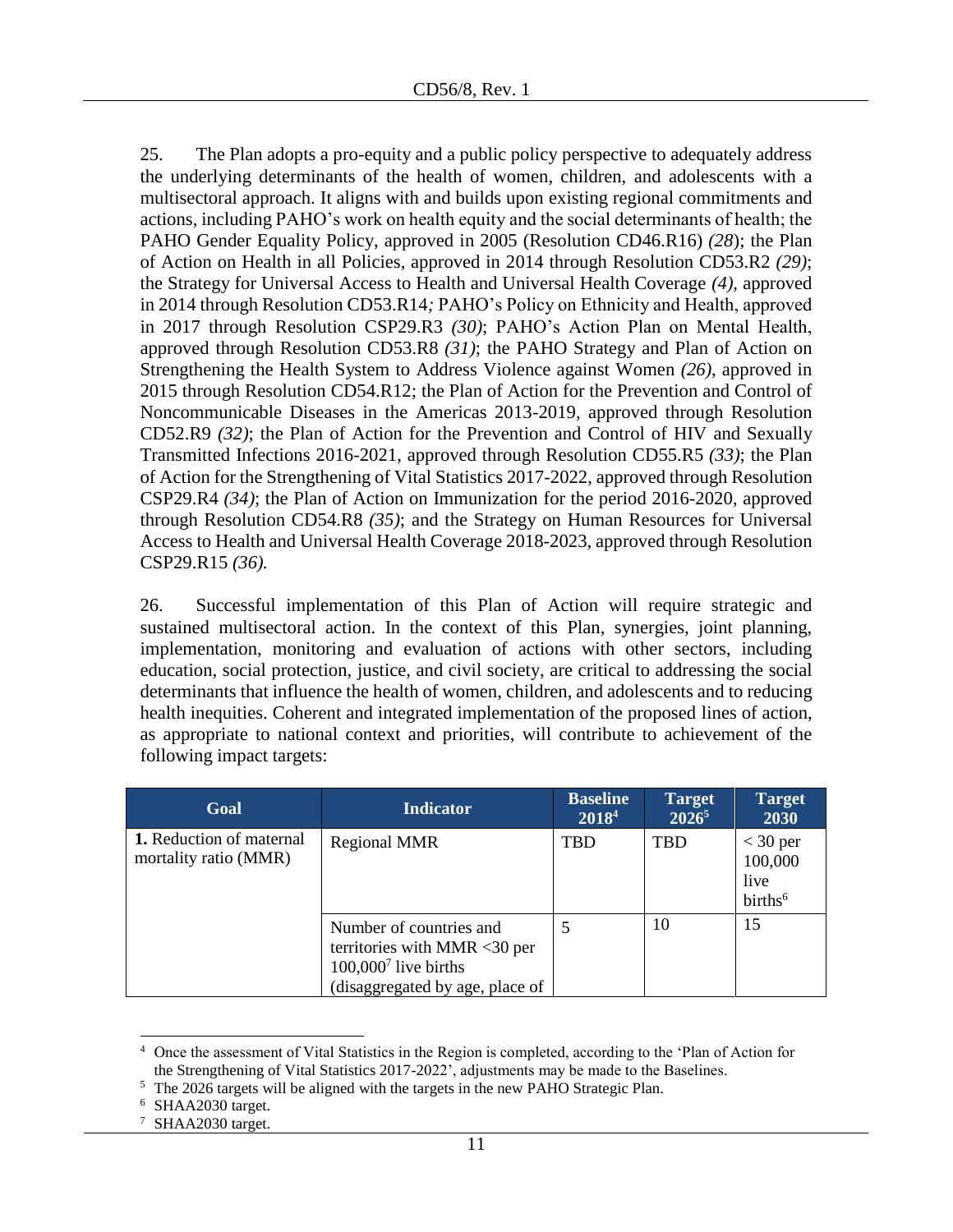| Goal                                       | <b>Indicator</b>                                                                                                                                                                                                                                     | <b>Baseline</b><br>2018 <sup>4</sup> | <b>Target</b><br>$2026^5$ | <b>Target</b><br>2030                           |
|--------------------------------------------|------------------------------------------------------------------------------------------------------------------------------------------------------------------------------------------------------------------------------------------------------|--------------------------------------|---------------------------|-------------------------------------------------|
|                                            | residence, ethnicity, and<br>cause)                                                                                                                                                                                                                  |                                      |                           |                                                 |
|                                            | Number of countries and<br>territories that have reduced<br>MMR by at least 30%<br>(disaggregated by age, place of<br>residence, ethnicity, and<br>cause)                                                                                            | <b>TBD</b>                           | <b>TBD</b>                | <b>TBD</b>                                      |
| 2. Reduction of neonatal<br>mortality rate | Regional neonatal mortality<br>rate                                                                                                                                                                                                                  | 8.0<br>(2016)                        | 7.5                       | 7 per<br>1,000 live<br>births                   |
|                                            | Number of countries and<br>territories with Neonatal<br>mortality rate $<$ 9 per 1,000<br>live births <sup>8</sup> (disaggregated by<br>place of residence, and<br>ethnicity, as applicable in each<br>country)                                      | 6                                    | 13                        | 18                                              |
|                                            | Number of countries and<br>territories that have reduced<br>neonatal mortality rate by at<br>least 10% in all population<br>groups (disaggregated by age,<br>place of residence, ethnicity,<br>and cause)                                            | $\overline{0}$                       | <b>TBD</b>                | <b>TBD</b>                                      |
|                                            | Number of countries and<br>territories in which low birth<br>weight babies (proportion of<br>newborns weighing less than<br>2,500 grams) has decreased at<br>least 10%                                                                               | $\overline{0}$                       | 8                         | 12                                              |
| 3. Reduction of under-5<br>mortality rate  | Regional under-5 mortality<br>rate                                                                                                                                                                                                                   | 15.9<br>(2016)                       | 15.2                      | $< 14$ per<br>1,000 live<br>births <sup>9</sup> |
|                                            | Number of countries and<br>territories with under-5<br>mortality rate $< 16$ per 1,000<br>live births in all population<br>groups (disaggregated by age<br>$(<1$ and $<5$ ), place of<br>residence, and ethnicity, as<br>applicable in each country) | 6                                    | 13                        | 18                                              |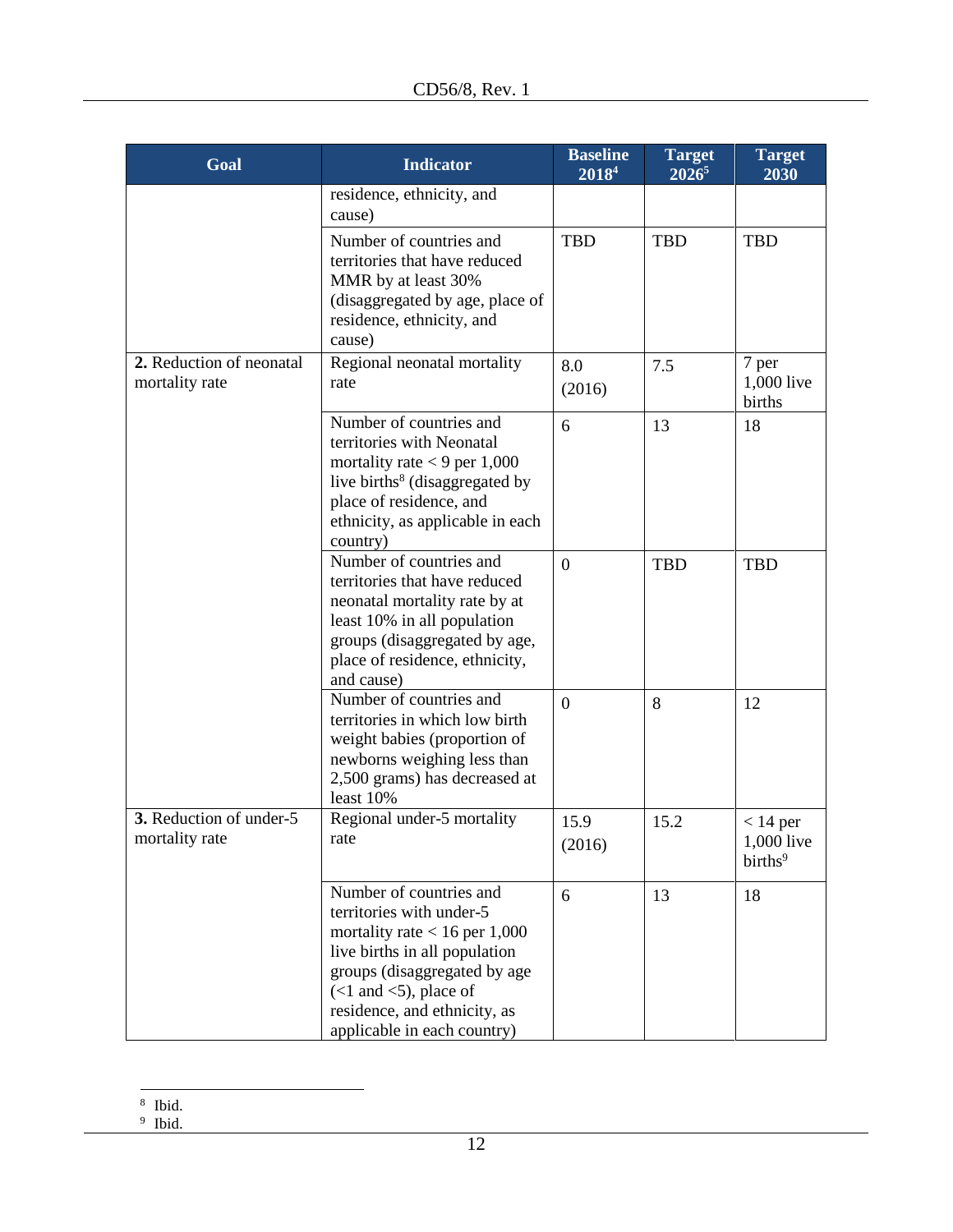| Goal                                                                                                                                                                                                             | <b>Indicator</b>                                                                                                                                                                             |                             | <b>Baseline</b><br>20184          | <b>Target</b><br>20265      | <b>Target</b><br>2030                     |
|------------------------------------------------------------------------------------------------------------------------------------------------------------------------------------------------------------------|----------------------------------------------------------------------------------------------------------------------------------------------------------------------------------------------|-----------------------------|-----------------------------------|-----------------------------|-------------------------------------------|
| 4. Reduction of mortality<br>rate due to homicides in<br>males and females aged                                                                                                                                  | Regional homicide<br>rate in males and<br>females aged 10-                                                                                                                                   | Males<br>$10-14$<br>years   | <b>TBD</b>                        | <b>TBD</b>                  | Reduced<br>by one-<br>third <sup>10</sup> |
| 10-19 (disaggregated by<br>10-14 and 15-19)                                                                                                                                                                      | 19 years<br>(disaggregated by<br>10-14 and 15-19)                                                                                                                                            | Females<br>$10-14$<br>years | <b>TBD</b>                        | <b>TBD</b>                  | Reduced<br>by one-<br>third               |
|                                                                                                                                                                                                                  |                                                                                                                                                                                              | Males<br>$15-19$<br>years   | <b>TBD</b>                        | <b>TBD</b>                  | Reduced<br>by one-<br>third               |
|                                                                                                                                                                                                                  |                                                                                                                                                                                              | Females<br>$15-19$<br>years | <b>TBD</b>                        | <b>TBD</b>                  | Reduce by<br>one-third                    |
| 5. Reduction of suicide<br>mortality rate in males<br>and females aged 10-19                                                                                                                                     | Regional suicide<br>rate in males and<br>females aged 10-                                                                                                                                    | Males<br>$10-19$<br>years   | 5.6 per<br>100,000<br>(2014)      | Reduced<br>by one-<br>sixth | Reduced<br>by one-<br>third               |
| years                                                                                                                                                                                                            | 19 years                                                                                                                                                                                     | Females<br>$10-19$<br>years | $2.7$ per<br>100,000<br>(2014)    | Reduced<br>by one-<br>sixth | Reduced<br>by one-<br>third               |
|                                                                                                                                                                                                                  | Number of countries and<br>territories that have reduced by<br>one third the suicide rate in<br>males and females aged 10-19<br>years (disaggregated by place<br>of residence and ethnicity) |                             | $\Omega$                          | 5                           | 10                                        |
| 6. Reduction of the age-<br>specific fertility rate in                                                                                                                                                           | a) Regional age-<br>specific fertility                                                                                                                                                       | $10-14$<br>years            | NA <sup>12</sup>                  | 5%<br>Reduction             | 10%<br>Reduction                          |
| girls 10-14 <sup>11</sup> years and<br>15-19 years old                                                                                                                                                           | rate in girls and<br>adolescents 10-<br>14 years and 15-<br>19 years                                                                                                                         | $15-19$<br>years            | 66.5<br>$(2010 -$<br>$2015)^{13}$ | 5%<br>Reduction             | 10%<br>Reduction                          |
| b) Number of countries and<br>territories that measure age-<br>specific fertility rate in girls<br>10-14 years and 15-19<br>years (disaggregated by<br>place or residence,<br>ethnicity, and education<br>level) |                                                                                                                                                                                              | $\overline{0}$              | 5                                 | 10                          |                                           |

<sup>10</sup> SDG target.

 $\overline{a}$ 

 $11$  Some countries will apply other age groups, in accordance with national context.

 $12$  Data not currently available, but pregnancy in girls 10-14 years has been included as an SDG target, which will enhance efforts to generate this data.

<sup>&</sup>lt;sup>13</sup> United Nations, Department of Economic and Social Affairs, Population Division. World fertility patterns 2015. Available from:

[http://www.un.org/en/development/desa/population/publications/pdf/fertility/world-fertility-patterns-](http://www.un.org/en/development/desa/population/publications/pdf/fertility/world-fertility-patterns-2015.pdf)[2015.pdf](http://www.un.org/en/development/desa/population/publications/pdf/fertility/world-fertility-patterns-2015.pdf)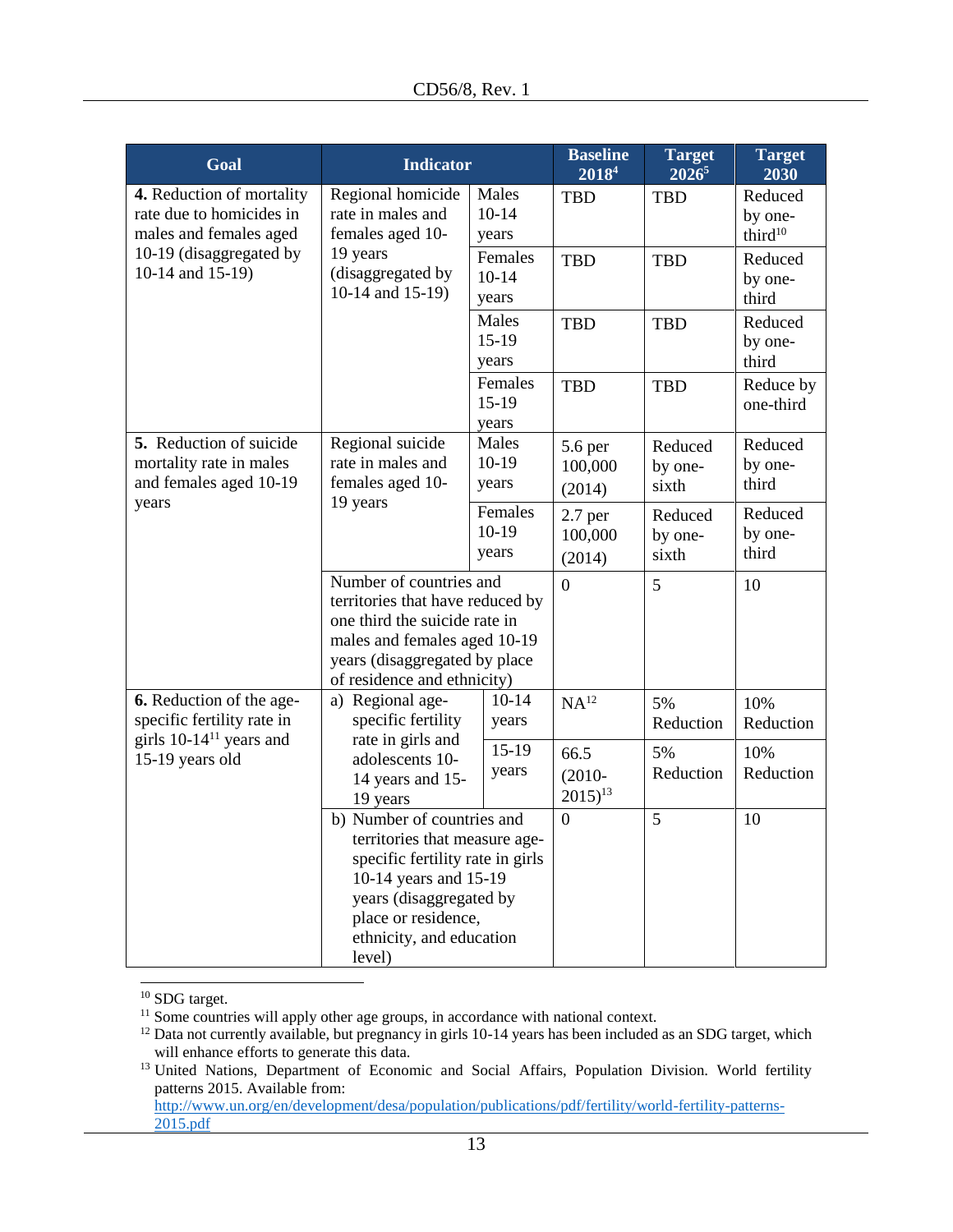| Goal                                                                                  | <b>Indicator</b>                                                                                                                                                                                     | <b>Baseline</b><br>$2018^4$ | <b>Target</b><br>$2026^5$ | <b>Target</b><br>2030         |
|---------------------------------------------------------------------------------------|------------------------------------------------------------------------------------------------------------------------------------------------------------------------------------------------------|-----------------------------|---------------------------|-------------------------------|
|                                                                                       | c) Number of countries and<br>territories that have reduced<br>by 10% the age-specific<br>fertility rate in girls 10-14<br>years and 15-19 years in<br>the lowest-performing<br>$\text{groups}^{14}$ | $\theta$                    | 3                         | 8                             |
| <b>7.</b> Increase in healthy life<br>expectancy (HALE) in<br>females in the Americas | Healthy life expectancy<br>(HALE) in females in the<br>Americas                                                                                                                                      | 69.2 years<br>$(2018)^{15}$ | <b>TBD</b>                | At least<br>one year<br>added |

## *Strategic Line of Action 1: Strengthen a transformative policy environment to reduce health inequities among women, children, and adolescents*

27. Health inequities are generated or perpetuated and most effectively addressed at multiple levels, including the level of policy. To effectively and systematically address health inequities that affect women, children, and adolescents, it is critically important to understand how health inequities develop within and outside the health sector, and how an equitable culture of health can be fostered. An assessment of the impact of current policies, strategies, and plans on the health and well-being of women, children, and adolescents is needed, as well as a revision of these policies, strategies and plans to create the transformative policy environment needed to ensure that no woman, child, or young person is left behind.

28. Efforts under this line of action will include support for the implementation of health policy analysis and transformation of these policies to reduce inequities affecting the health of women, children, and adolescents. PAHO's ongoing work on Health in All Policies will be an important element in the activities under this line of action, complemented with activities targeting the specific policies and issues affecting the health of women, children, and adolescents.

| <b>Objective</b>                                                                                                                  | <b>Indicator</b>                                                                                                                                                                                 | <b>Baseline</b><br>2018 | <b>Target</b><br>2022 | <b>Target</b><br>2026 | <b>Target</b><br>2030 |
|-----------------------------------------------------------------------------------------------------------------------------------|--------------------------------------------------------------------------------------------------------------------------------------------------------------------------------------------------|-------------------------|-----------------------|-----------------------|-----------------------|
| <b>1.1</b> Strengthen the<br>capacity of<br>countries to<br>implement<br>policies that<br>measure, monitor,<br>and systematically | <b>1.1.1</b> Number of countries<br>and territories that have<br>implemented intersectoral<br>policies to address the<br>social determinants of<br>health in women,<br>children, and adolescents | 10                      | 20                    | 30                    | 40                    |

 $\overline{a}$ 

<sup>&</sup>lt;sup>14</sup> In this context, lowest-performing means high fertility rates.

<sup>&</sup>lt;sup>15</sup> PAHO calculation based on data from 37 countries and territories.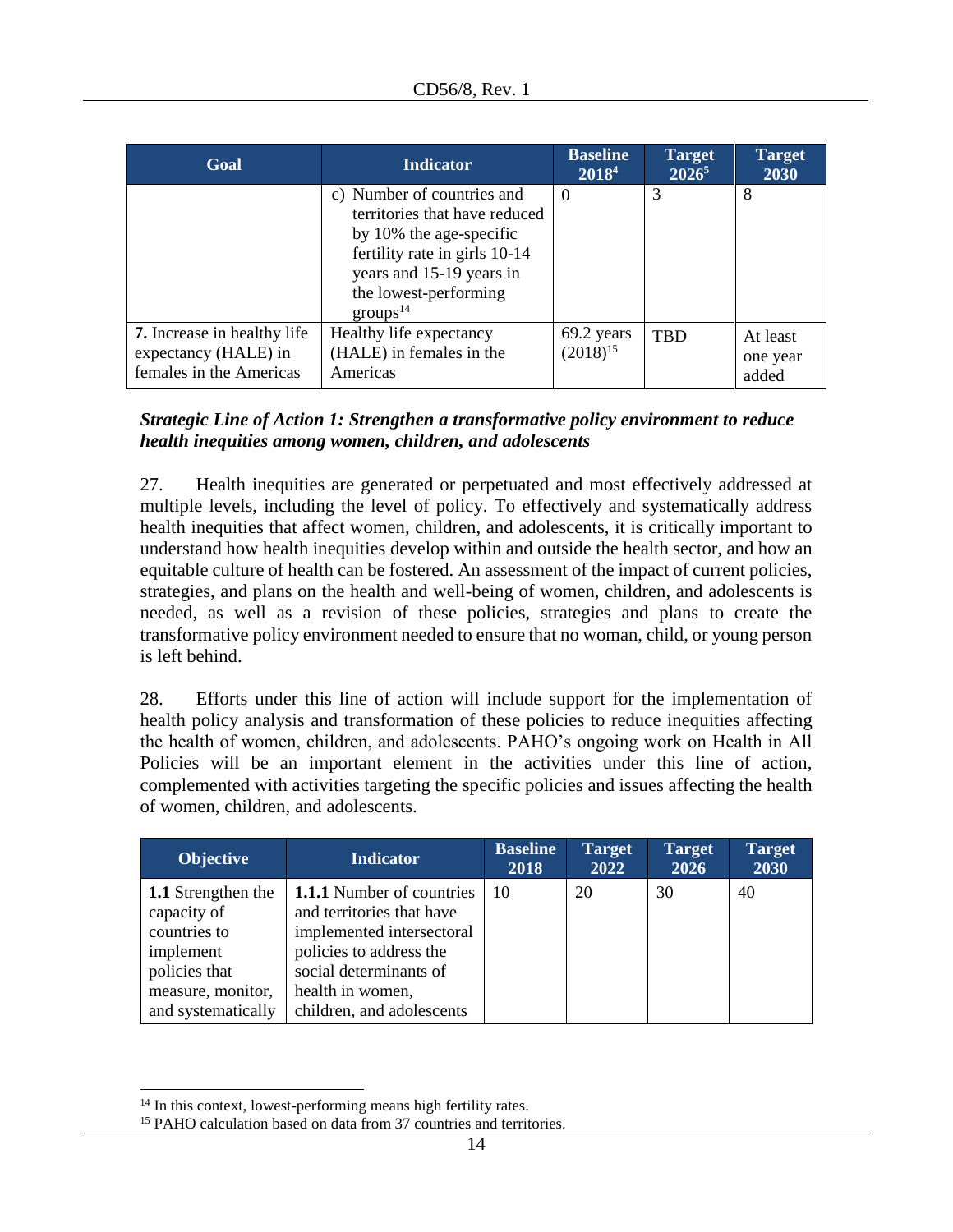| <b>Objective</b>                                                                                                                                                                                                                                                                                        | <b>Indicator</b>                                                                                                                                                                                                                         | <b>Baseline</b><br>2018 | <b>Target</b><br>2022 | <b>Target</b><br>2026 | <b>Target</b><br>2030 |
|---------------------------------------------------------------------------------------------------------------------------------------------------------------------------------------------------------------------------------------------------------------------------------------------------------|------------------------------------------------------------------------------------------------------------------------------------------------------------------------------------------------------------------------------------------|-------------------------|-----------------------|-----------------------|-----------------------|
| analyze and<br>transform health<br>inequities<br>affecting women,<br>children, and<br>adolescents                                                                                                                                                                                                       | 1.1.2 Number of countries<br>and territories that have<br>set targets for reduction of<br>inequities in the health of<br>women, children, and<br>adolescents at the national<br>level (subnational level if<br>country is decentralized) | <b>TBD</b>              | 15                    | 30                    | 40                    |
| 1.2 Increase the<br>participation of<br>relevant<br>stakeholders,<br>including women,<br>adolescents,<br>families, civil<br>society, and<br>communities, in<br>policy-making<br>processes and<br>policy monitoring<br>aimed at<br>achieving health<br>equity for women,<br>children, and<br>adolescents | 1.2.1 Number of countries<br>and territories with<br>specific mechanisms<br>through which women,<br>and adolescents can<br>engage in public policy<br>development, monitoring,<br>and evaluation                                         | 12                      | 20                    | 30                    | 40                    |

29. Structural, genuine, and free participation of women, children, adolescents, families, groups in situations of vulnerability, and communities is essential for better results. Therefore, it will be crucial to have policies, mechanisms, and opportunities for empowering these stakeholders and engaging them in the design, implementation, monitoring, and evaluation of actions for improvement of their health. Accountability is also important in order to accelerate progress, as it enables the tracking of resources and results and provides information on what works, what needs improvement, and what requires increased attention. Inclusive and transparent accountability will be a tool to engage all stakeholders in the cycle of continuous learning and improvement, thus contributing to the acceleration of progress.

- 30. Key regional activities will include:
- a) Promoting and supporting implementation of innovative approaches such as the Innov8 tool *(37)* to analyze policy and program-level inequities affecting the health of women, children, and adolescents.
- b) Documenting and sharing good practices and lessons learned in countries in the promotion of sustainable engagement and participation of young persons,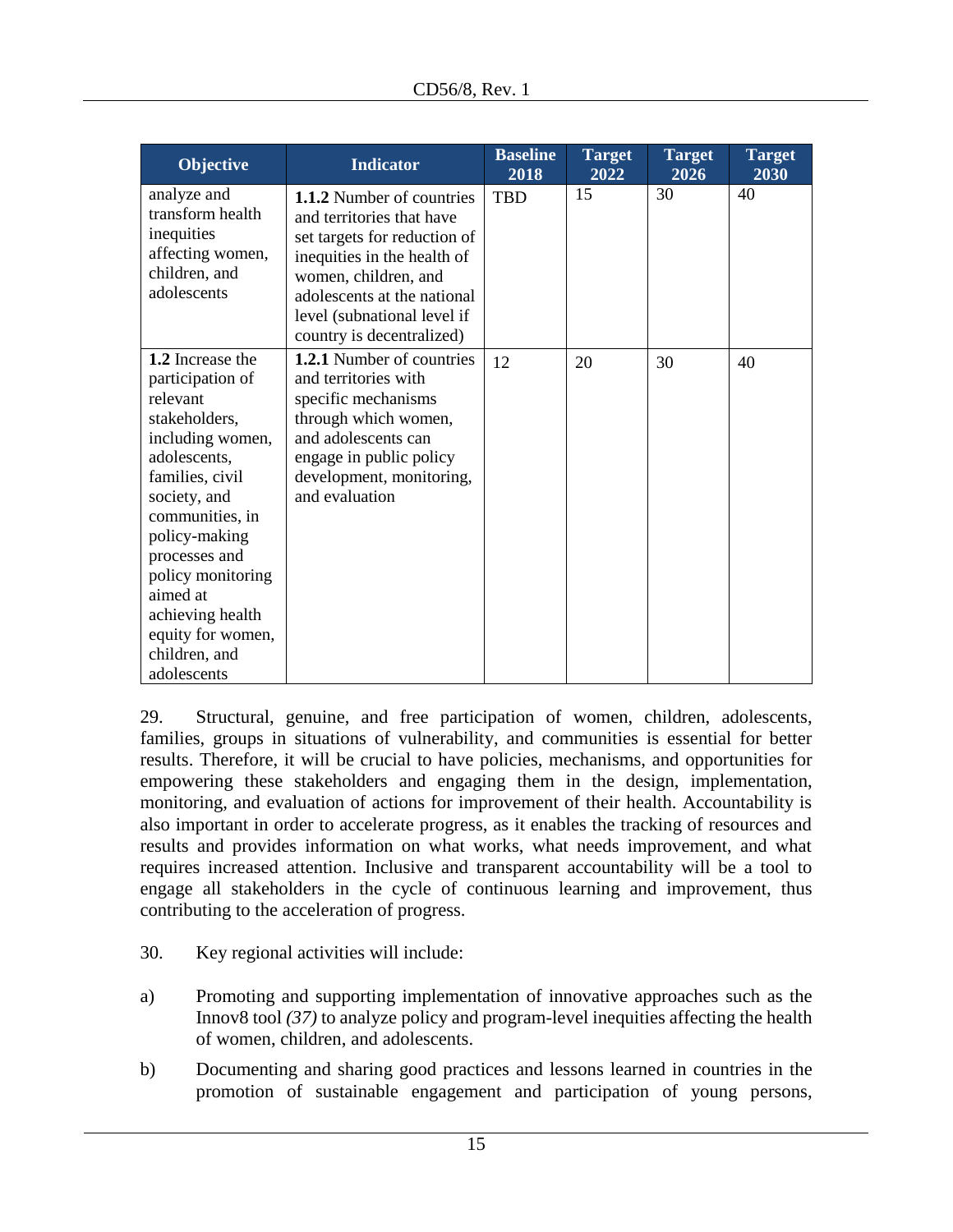communities, and other sectors in the development, implementation, monitoring, and evaluation of public policy.

- c) Monitoring progress and publication of periodic regional reports on reductions in health inequity for women, children, and adolescents at the Regional level.
- 31. Key country-level activities will include:
- a) Reviewing and reforming national policies and developing country roadmaps for the health of women, children and adolescents, with a focus on addressing health inequities affecting these groups
- b) Establishing mechanisms for tracking results and resources related to the health of women, children and adolescents, that include as appropriate, civil society and the private sector.
- c) Implementing, in each country, a conceptual framework for health in all policies and a roadmap to guide multisectoral action to address the determinants of the health of women, children, and adolescents.

## *Strategic Line of Action 2: Promote universal, effective, and equitable health and well-being for all women, children, and adolescents in their families, schools, and communities throughout the life course*

32. The social environment plays an important role in construction and protection of the health and well-being of families, women, children, and adolescents. Parents, schools and communities, in addition to their role in reducing risk factors for preventable mortality and morbidity, can significantly contribute to the fostering of health through family-based early child development interventions, family- and school-based child and adolescent health interventions, and community-based actions for the prevention of maternal and neonatal mortality and the promotion of women's health.

33. A life course approach to interventions in families, schools, communities, and other social settings implies that interventions not only address the common health issues and those relevant to the specific life stage, but also adopt forward-looking approaches to build health in each life stage and support intergenerational transmission of good health. The timing of key interventions should coincide with critical moments in the development of health trajectories in order to achieve maximum positive impact.

34. It is critically important that interventions be evidence-based, targeting and empowering groups in conditions of vulnerability, and that they be implemented at the scale needed to achieve results. Given the disproportionate burden of health problems in indigenous afro-descendent, and rural populations, interventions should include intercultural/culturally sensitive approaches adapted to the context and needs of these groups. In addition, targeted strategies should be designed to reach marginalized or invisible groups, such as migrant women, children, and adolescents, those living with disabilities, lesbian, gay, bisexual, and transgender (LGBT) persons, those deprived of their liberty, and other populations in situations of vulnerability, to assess and reduce health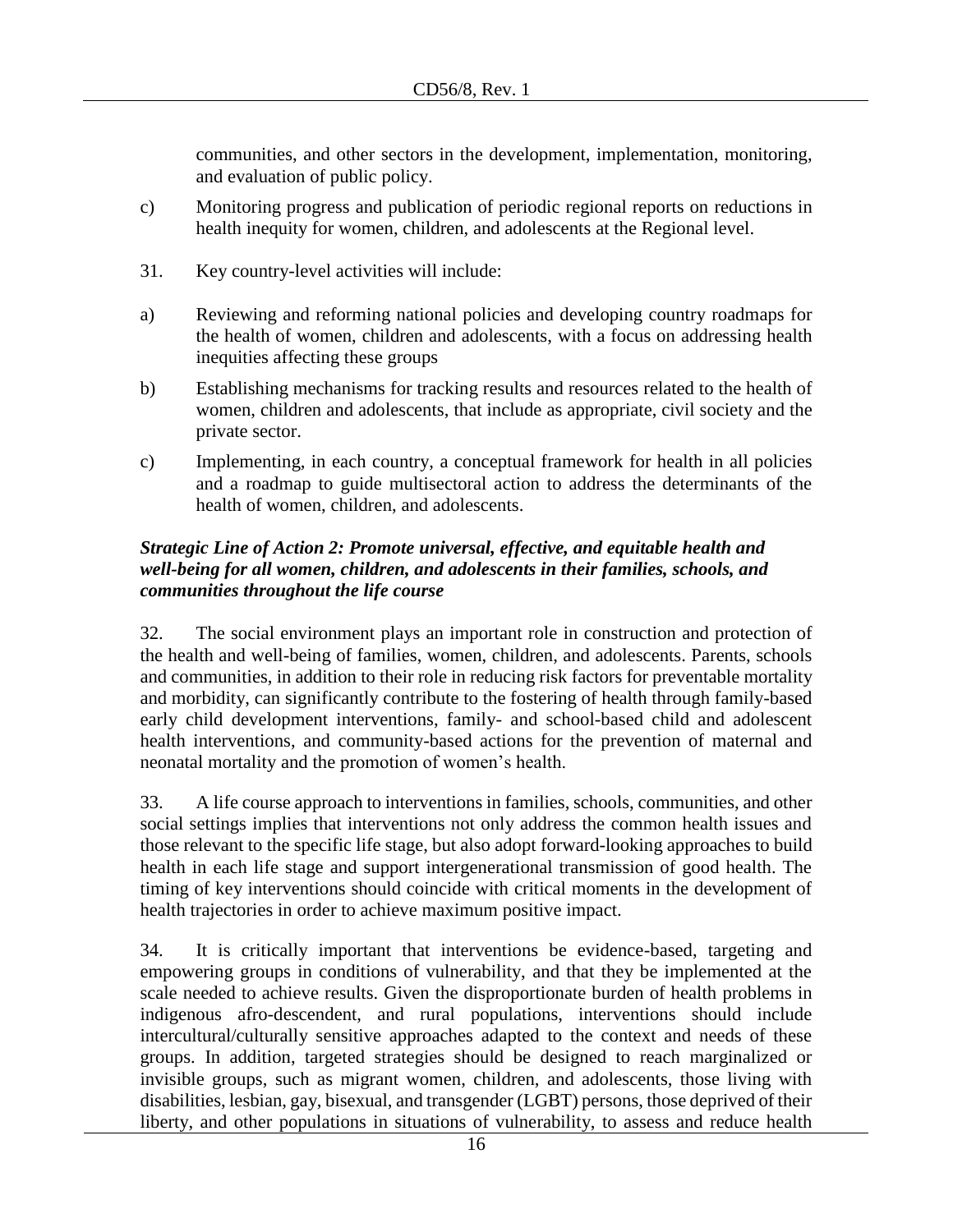inequities affecting marginalized groups. Participation of these groups in the development of interventions is essential and will contribute to innovative and more effective approaches.

| <b>Objective</b>                                                                                                                                                   | <b>Indicator</b>                                                                                                                                                                                                                                                                                                  | <b>Baseline</b><br>2018 | <b>Target</b><br>2022 | <b>Target</b><br>2026 | <b>Target</b><br>2030 |
|--------------------------------------------------------------------------------------------------------------------------------------------------------------------|-------------------------------------------------------------------------------------------------------------------------------------------------------------------------------------------------------------------------------------------------------------------------------------------------------------------|-------------------------|-----------------------|-----------------------|-----------------------|
| 2.1 Improve<br>mental, physical,<br>sexual and                                                                                                                     | 2.1.1 Percentage of infants under<br>6 months of age who are<br>exclusively breastfed 16                                                                                                                                                                                                                          | 30.5%                   | 50%                   | 60%                   | 70%                   |
| reproductive health<br>and well-being of<br>women, children,<br>and adolescents in<br>families                                                                     | 2.1.2 Number of countries and<br>territories that are implementing<br>parenting programs <sup>17</sup> for parents<br>of children and adolescents, with<br>specific targets for vulnerable<br>groups (according to region,<br>residency, and age subgroup: <1<br>year, $1-5$ years, $6-10$ years, $>10$<br>years) | 14                      | 20                    | 25                    | 30                    |
|                                                                                                                                                                    | 2.1.3 Prevalence of the use of<br>modern contraceptive methods<br>for women of reproductive age,<br>by age groups                                                                                                                                                                                                 | <b>TBD</b>              | <b>TBD</b>            | <b>TBD</b>            | <b>TBD</b>            |
| 2.2 Improve<br>mental, physical,<br>sexual and<br>reproductive health<br>and well-being of<br>women, children,<br>and adolescents in<br>families in<br>communities | 2.2.1 Percentage of children<br>under 5 years who are<br>developmentally on track in<br>health, learning, and<br>psychosocial well-being <sup>18</sup>                                                                                                                                                            | <b>TBD</b>              | <b>TBD</b>            | <b>TBD</b>            | <b>TBD</b>            |
|                                                                                                                                                                    | 2.2.2 Number of countries and<br>territories with at least one<br>national-level program with<br>specific targets for the health and<br>empowerment of women,<br>children, and adolescents                                                                                                                        | <b>TBD</b>              | 10                    | 20                    | 25                    |
|                                                                                                                                                                    | 2.2.3 Number of countries and<br>territories with recent data (five<br>years or less) on the proportion<br>of women aged 15–49 years who<br>make their own informed<br>decisions regarding sexual<br>relations, contraceptive use, and<br>reproductive health care                                                | $\overline{3}$          | 5                     | $\overline{7}$        | 10                    |

 $\overline{a}$ 

<sup>&</sup>lt;sup>16</sup> WHO and the Global Breastfeeding Collective proposed a 2030 target of 70%.

<sup>&</sup>lt;sup>17</sup> Other terms include, among others: programs for parents, parental skills programs, or programs aimed at mothers and fathers.

<sup>&</sup>lt;sup>18</sup> SDG indicator. The standardized definition and methodology are being defined and are expected to be available in 2019.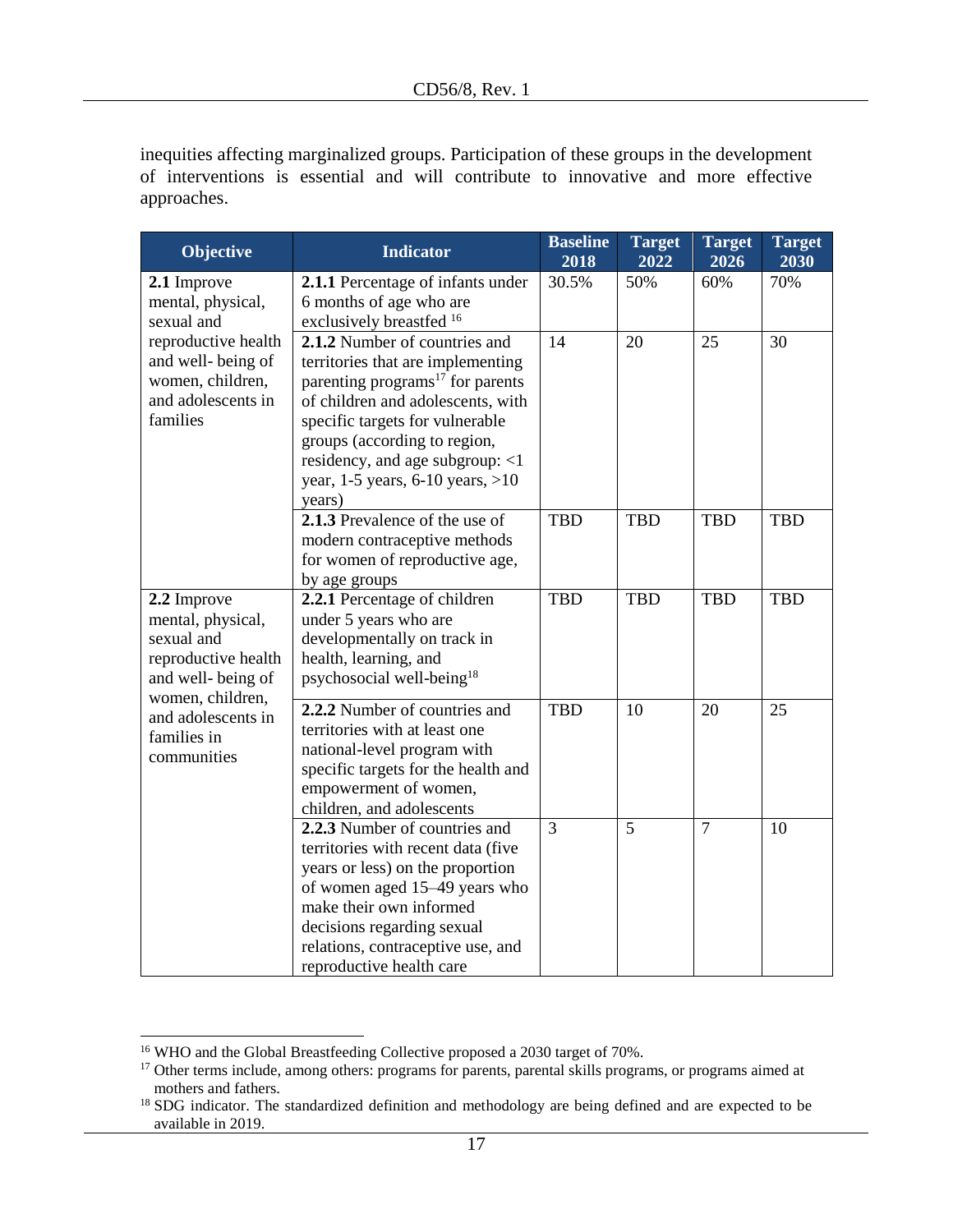| Objective                                                                                                                                                                                                                                                      | <b>Indicator</b>                                                                                                                                                                                                                                                                               | <b>Baseline</b><br>2018 | <b>Target</b><br>2022 | <b>Target</b><br>2026 | <b>Target</b><br>2030 |
|----------------------------------------------------------------------------------------------------------------------------------------------------------------------------------------------------------------------------------------------------------------|------------------------------------------------------------------------------------------------------------------------------------------------------------------------------------------------------------------------------------------------------------------------------------------------|-------------------------|-----------------------|-----------------------|-----------------------|
| 2.3 Enhance the<br>use of the school<br>platform for the<br>promotion of<br>mental and<br>physical, sexual<br>and reproductive<br>health and well-<br>being of children<br>and adolescents,<br>including<br>comprehensive<br>sexuality education<br>$(2)^{19}$ | <b>2.3.1</b> Number of countries and<br>territories implementing a<br>national comprehensive school<br>health program <sup>20</sup> that reaches at<br>least 50% of public schools on<br>pre-primary, primary, and<br>secondary levels.                                                        | $\overline{2}$          | 10                    | 20                    | 25                    |
| 2.4 Strengthen the<br>health sector<br>capacity for<br>effective inter-<br>sectoral and inter-<br>institutional<br>articulation<br>including with civil<br>society                                                                                             | <b>2.4.1</b> Number of countries and<br>territories with specific<br>mechanisms by which civil<br>society and the private sector, as<br>appropriate, can participate in the<br>development, monitoring and<br>evaluation of health programs for<br>women and/or children and/or<br>adolescents | <b>TBD</b>              | 20                    | 30                    | 40                    |

35. Key regional activities will include:

 $\overline{a}$ 

- a) Sharing normative guidance and strengthening capacity-building on life coursebased actions for the health of women, children, adolescents, and families.
- b) Supporting, documenting, evaluating, and disseminating lessons learned from countries that have adopted life course-based country programs and approaches.

<sup>&</sup>lt;sup>19</sup> UN definition Comprehensive Sexuality Education: a curriculum-based process of teaching and learning about the cognitive, emotional, physical and social aspects of sexuality. It aims to equip children and young people with knowledge, skills, attitudes and values that will empower them to realize their health, wellbeing and dignity; develop respectful social and sexual relationship; consider how their choices affect their own well-being and that of others; and, understand and ensure the protection of their rights throughout their lives. United Nations Education Scientific and Cultural Organization. International technical guidance on sexuality education: An evidence-informed approach. Available at: [http://unesdoc.unesco.org/images/0026/002607/260770e.pdf](https://na01.safelinks.protection.outlook.com/?url=http%3A%2F%2Funesdoc.unesco.org%2Fimages%2F0026%2F002607%2F260770e.pdf&data=02%7C01%7C%7Cd9b433f56a3d4d1585ad08d60c66c36b%7Ce610e79c2ec04e0f8a141e4b101519f7%7C0%7C0%7C636710032825816315&sdata=WCXSJdHc10rSW2GSMdRLh%2F5HMDKWOjshdDx4WUnugB4%3D&reserved=0)

 $^{20}$  A comprehensive school health program has four elements: 1) equitable school health policies; 2) healthy and safe learning environments; 3) skills-based health education, including age-appropriate sexuality education; and 4) school-based health services, including age-appropriate SRF, mental health and physical health care. World Health Organization; United Nations Education Scientific and Cultural Organization; United Nations Children's Fund; and the World Bank. Focusing Resources on Effective School Health: a FRESH Start to Enhancing the Quality and Equity of Education. Available at: [https://www.unicef.org/lifeskills/files/FreshDocument.pdf](https://na01.safelinks.protection.outlook.com/?url=https%3A%2F%2Fwww.unicef.org%2Flifeskills%2Ffiles%2FFreshDocument.pdf&data=02%7C01%7C%7Cd9b433f56a3d4d1585ad08d60c66c36b%7Ce610e79c2ec04e0f8a141e4b101519f7%7C0%7C0%7C636710032825816315&sdata=1YSghvQGb1%2ByLCLfIQROCLeRKc8U23UAe2Z5KAutDAk%3D&reserved=0)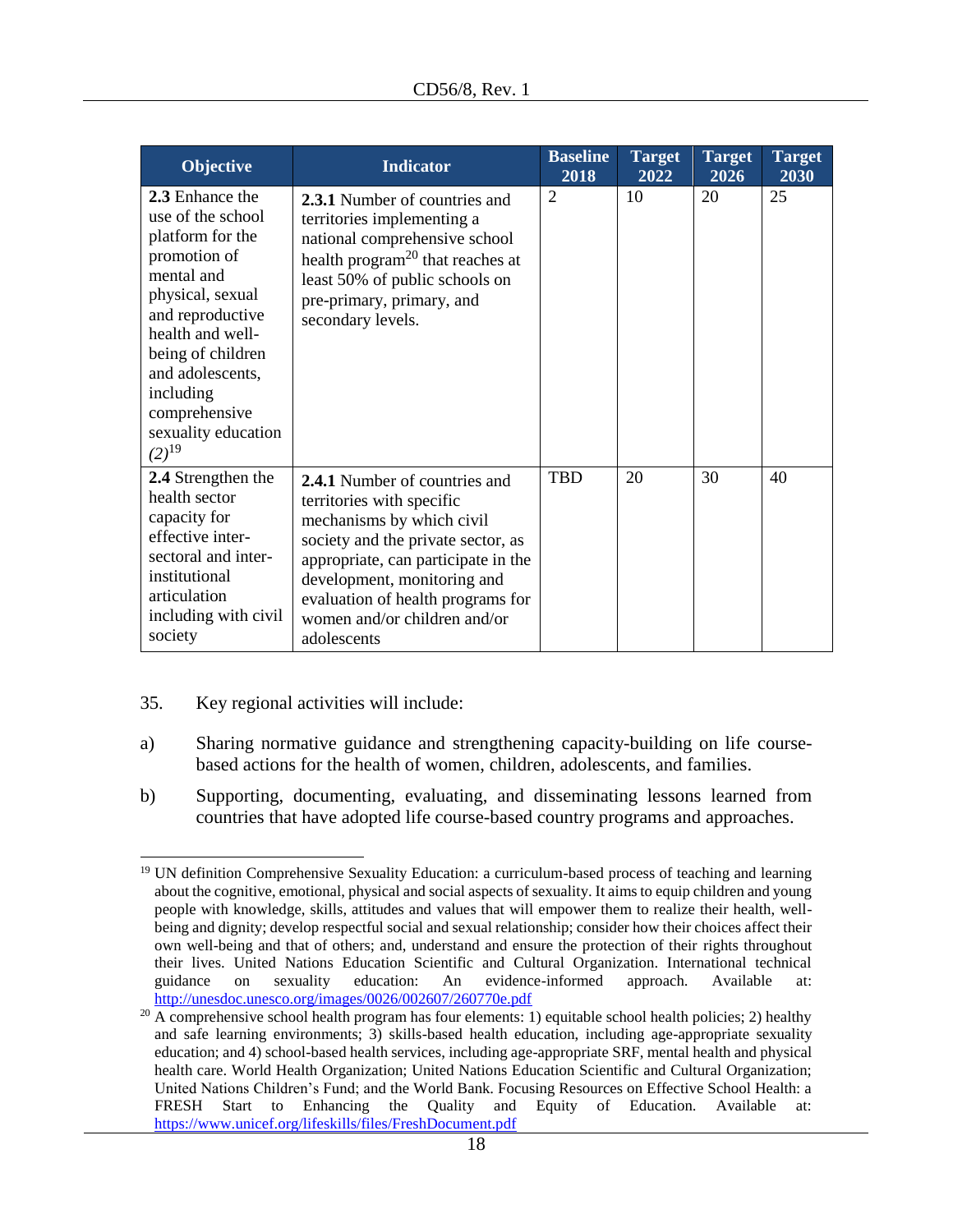- c) Supporting countries in updating their national strategies and plans of action with a more visionary, multisectoral, and innovative focus, using evidence-based guidance such as the Global Accelerated Action for the Health of Adolescents (AA-HA!) *(38)* and the Nurturing Care Framework *(39).*
- d) Providing evidence-based guidance and capacity-building on early childhood (0-8 years)<sup>21</sup> development, and health and development of children aged 6-9 years and adolescents (subgroups 10-14 years and 15-19 years).
- e) Coordinate the development and implementation of a regional roadmap for strengthening school-based health programs and services
- f) Providing Member States with technical support for effective implementation of evidence-based, multisectoral, and innovative approaches and interventions in families and communities to promote the health of women, children, and adolescents, such as the *Familias Fuertes* program, *Chile Crece Contigo*, and other emerging evidence-based programs such as the Parenting for Lifelong Health program.
- 36. Key country-level activities will include:
- a) Reviewing and revising national and subnational programs and approaches toward life course-based approaches.
- b) Implementing, evaluating, and documenting promotive and preventive life coursebased interventions in families, schools, and communities for the health of women, children, and adolescents at scale.
- c) Establishing national and sub-national multi-stakeholder mechanisms to facilitate civil society participation in the development, implementation, monitoring and evaluation of health actions for women, children, and adolescents.
- d) Strengthening partnerships with the education sector, social protection sectors, and stakeholders to design and implement joint actions for the health and well-being of women, children, and adolescents.

## *Strategic Line of Action 3: Expand equitable access to comprehensive, integrated, quality health services for women, children, and adolescents that are people-, family-, and community-centered*

37. In 2009, the PAHO Member States adopted a regional policy for developing integrated health services delivery networks (IHSDNs) based on primary health care (PHC) to respond to the major challenges posed by the fragmentation of health care and services, and contribute to the delivery of more accessible, equitable, efficient, and higher quality health care. In 2014, the Member States adopted the Strategy for Universal Access to Health and Universal Health Coverage, with the following four lines of action: *a)* expand equitable access to comprehensive, quality, people- and community-centered

 $\overline{a}$ <sup>21</sup> Age range for early childhood as defined in the UN Convention on the Rights of the Child (2005). This range may vary depending on specific country context.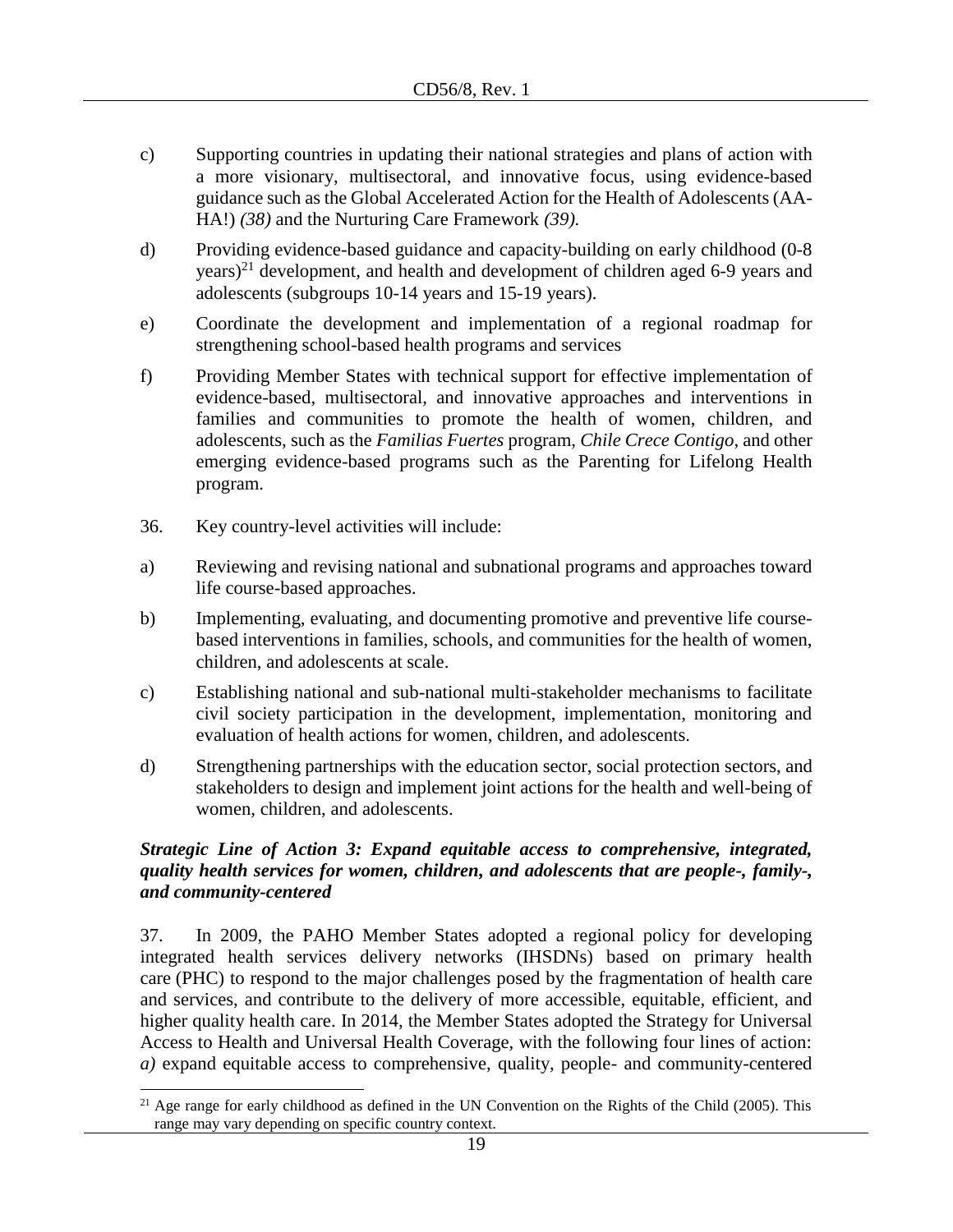health services; *b)* strengthen stewardship and governance; *c)* increase and improve financing, with equity and efficiency, and advance toward the elimination of direct payment that constitutes a barrier to access at the point of service; and *d)* strengthen intersectoral coordination to address the social determinants of health. Since that time, the Region has worked progressively on implementation of these commitments.

38. The activities proposed under this line of action are designed to contribute to these efforts, with specific focus on four areas:

- a) Completing the unfinished work initiated under previous plans of action for the prevention of maternal mortality and severe morbidity and neonatal mortality by ensuring universal access to continuous care that starts prior to conception and continues during pregnancy, childbirth, puerperium, and newborn care, prioritizing subgroups in conditions of vulnerability.
- b) Supporting articulation of the health sector's role and contribution to the health and development of children, adolescents, and women, including early childhood development, age-appropriate adolescent health and development, and health of women beyond their reproductive functions.
- c) Supporting articulation and application of a life-course perspective on health care and services for women, children, and adolescents, moving from health systems structured to respond to episodic demands for care toward proactive systems that contribute to the ongoing building of health and well-being throughout the life course and across generations and social contexts.
- d) Supporting systematic analysis of the barriers faced by specific groups of women, children, and adolescents in conditions of vulnerability in accessing health services and designing strategies to address these barriers.

| <b>Objective</b>          | <b>Indicator</b>           | <b>Baseline</b><br>2018 | <b>Target</b><br>2022 | <b>Target</b><br>2026 | <b>Target</b><br>2030 |
|---------------------------|----------------------------|-------------------------|-----------------------|-----------------------|-----------------------|
| <b>3.1.</b> Progressively | <b>3.1.1</b> Percentage of | 69%                     | 75%                   | 80%                   | 90%                   |
| promote universal         | women and                  | (2017)                  |                       |                       |                       |
| and equitable access      | adolescents of             |                         |                       |                       |                       |
| for women, children,      | reproductive age who       |                         |                       |                       |                       |
| and adolescents to        | have their need for        |                         |                       |                       |                       |
| quality and               | family planning            |                         |                       |                       |                       |
| comprehensive             | satisfied with modern      |                         |                       |                       |                       |
| health services           | and quality                |                         |                       |                       |                       |
|                           | contraceptive methods      |                         |                       |                       |                       |

39. This line of action will be aligned with and implemented in close collaboration with PAHO's work on universal access to health and universal health coverage.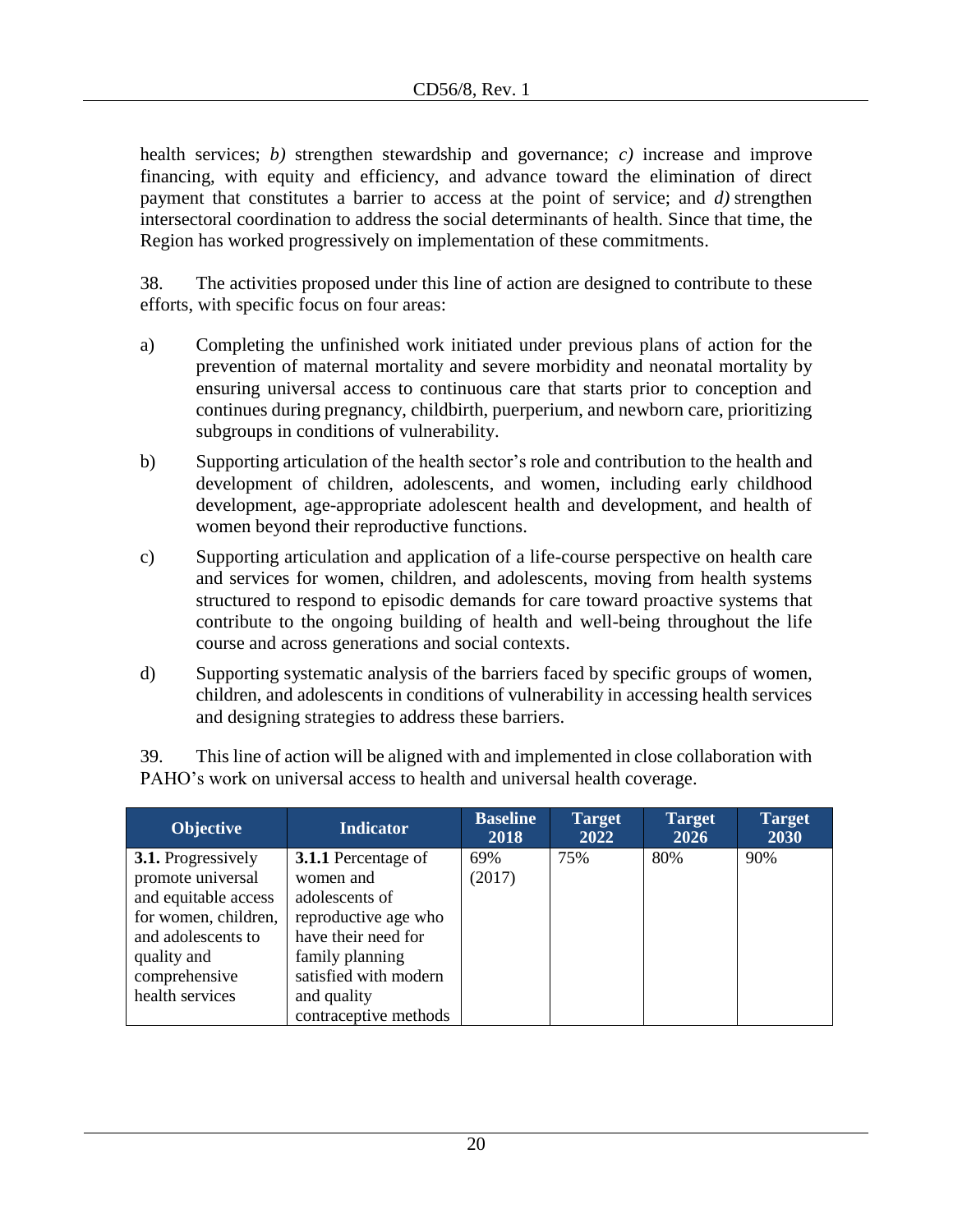| Objective | <b>Indicator</b>                                                                                                                                                                                                                                                                                  | <b>Baseline</b><br>2018 | <b>Target</b><br>2022 | <b>Target</b><br>2026 | <b>Target</b><br>2030 |
|-----------|---------------------------------------------------------------------------------------------------------------------------------------------------------------------------------------------------------------------------------------------------------------------------------------------------|-------------------------|-----------------------|-----------------------|-----------------------|
|           | 3.1.2 Number of<br>countries and<br>territories that<br>measure percentage of<br>women of<br>reproductive age in<br>countries who have<br>their need for family<br>planning satisfied with<br>modern methods<br>(disaggregated by age,<br>ethnicity, place of<br>residence, and income<br>level). | 9                       | 12                    | 17                    | 25                    |
|           | <b>3.1.3</b> Number of<br>countries and<br>territories that include<br>caring for victims of<br>sexual exploitation<br>and trafficking of<br>persons in their<br>technical standards                                                                                                              | <b>TBD</b>              | <b>TBD</b>            | TBD                   | <b>TBD</b>            |
|           | 3.1.4<br>a) Number of<br>countries and<br>territories that<br>measure<br>percentage of<br>pregnant women<br>who received<br>antenatal care four<br>or more times                                                                                                                                  | <b>TBD</b>              | <b>TBD</b>            | <b>TBD</b>            | <b>TBD</b>            |
|           | b) Number of<br>countries and<br>territories that<br>measure<br>percentage of<br>pregnant women<br>who received<br>antenatal care four<br>or more times,<br>disaggregated by<br>age, ethnicity, and<br>place of residence                                                                         | $\overline{0}$          | 5                     | 10                    | 15                    |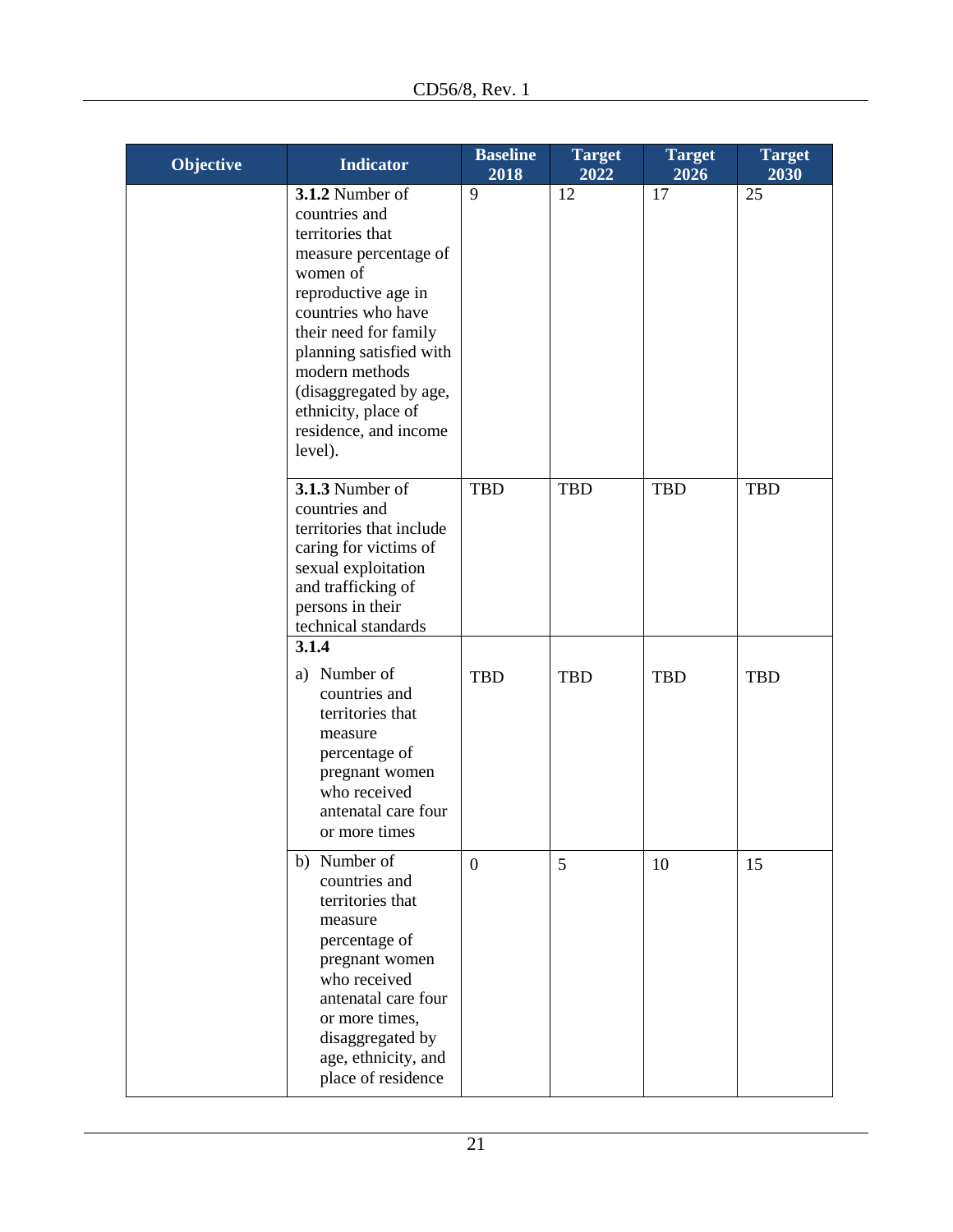| Objective | <b>Indicator</b>                                                                                                                                                                                                                                                                                                                                        | <b>Baseline</b><br>2018 | <b>Target</b><br>2022 | <b>Target</b><br>2026 | <b>Target</b><br>2030 |
|-----------|---------------------------------------------------------------------------------------------------------------------------------------------------------------------------------------------------------------------------------------------------------------------------------------------------------------------------------------------------------|-------------------------|-----------------------|-----------------------|-----------------------|
|           | c) Number of<br>countries and<br>territories that<br>measure percentage<br>of pregnant women<br>who received<br>antenatal care four<br>or more times,<br>disaggregated by<br>age, ethnicity, and<br>place of residence,<br>and achieve an<br>increase of 20% of<br>the percentage of<br>women in the<br>lowest quintiles<br>with four or more<br>visits | $\mathbf{0}$            | 3                     | 6                     | 10                    |
|           | 3.1.5<br>a) Number of<br>countries and<br>territories that<br>measure births<br>attended at health<br>facilities<br>(disaggregated by<br>age, ethnicity, and<br>place of residence<br>of the mother)                                                                                                                                                    | $\mathbf{0}$            | 3                     | 6                     | 10                    |
|           | b) Number of<br>countries and<br>territories that<br>measure the<br>percentage of<br>births attended at<br>health facilities,<br>disaggregated by<br>age, ethnicity, and<br>place of residence<br>of the mother, and<br>that have increased<br>by 20% in the<br>lowest performing<br>quintiles or those<br>with the least<br>economic<br>resources      | $\overline{0}$          | 5                     | 10                    | 15                    |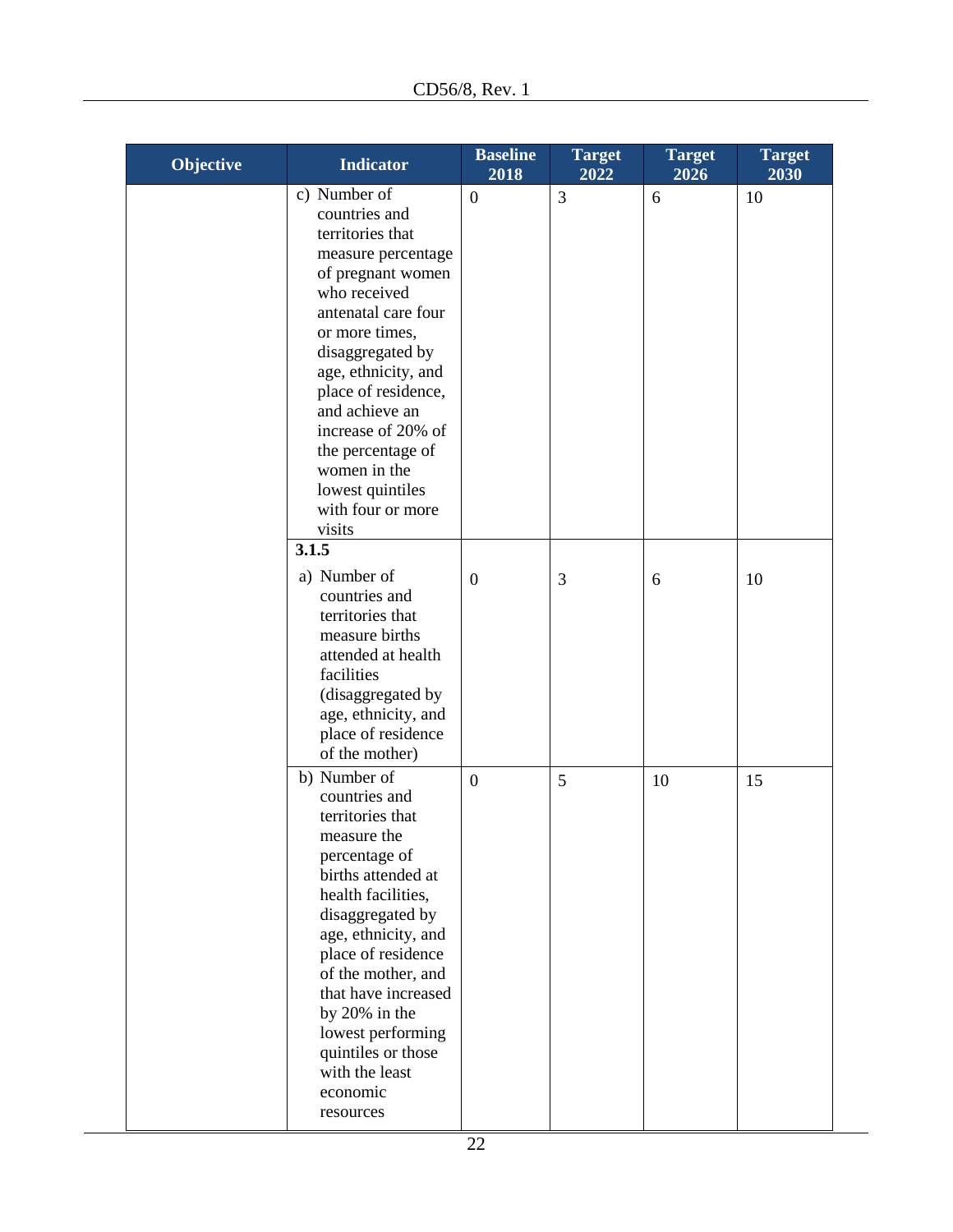| Objective                                                                                           | <b>Indicator</b>                                                                                                                                                                                 | <b>Baseline</b><br>2018 | <b>Target</b><br>2022 | <b>Target</b><br>2026 | <b>Target</b><br>2030 |
|-----------------------------------------------------------------------------------------------------|--------------------------------------------------------------------------------------------------------------------------------------------------------------------------------------------------|-------------------------|-----------------------|-----------------------|-----------------------|
|                                                                                                     | <b>3.1.6 Number of</b><br>countries and<br>territories that have<br>increased their<br>composite coverage<br>index <sup>22</sup> for maternal<br>and child health                                | <b>TBD</b>              | <b>TBD</b>            | <b>TBD</b>            | <b>TBD</b>            |
| 3.2 Improve the<br>quality of health<br>care and services for<br>women, children and<br>adolescents | 3.1.7 Number of<br>countries and<br>territories that have<br>introduced HPV in<br>their immunization<br>schedule                                                                                 | 31                      | 35                    | 40                    | 45                    |
|                                                                                                     | 3.1.8 Number of<br>countries that have<br>policies in place to<br>promote that women<br>have informed,<br>voluntary, non-<br>coercive access to the<br>family planning<br>method of their choice | <b>TBD</b>              | <b>TBD</b>            | <b>TBD</b>            | <b>TBD</b>            |
|                                                                                                     | 3.2.1 Number of<br>countries and<br>territories<br>implementing regular<br>maternal and perinatal<br>death reviews and<br>audits                                                                 | 8                       | 15                    | 25                    | 35                    |
|                                                                                                     | 3.2.2 Number of<br>countries and<br>territories<br>implementing national<br>standards for quality<br>health care and<br>services for<br>adolescents                                              | 11                      | 20                    | 30                    | 40                    |

 $\overline{a}$ 

 $22$  The composite coverage index (CCI) is a summary measure to identify who is being left behind. The index is a weighted average of the coverage of selected interventions across the continuum of maternal and child care: demand for family planning satisfied with modern methods, at least four antenatal care visits, skilled birth attendant, immunization (DTP3 and measles), treatment of diarrhea with ORS, care-seeking for children with symptoms of pneumonia. Countdown to 2030 is tracking this indicator.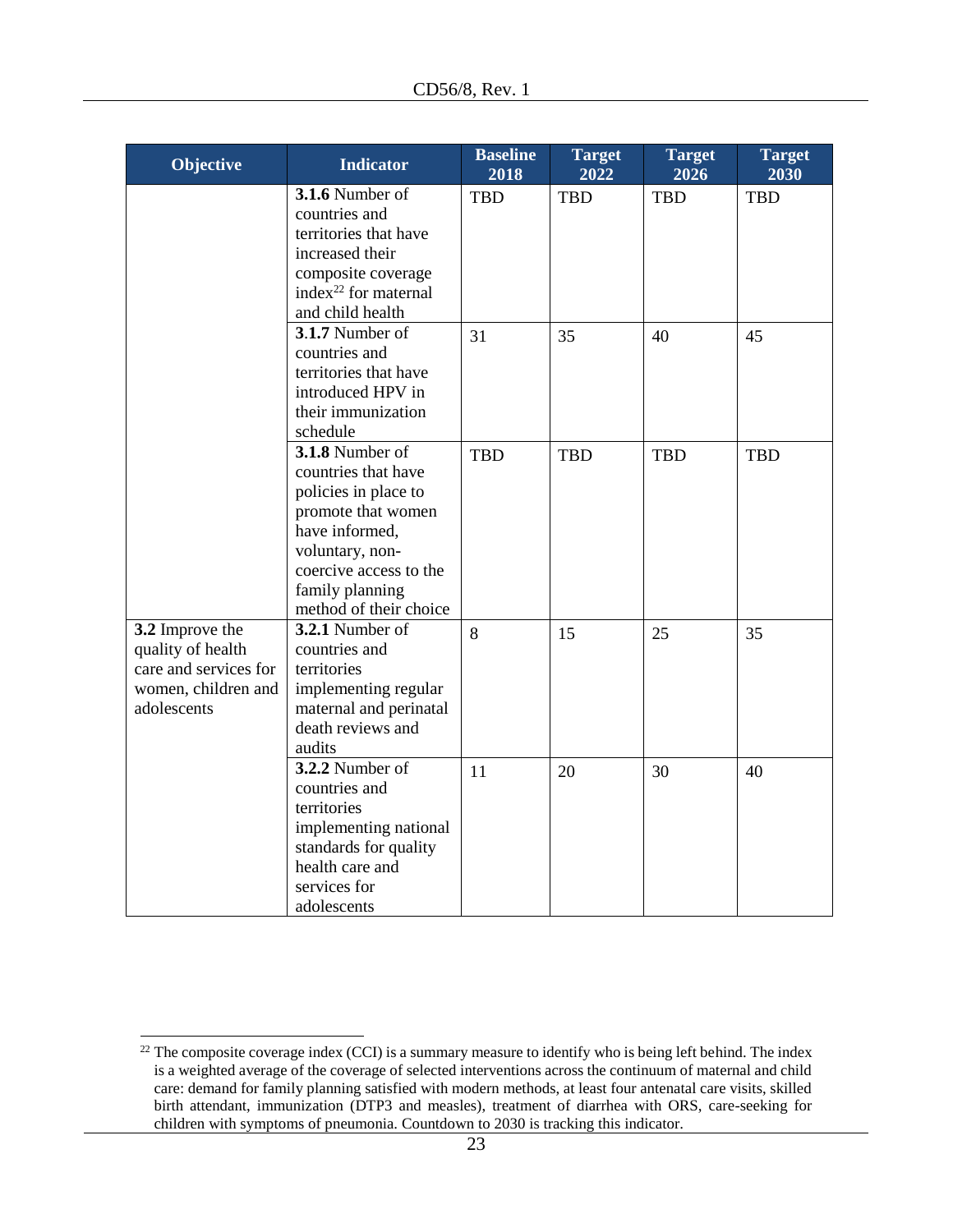| <b>Objective</b> | <b>Indicator</b>     | <b>Baseline</b><br>2018 | <b>Target</b><br>2022 | <b>Target</b><br>2026 | <b>Target</b><br>2030 |
|------------------|----------------------|-------------------------|-----------------------|-----------------------|-----------------------|
|                  | 3.2.3 Number of      | 2                       | 6                     | 10                    | 15                    |
|                  | countries and        |                         |                       |                       |                       |
|                  | territories with     |                         |                       |                       |                       |
|                  | national data        |                         |                       |                       |                       |
|                  | regarding the use of |                         |                       |                       |                       |
|                  | magnesium sulfate in |                         |                       |                       |                       |
|                  | pregnant women with  |                         |                       |                       |                       |
|                  | severe pre-eclampsia |                         |                       |                       |                       |
|                  | or eclampsia.        |                         |                       |                       |                       |
|                  | 3.2.4 Number of      | $\overline{2}$          | 6                     | 10                    | 15                    |
|                  | countries and        |                         |                       |                       |                       |
|                  | territories with     |                         |                       |                       |                       |
|                  | national data        |                         |                       |                       |                       |
|                  | regarding the use of |                         |                       |                       |                       |
|                  | oxytocic drugs to    |                         |                       |                       |                       |
|                  | prevent post-partum  |                         |                       |                       |                       |
|                  | hemorrhage.          |                         |                       |                       |                       |

- 40. Key regional activities will include:
- a) Continuing with training of trainers of health professionals in Managing Complications in Pregnancy and Childbirth (MCPC) and Continuum of Care for reproductive, maternal, newborn and child health (RMNCH) for the provision of high-quality preconception, prenatal, delivery, and postnatal health care and services.
- b) Supporting integration of a life course perspective into the design and delivery of health care and services for women, children, and adolescents.
- c) Documenting and sharing successful models and best practices related to proequity, life course-based and innovative approaches to health care and services for women, children, and adolescents.
- d) Supporting the development and implementation of comprehensive adolescentresponsive health care and services, including mechanisms for ongoing pre- and inservice competency-based training of service providers.
- 41. Key country-level activities will include:
- a) Developing or strengthening systems for timely referral and counter-referral for antenatal, delivery, and postnatal care by implementing the Assessment of Essential Conditions for the First Level of Attention and Specialized Care (AEC) to measure readiness.
- b) Implementing evidence-based PAHO/WHO training tools such as the toolkit for Strengthening Professional Midwifery in the Americas and the WHO Recommendations on Antenatal Care for a Positive Pregnancy Experience, to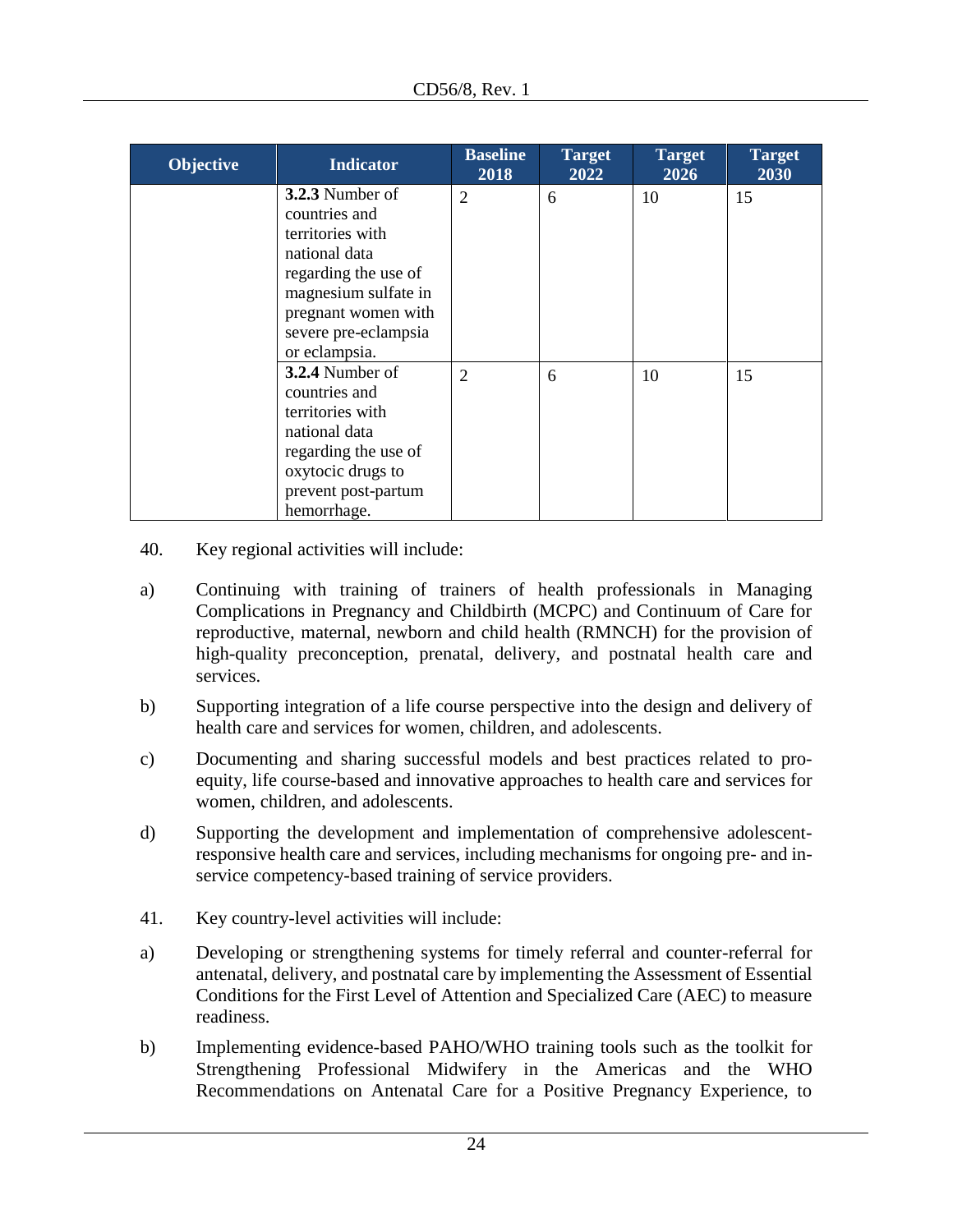improve the quality of preconception, prenatal, delivery, and postnatal health care, including post-obstetric-event contraceptives.

- c) Conducting regular assessments and ongoing monitoring of barriers to access to health care and services for women, children, and adolescents with the highest burden of preventable mortality and morbidity.
- d) Reorganizing health care and services for women, children, and adolescents to include more proactive, continuous, and life course-based approaches.
- e) Expanding access to a broad range of informed and voluntary modern family planning methods that meet the needs of all women and adolescents, including fertility awareness methods and long-acting reversible contraception (LARC).
- f) Implementing standards for age-appropriate adolescent health care and services and mechanisms for ongoing monitoring of the quality and coverage of access to integrated and preventive health care for adolescents.
- g) Promoting and implementing vaccination programs against HPV and programs to screen women for cervical cancer and treat pre-cancerous cells designed to empower them to attain the highest level of physical and mental health.

## *Strategic Line of Action 4: Strengthen information systems for the collection, availability, accessibility, quality, and dissemination of strategic information, including health data and statistics on the health of women, children, and adolescents, within the framework of the principles proposed in this Plan*

42. Accelerating the reduction of preventable mortality and morbidity in women, children and adolescents will require increased understanding of their circumstances, and the most affected groups. This requires the availability of valid and reliable data that has been generated through standardized methods, and can be analyzed according to the dimensions of inequality, including but not limited to sex/gender, wealth, education, place of residence, ethnic group, sexual orientation, and migration status, among others. Therefore, improved monitoring of inequities in the health of women, children, and adolescents will require continued strengthening of health information systems, systematic and ongoing analysis of specific events, such as maternal deaths, deaths in children, and deaths in adolescents from external causes, as well as analysis of data using equity-based measures.

| <b>Objective</b> | <b>Indicator</b>                 | <b>Baseline</b><br>2018 | <b>Target</b><br>2022 | <b>Target</b><br>2026 | <b>Target</b><br>2030 |
|------------------|----------------------------------|-------------------------|-----------------------|-----------------------|-----------------------|
| 4.1. Strengthen  | <b>4.1.1</b> Number of countries | 8                       | 15                    | 20                    | 25                    |
| the capacity of  | and territories that             |                         |                       |                       |                       |
| health           | conduct active searches          |                         |                       |                       |                       |
| information      | for maternal deaths, to          |                         |                       |                       |                       |
| systems to       | reduce the under-                |                         |                       |                       |                       |
| increase the     | registration and                 |                         |                       |                       |                       |
| availability of  | misclassification of these       |                         |                       |                       |                       |
| data on          | deaths                           |                         |                       |                       |                       |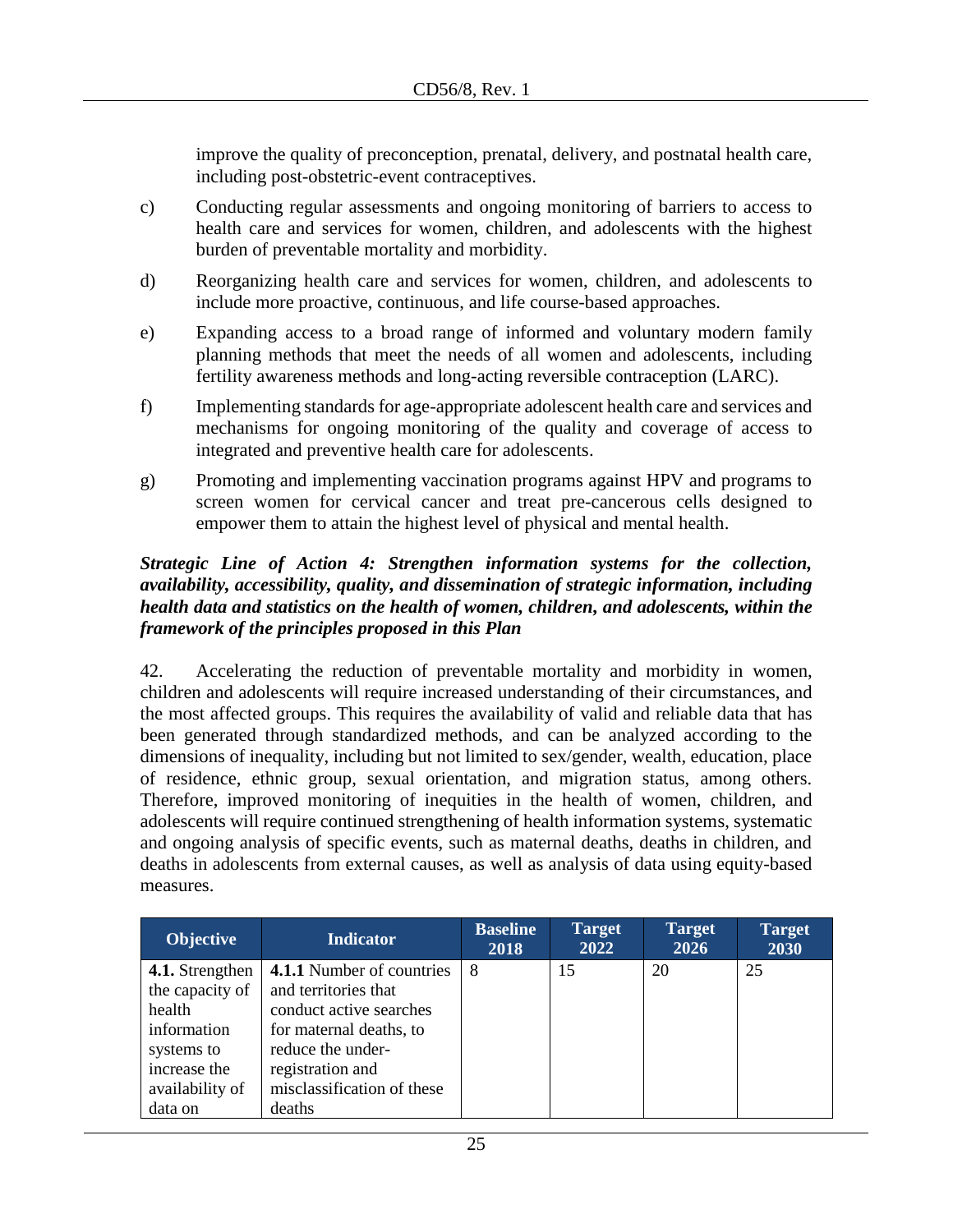| <b>Objective</b> | <b>Indicator</b>           | <b>Baseline</b><br>2018 | <b>Target</b><br>2022 | <b>Target</b><br>2026 | <b>Target</b><br>2030 |
|------------------|----------------------------|-------------------------|-----------------------|-----------------------|-----------------------|
| preventable      | 4.1.2 Number countries     | $\overline{0}$          | 15                    | 20                    | 25                    |
| mortality of     | and territories that       |                         |                       |                       |                       |
| women,           | increase the capture,      |                         |                       |                       |                       |
| children and     | registration, and analysis |                         |                       |                       |                       |
| adolescents      | of deaths in children      |                         |                       |                       |                       |
|                  | under 5 (disaggregated by  |                         |                       |                       |                       |
|                  | age, sex, and place of     |                         |                       |                       |                       |
|                  | residence) and cause of    |                         |                       |                       |                       |
|                  | death                      |                         |                       |                       |                       |
|                  | 4.1.3 Number of countries  | $\mathbf{1}$            | 10                    | 15                    | 20                    |
|                  | and territories that       |                         |                       |                       |                       |
|                  | conduct periodic analysis  |                         |                       |                       |                       |
|                  | of the distribution and    |                         |                       |                       |                       |
|                  | circumstances of leading   |                         |                       |                       |                       |
|                  | preventable causes of      |                         |                       |                       |                       |
|                  | mortality in women,        |                         |                       |                       |                       |
|                  | children, and adolescents  |                         |                       |                       |                       |
| 4.2 Build        | 4.2.1 Number of countries  | <b>TBD</b>              | 15                    | 30                    | 40                    |
| capacity of      | and territories that have  |                         |                       |                       |                       |
| information      | established mechanisms     |                         |                       |                       |                       |
| systems for      | for ongoing monitoring of  |                         |                       |                       |                       |
| ongoing health   | health inequities,         |                         |                       |                       |                       |
| inequity         | including sexual and       |                         |                       |                       |                       |
| monitoring       | reproductive health,       |                         |                       |                       |                       |
|                  | affecting women, children  |                         |                       |                       |                       |
|                  | and adolescents            |                         |                       |                       |                       |

- 43. Key regional activities will include:
- a) Sharing normative guidance and building capacity on health inequality monitoring with a special focus on women, children and adolescents.
- b) Support implementation of the Plan of Action for the Strengthening of Vital Statistics 2017-2022 to increase the availability of data and improve information systems on the health of women, children and adolescents disaggregated by age, ethnicity, place of residence, and income level.
- c) Sharing guidance and capacity building on the implementation of the Maternal and Perinatal Death Surveillance and Response guidelines and the WHO Near-miss approach.
- d) Sharing guidance and supporting implementation of standardized methodologies to analyze adolescent mortality due to external causes.
- 44. Key country-level activities will include:
- a) Implementing the WHO near-miss approach and the Maternal and Perinatal Death Surveillance and Response guidelines (*40, 41*) to strengthen the surveillance of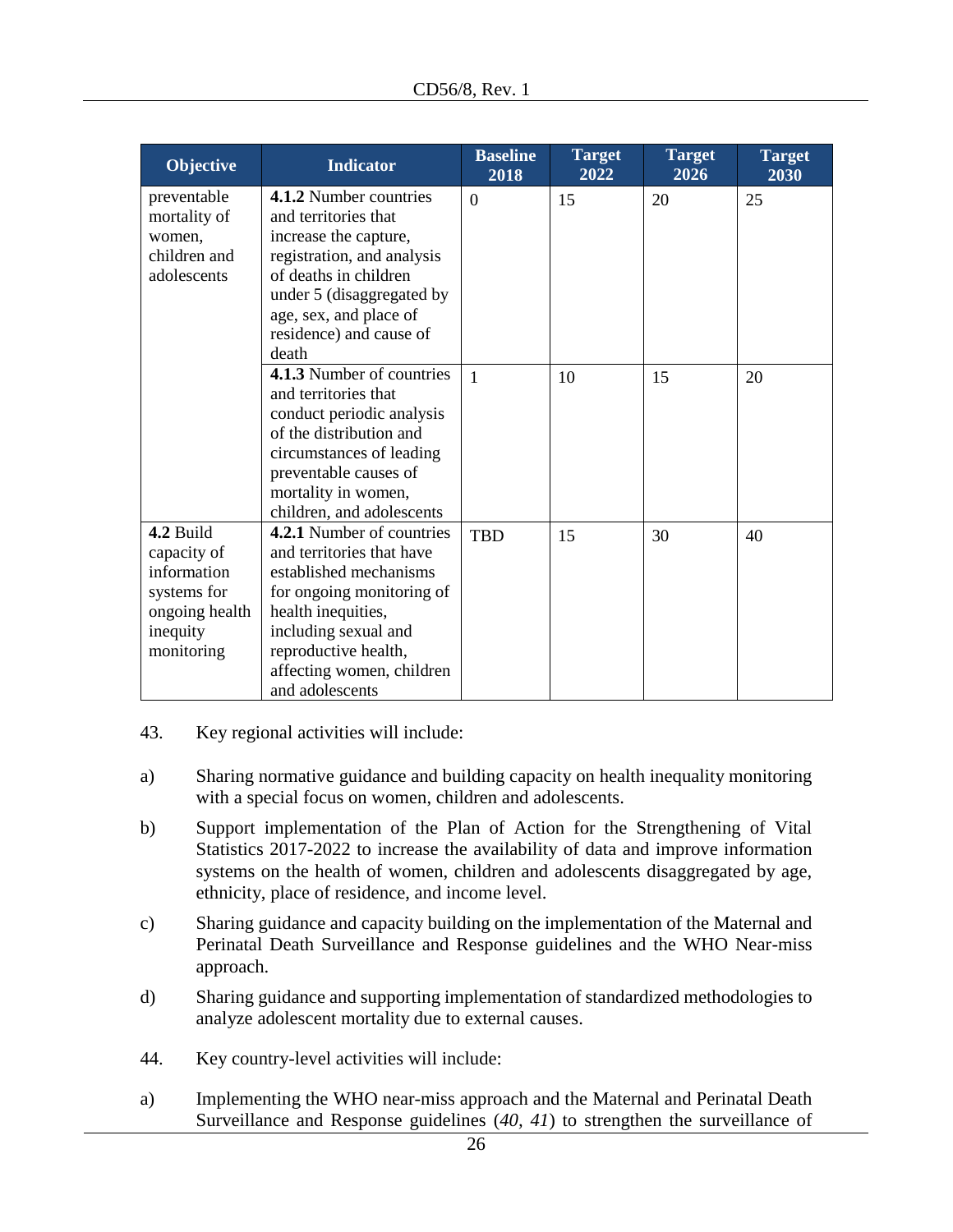neonatal and maternal mortality and morbidity, including mortality audits and monitoring of near-misses.

- b) Implementing the Plan of Action for the Strengthening of Vital Statistics 2017-2022, to increase the availability of data on the health of women, children and adolescents disaggregated by dimensions of inequality such as age, ethnicity, place of residence, and income level.
- c) Implementing standardized approaches and methodologies towards the analysis of adolescent deaths due to homicide, suicide, and road traffic accidents
- d) Development and dissemination of equity-based profiles on the health of women, children and adolescents

## **Monitoring and Evaluation**

45. The achievements of this Plan of Action will be measured through a core set of indicators with baselines and targets for 2022, 2026, and 2030, the final year of the plan. These indicators are aligned with the SDGs, SHAA2030, and other existing regional and global reporting commitments. A methodologic guide will be developed to explain how each indicator will be measured. Data will be collected from such sources as national information systems, global and regional reports, standardized global and regional estimates, and policy and program surveys.

46. Two intermediate reviews of this Plan of Action will be performed, the first in 2022 and the second in 2026, to assess progress toward the targets and, if necessary, to incorporate adjustments. A final report will be prepared for the PAHO Governing Bodies in 2031.

## **Financial Implications**

47. The total estimated cost of implementing the resolution during its life cycle (2018-2030) is US\$ 208 million. Investments from Member States are expected for appropriate and comprehensive country-level implementation of this Plan but they are not estimated here.

## **Action by the Directing Council**

48. The Directing Council is invited to review the Plan of Action for Women's, Children's, and Adolescents' Health 2018-2030, make the recommendations it deems pertinent, and consider adopting the proposed resolution presented in Annex B.

Annexes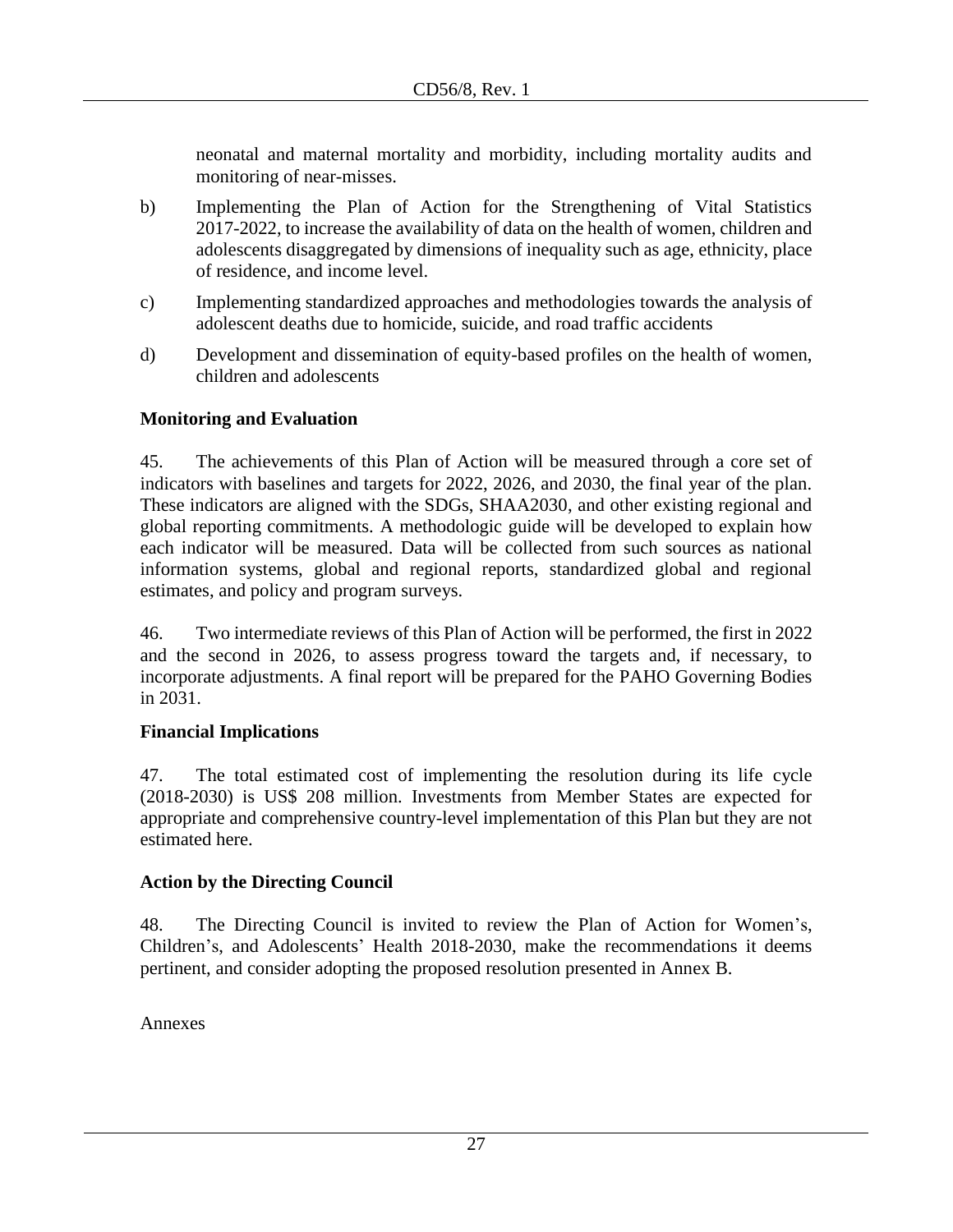# **References**

- 1. World Health Organization. Committing to implementation of the Global Strategy for Women's, Children's and Adolescents" Health [Internet]. Sixty-Ninth World Health Assembly, Agenda item 13.3; 28 May 2018; Geneva, WHO; 2018 (Document WHA69.2) [cited 2018 June 30]. Available at: [http://apps.who.int/gb/ebwha/pdf\\_files/WHA69/A69\\_R2-en.pdf](http://apps.who.int/gb/ebwha/pdf_files/WHA69/A69_R2-en.pdf)
- 2. Every Woman Every Child. The Global Strategy for Women's, Children's, and Adolescents' Health (2016-2030) [Internet]. New York: EWEC; 2015 [cited 2017 June 10]. Available at: [http://www.everywomaneverychild.org/wp](http://www.everywomaneverychild.org/wp-content/uploads/2016/11/EWEC_globalstrategyreport_200915_FINAL_WEB.pdf)[content/uploads/2016/11/EWEC\\_globalstrategyreport\\_200915\\_FINAL\\_WEB.pdf](http://www.everywomaneverychild.org/wp-content/uploads/2016/11/EWEC_globalstrategyreport_200915_FINAL_WEB.pdf)
- 3. Every Woman Every Child Latin America and the Caribbean. Commitment to Action of Santiago [Internet]. Santiago: EWEC LAC; 2017 [cited 2018 January 15]. Available at: [http://www.paho.org/chi/index.php?option=com\\_docman&view=document&alias=21](http://www.paho.org/chi/index.php?option=com_docman&view=document&alias=217-commitment-to-action-santiago-president-bachelet&category_slug=agenda2017&Itemid=1145) [7-commitment-to-action-santiago-president](http://www.paho.org/chi/index.php?option=com_docman&view=document&alias=217-commitment-to-action-santiago-president-bachelet&category_slug=agenda2017&Itemid=1145)[bachelet&category\\_slug=agenda2017&Itemid=1145](http://www.paho.org/chi/index.php?option=com_docman&view=document&alias=217-commitment-to-action-santiago-president-bachelet&category_slug=agenda2017&Itemid=1145)
- 4. Pan American Health Organization. Strategy for universal access to health and universal health coverage [Internet]. 53rd Directing Council of PAHO, 66th Session of the Regional Committee of WHO for the Americas; 2014 Sep 29-Oct 3; Washington, DC. Washington, DC: PAHO; 2014 (Document CD53/5, Rev. 2) [cited 2017 June 10]. Available at: [http://www.paho.org/uhexchange/index.php/en/uhexchange-documents/technical](http://www.paho.org/uhexchange/index.php/en/uhexchange-documents/technical-information/26-strategy-for-universal-access-to-health-and-universal-health-coverage/file)[information/26-strategy-for-universal-access-to-health-and-universal-health-](http://www.paho.org/uhexchange/index.php/en/uhexchange-documents/technical-information/26-strategy-for-universal-access-to-health-and-universal-health-coverage/file)

[coverage/file](http://www.paho.org/uhexchange/index.php/en/uhexchange-documents/technical-information/26-strategy-for-universal-access-to-health-and-universal-health-coverage/file)

- 5. United Nations. Transforming our world: the 2030 Agenda for Sustainable Development [Internet]. General Assembly, Seventieth Session of the General Assembly of the United Nations; 2015 Sep 11-18; New York, NY. New York: UN; 2015 [cited 2017 July 12]. Available at: <http://www.refworld.org/docid/57b6e3e44.html>
- 6. Pan American Health Organization. Sustainable Health Agenda for the Americas 2018- 2030: a call to action for health and well-being in the Region [Internet]. 29th Pan American Sanitary Conference, 69th Session of the Regional Committee of WHO for the Americas; 2017 Sep 25-29; Washington, DC. Washington, DC: PAHO; 2017 (Document CSP29/6, Rev.3) [cited 2018 January 15]. Available at: [http://www.paho.org/hq/index.php?option=com\\_docman&task=doc\\_download&gid=](http://www.paho.org/hq/index.php?option=com_docman&task=doc_download&gid=41946&Itemid=270&lang=en) [41946&Itemid=270&lang=en](http://www.paho.org/hq/index.php?option=com_docman&task=doc_download&gid=41946&Itemid=270&lang=en)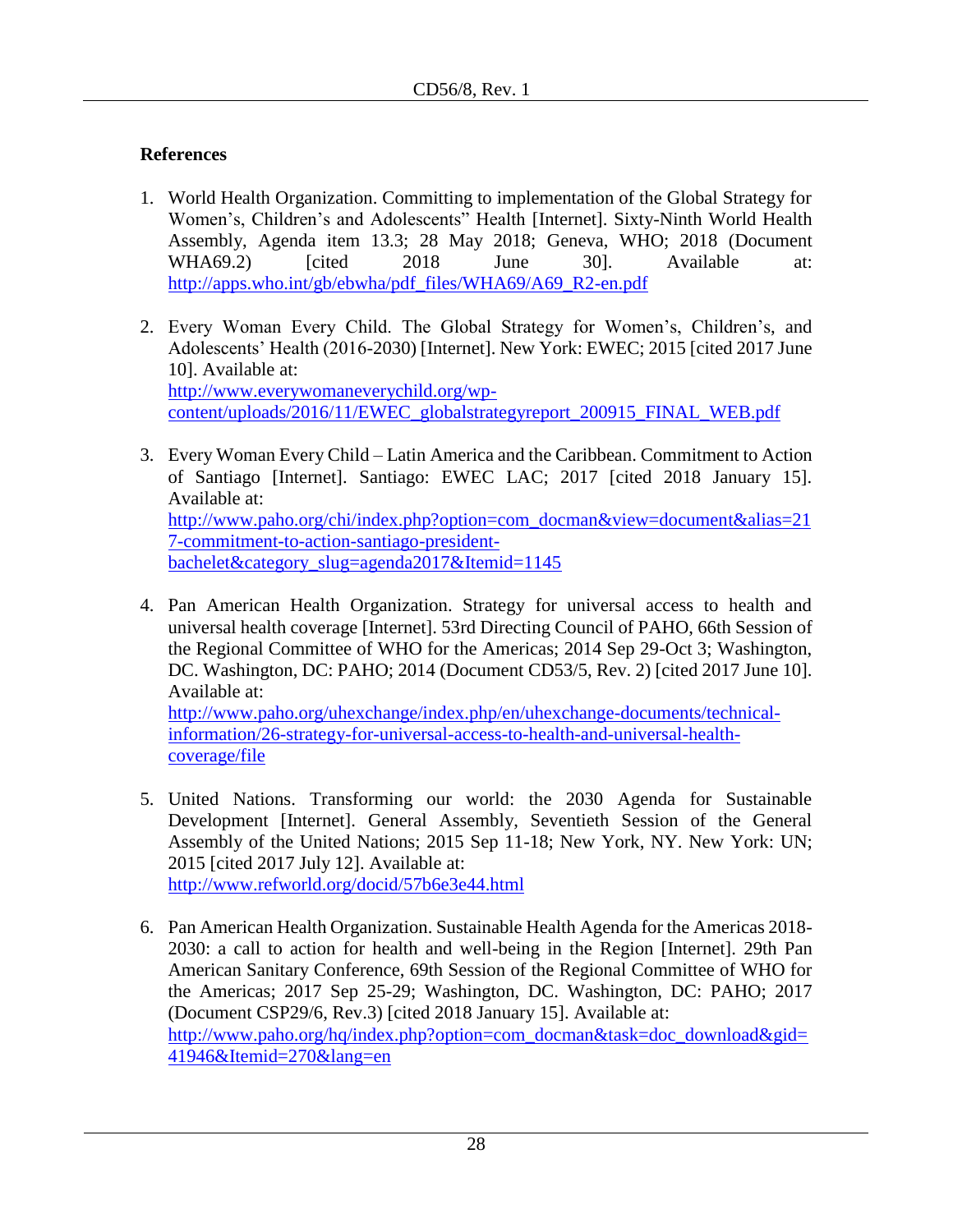- 7. Pan American Health Organization. Health in the Americas 2017 [Internet]. Washington, DC: PAHO; 2017 [Cited 2018 January 17]. Available at: [http://www.paho.org/salud-en-las-americas-2017.](http://www.paho.org/salud-en-las-americas-2017)
- 8. Pan American Health Organization. Plan of Action to Accelerate the Reduction of Maternal Mortality and Severe Maternal Morbidity [Internet]. 51st Directing Council of PAHO, 64th Session of the Regional Committee of WHO for the Americas; 2011 Sep 26-30; Washington, DC. Washington, DC: PAHO; 2012 (Document CD51/12) [cited 2018 January 16]. Available at: [http://www.paho.org/hq/index.php?option=com\\_docman&task=doc\\_download&gid=](http://www.paho.org/hq/index.php?option=com_docman&task=doc_download&gid=14676&Itemid=270&lang=en) [14676&Itemid=270&lang=en](http://www.paho.org/hq/index.php?option=com_docman&task=doc_download&gid=14676&Itemid=270&lang=en)
- 9. Pan American Health Organization. Regional Strategy and Plan of Action for Neonatal Health within the Continuum of Maternal, Newborn, and Child Care [Internet]. 48th Directing Council of the Pan American Health Organization, 60th Session of the Regional Committee of WHO for the Americas; 2008 Sep 29-Oct 3; Washington, DC. Washington, DC: PAHO; 2008 (Document CD48/07) [cited 2018 January 16. Available at:

<http://www1.paho.org/english/gov/cd/cd48-07-e.pdf?ua=1>

10. Pan American Health Organization. Strategy and Plan of Action for Integrated Child Health [Internet]. 28th Pan American Sanitary Conference, 64th Session of the Regional Committee of WHO for the Americas; 2012 Sep 17-21; Washington, DC. Washington, DC: PAHO; 2012 (Document CSP28/10) Washington, DC: PAHO; 2012 [cited 2018 January 16. Available at:

[http://www.paho.org/hq/index.php?option=com\\_docman&task=doc\\_view&gid=2110](http://www.paho.org/hq/index.php?option=com_docman&task=doc_view&gid=21101&Itemid=270&lang=en) [1&Itemid=270&lang=en](http://www.paho.org/hq/index.php?option=com_docman&task=doc_view&gid=21101&Itemid=270&lang=en)

- 11. Pan American Health Organization. Adolescent and Youth Regional Strategy and Plan of Action 2010-2018 [Internet]. Washington, DC: PAHO; 2010 [cited 2017 June 10]. Available at: [http://new.paho.org/hq/dmdocuments/2011/Adolescent%20and%20Youth%20Region](http://new.paho.org/hq/dmdocuments/2011/Adolescent%20and%20Youth%20Regional%20Strategy%20and%20Plan%20of%20Action.pdf) [al%20Strategy%20and%20Plan%20of%20Action.pdf](http://new.paho.org/hq/dmdocuments/2011/Adolescent%20and%20Youth%20Regional%20Strategy%20and%20Plan%20of%20Action.pdf)
- 12. Pan American Health Organization. Regional Strategy and Plan of Action for Neonatal Health within the Continuum of Maternal, Newborn, and Child Care: final report [Internet]. 55th Directing Council of the Pan American Health Organization, 68th Session of the Regional Committee of WHO for the Americas; 2016 Sep 26-30; Washington, DC. (Document CD55/INF/11) Washington, DC: PAHO; 2016 [cited 2018 January 15]. Available at:

[http://www.paho.org/hq/index.php?option=com\\_docman&task=doc\\_download&gid=](http://www.paho.org/hq/index.php?option=com_docman&task=doc_download&gid=35789&Itemid=270&lang=en) [35789&Itemid=270&lang=en](http://www.paho.org/hq/index.php?option=com_docman&task=doc_download&gid=35789&Itemid=270&lang=en)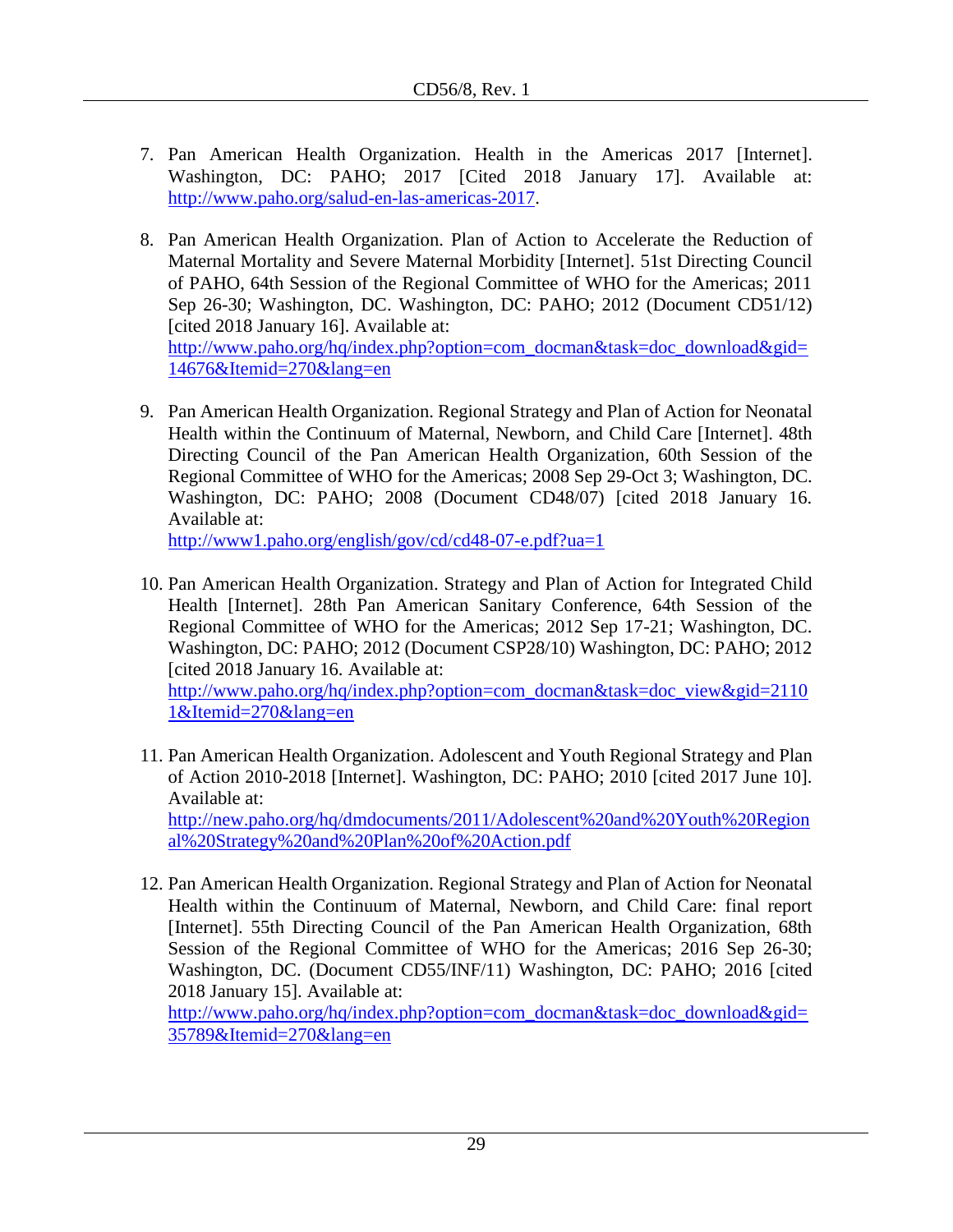- 13. Pan American Health Organization. Health Situation in the Americas: Core Indicators 2017. [Internet]. Washington, DC: PAHO; 2017 [cited 2018 March 30]. Available at: [http://iris.paho.org/xmlui/bitstream/handle/123456789/34329/CoreIndicators2017](http://iris.paho.org/xmlui/bitstream/handle/123456789/34329/CoreIndicators2017_eng.pdf?sequence=1&isAllowed=y) [\\_eng.pdf?sequence=1&isAllowed=y](http://iris.paho.org/xmlui/bitstream/handle/123456789/34329/CoreIndicators2017_eng.pdf?sequence=1&isAllowed=y)
- 14. Pan American Health Organization. Strategy and Plan of Action for Integrated Child Health: Final Report. 162nd Session of the Executive Committee; 2018 June 18-22; Washington, DC (Document CE162/INF/13) Washington, DC: PAHO; 2018 [cited 2018, June 30] Available at: [https://www.paho.org/hq/index.php?option=com\\_docman&task=doc\\_download&gid](https://www.paho.org/hq/index.php?option=com_docman&task=doc_download&gid=45243&Itemid=270&lang=en)  $=45243\&$ Itemid $=270\&$ lang=en
- 15. World Health Organization. Inheriting a sustainable world? Atlas on children's health and the environment. [Internet]. Geneva:WHO;2017 [cited 2018 June 30]. Available at: [http://apps.who.int/iris/bitstream/10665/254677/1/9789241511773](http://apps.who.int/iris/bitstream/10665/254677/1/9789241511773-eng.pdf?ua=1) [eng.pdf?ua=1](http://apps.who.int/iris/bitstream/10665/254677/1/9789241511773-eng.pdf?ua=1)
- 16. Pan American Health Organization. The health of adolescents and youth in the Americas: Implementation of the Regional Strategy and Plan of Action on Adolescent and Youth Health 2010-2018. Washington, DC: PAHO/WHO; 2018. In press.
- 17. Pan American Health Organization/World Health Organization. Regional mortality database [Internet]. Washington, DC: PAHO; 2016 [updated 2016 June 16; cited 2018 January 15]. Available at:<https://hiss.paho.org/pahosys/lcd.php>
- 18. World Health Organization. Healthy life expectancy (HALE) at birth. [Internet]. Data and interactive graphs. Geneva: WHO; 2016 [cited 2018 January 15]. Available at: [http://www.who.int/gho/mortality\\_burden\\_disease/life\\_tables/hale/en/](http://www.who.int/gho/mortality_burden_disease/life_tables/hale/en/)
- 19. Hills S, Mercy J, Amobi A, Kress H. Global prevalence of past year violence against children: a systematic review and minimum estimates. Pediatrics 2016;137(3): e2015407.
- 20. World Health Organization. Women and health: today's evidence; tomorrow's agenda [Internet]. Geneva (Switzerland): WHO; 2009 [cited 2018 March 30]. Available at: <http://www.who.int/gender-equity-rights/knowledge/9789241563857/en/>
- 21. Pan American Health Organization. Plan of Action to Accelerate the Reduction in Maternal Mortality and Severe Maternal Morbidity: Final Report. 162nd Session of the Executive Committee; 2018 June 18-22; Washington, DC (Document CE162/INF/12) Washington, DC: PAHO; 2017 [cited 2018 May 16]. Available at: [https://www.paho.org/hq/index.php?option=com\\_docman&task=doc\\_download&gid](https://www.paho.org/hq/index.php?option=com_docman&task=doc_download&gid=45218&Itemid=270&lang=en)  $=45218\&$ Itemid $=270\&$ lang $=$ en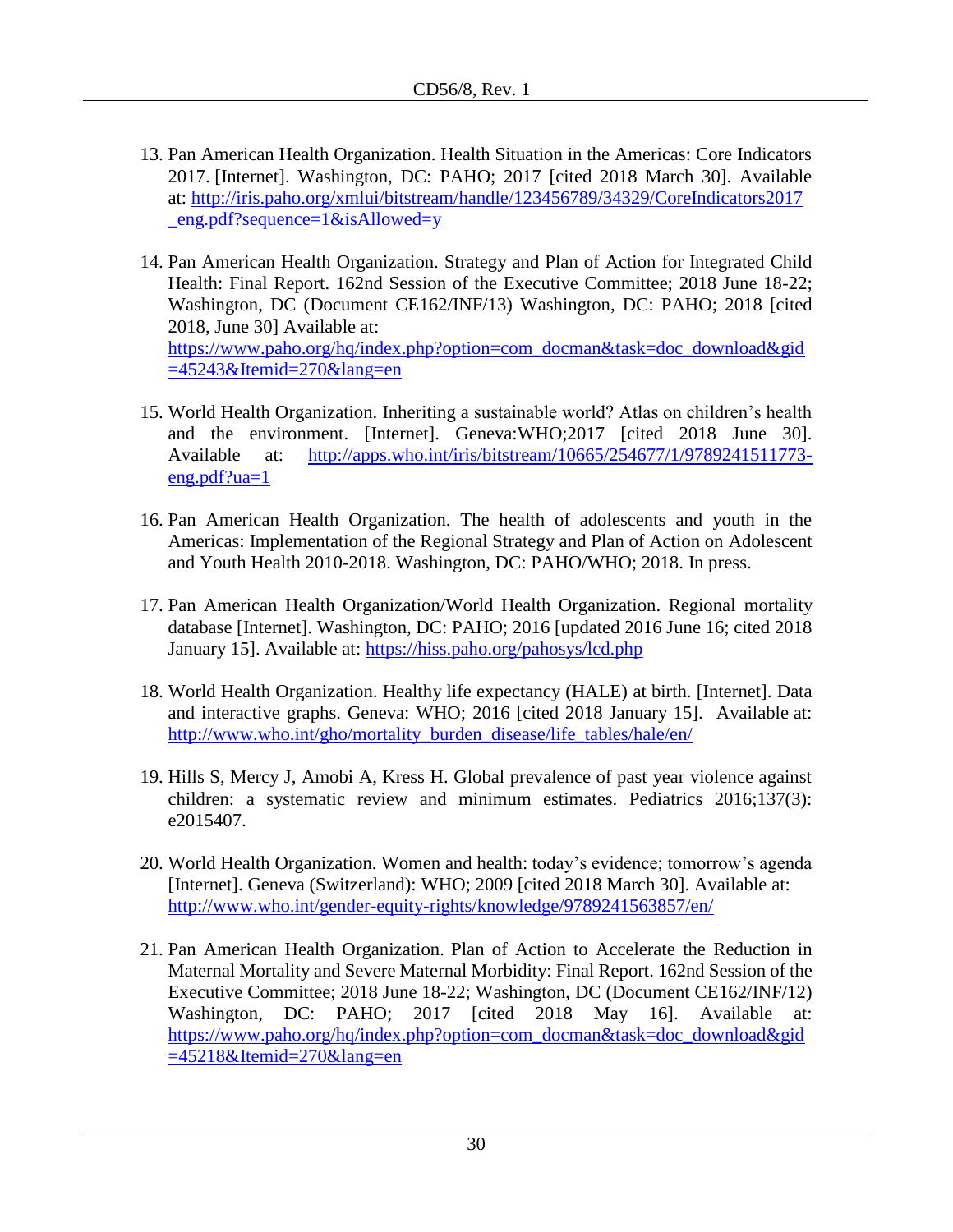- 22. US Department of Health and Human Services, Family and Youth Services Bureau. Sexual risk avoidance education program [Internet] [Cited 10 August 2018]. Available at: [https://www.acf.hhs.gov/fysb/programs/adolescent-pregnancy-prevention/sexual](https://www.acf.hhs.gov/fysb/programs/adolescent-pregnancy-prevention/sexual-risk-avoidance-education)[risk-avoidance-education](https://www.acf.hhs.gov/fysb/programs/adolescent-pregnancy-prevention/sexual-risk-avoidance-education)
- 23. Huaynoca S, Svanemyr J, Chandra-Mouli V, Moreno Lopez DJ. Documenting good practices: scaling up the youth friendly health service model in Colombia. Reprod Health. 2015;12-90. [Internet]. Santiago (Chile): CEPAL; 2018 [Accessed 30 March 2018]. Available at: [https://www.cepal.org/es/publicaciones/42716-panorama-social](https://www.cepal.org/es/publicaciones/42716-panorama-social-america-latina-2017)[america-latina-2017](https://www.cepal.org/es/publicaciones/42716-panorama-social-america-latina-2017)
- 24. Economic Commission for Latin America and the Caribbean. Social panorama of Latin America 2017 [Internet]. Santiago (Chile): ECLAC; 2018 [cited 2018 March 30]. Available at: <https://www.cepal.org/en/publicaciones/ps>
- 25. Stoltenborgh M, Ijzendoorn MH, Euser EM, Bakermans-Kranenburg MJ. A global perspective on child sexual abuse: meta-analysis of prevalence around the world. Child Maltreatment 2011; 16(2):79-101.
- 26. Pan American Health Organization. Strategy and Plan of Action on Strengthening the Health System to Address Violence against Women. [Internet]. 54th Directing Council of the Pan American Health Organization, 67th Session of the Regional Committee of WHO for the Americas; 2015 Sep 28-Oct 2; Washington, DC. (Document CD54/9, Rev. 2) Washington, DC: PAHO; 2015. [cited 2018 March 30]. Available at: [http://www.paho.org/hq/index.php?option=com\\_docman&task=doc\\_download&gid=](http://www.paho.org/hq/index.php?option=com_docman&task=doc_download&gid=31508&Itemid=270&lang=en) [31508&Itemid=270&lang=en](http://www.paho.org/hq/index.php?option=com_docman&task=doc_download&gid=31508&Itemid=270&lang=en)
- 27. World Health Organization. Working with individuals, families, and communities to improve maternal and newborn health: a toolkit for implementation. [Internet]. Geneva (Switzerland): WHO; 2017 [cited 2018 March 30]. Available at: [www.who.int/maternal\\_child\\_adolescent/documents/community-engagement-mnh](http://www.who.int/maternal_child_adolescent/documents/community-engagement-mnh-toolkit/en/)[toolkit/en/](http://www.who.int/maternal_child_adolescent/documents/community-engagement-mnh-toolkit/en/)
- 28. Pan American Health Organization. PAHO Gender equality policy. [Internet]. 46th Directing Council of the Pan American Health Organization, 57th Session of the Regional Committee of WHO for the Americas; 2005 Sep 26-30; Washington, DC. (Resolution CD46.R16) Washington, DC: PAHO; 2005 [cited 2018 March 30]. Available at:<http://www1.paho.org/english/gov/cd/CD46.r16-e.pdf>
- 29. Pan American Health Organization. Plan of Action on Health in All Policies. [Internet]. 53rd Directing Council of the Pan American Health Organization, 66th Session of the Regional Committee of WHO for the Americas; 2014 Sep 29-Oct 3; Washington, DC. (Resolution CD53.R2) Washington, DC: PAHO; 2014 [cited 2017 July 20]. Available at:

[https://www.paho.org/hq/index.php?option=com\\_docman&task=doc\\_download&gid](https://www.paho.org/hq/index.php?option=com_docman&task=doc_download&gid=27549&Itemid=270&lang=en) [=27549&Itemid=270&lang=en](https://www.paho.org/hq/index.php?option=com_docman&task=doc_download&gid=27549&Itemid=270&lang=en)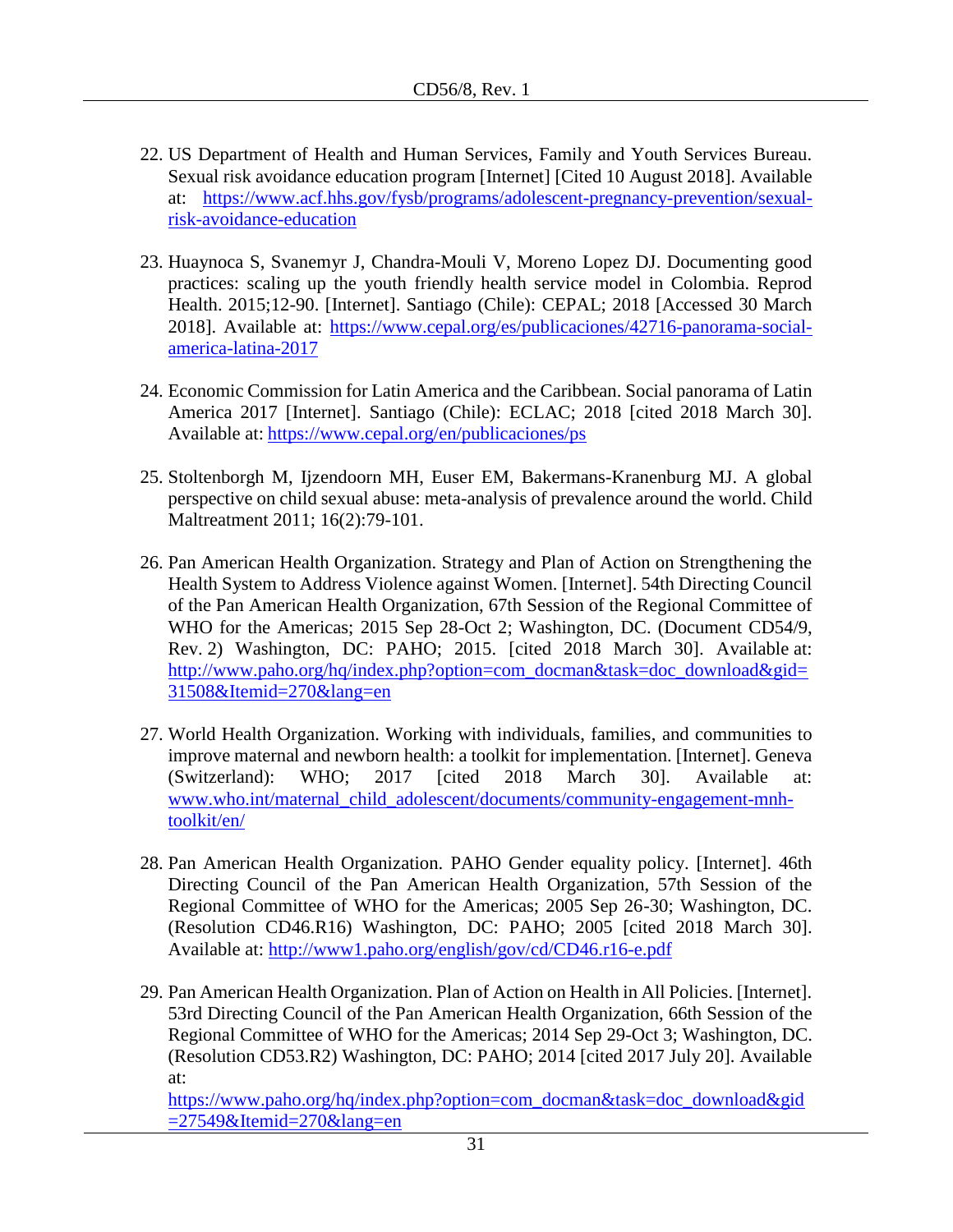- 30. Pan American Health Organization. Policy on ethnicity and health [Internet]. 29th Pan American Sanitary Conference, 69th Session of the Regional Committee of WHO for the Americas; 2017 Sep 25-29; Washington, DC. (Resolution CSP29.R3) Washington, DC: PAHO; 2017 [cited 2017 July 24]. Available at: [https://www.paho.org/hq/index.php?option=com\\_docman&task=doc\\_download&gid](https://www.paho.org/hq/index.php?option=com_docman&task=doc_download&gid=42294&Itemid=270&lang=en)  $=42294\&$ Itemid=270 $\&$ lang=en
- 31. Pan American Health Organization. Plan of Action on Mental Health. [Internet]. 53rd Directing Council of the Pan American Health Organization, 66th Session of the Regional Committee of WHO for the Americas; 2014 Sep 29-Oct 3; Washington, DC. (Resolution CD53.R7) Washington, DC; PAHO; 2014. [cited 2018 March 30]. Available at:

[https://www.paho.org/hq/index.php?option=com\\_docman&task=doc\\_download&gid](https://www.paho.org/hq/index.php?option=com_docman&task=doc_download&gid=27573&Itemid=270&lang=en)  $=27573\&$ Itemid $=270\&$ lang $=$ en

- 32. Pan American Health Organization. Plan of Action for the Prevention and Control of Noncommunicable Diseases in the Americas 2013 - 2019. [Internet]. 52nd Directing Council of the Pan American Health Organization, 65th Session of the Regional Committee of WHO for the Americas; 2013 Sep 30-Oct 4; Washington, DC. (Document CD52.R9) Washington, DC:PAHO; 2013. [cited 2018 March 30]. Available at: [https://www.paho.org/hq/dmdocuments/2015/action-plan-prevention](https://www.paho.org/hq/dmdocuments/2015/action-plan-prevention-control-ncds-americas.pdf)[control-ncds-americas.pdf](https://www.paho.org/hq/dmdocuments/2015/action-plan-prevention-control-ncds-americas.pdf)
- 33. Pan American Health Organization. Plan of Action for the Prevention and Control of HIV and Sexually Transmitted Infections 2016-2021. [Internet]. 55th Directing Council of the Pan American Health Organization, 68th Session of the Regional Committee of WHO for the Americas; 2016 Sep 26-30; Washington, DC. (Document CD55.R5) Washington, DC: PAHO; 2016. [cited 2018 March 30]. Available at: [http://iris.paho.org/xmlui/bitstream/handle/123456789/31411/CD55-R5](http://iris.paho.org/xmlui/bitstream/handle/123456789/31411/CD55-R5-e.pdf?sequence=1&isAllowed=y) [e.pdf?sequence=1&isAllowed=y](http://iris.paho.org/xmlui/bitstream/handle/123456789/31411/CD55-R5-e.pdf?sequence=1&isAllowed=y)
- 34. Pan American Health Organization. Plan of Action for the Strengthening of Vital Statistics 2017-2022. [Internet]. 29th Pan American Sanitary Conference, 69th Session of the Regional Committee of WHO for the Americas; 2017 Sep 25-29; Washington, DC. (Resolution CSP29.R4) Washington, DC; PAHO; 2017. [cited 2018 March 30]. Available at:

[http://iris.paho.org/xmlui/bitstream/handle/123456789/34424/CSP29.R4-](http://iris.paho.org/xmlui/bitstream/handle/123456789/34424/CSP29.R4-.pdf?sequence=1&isAllowed=y) [.pdf?sequence=1&isAllowed=y](http://iris.paho.org/xmlui/bitstream/handle/123456789/34424/CSP29.R4-.pdf?sequence=1&isAllowed=y)

35. Pan American Health Organization. Plan of Action on Immunization [Internet]. 54th Directing Council of the Pan American Health Organization, 67th Session of the Regional Committee of WHO for the Americas; 2015 Sep 28-Oct 2; Washington, DC. (Resolution CD54.R8) Washington, DC; PAHO; 2015. [cited 2018 March 30]. Available at:

[https://www.paho.org/hq/index.php?option=com\\_docman&task=doc\\_download&gid](https://www.paho.org/hq/index.php?option=com_docman&task=doc_download&gid=31904&Itemid=270&lang=en)  $=31904\&$ Itemid $=270\&$ lang $=$ en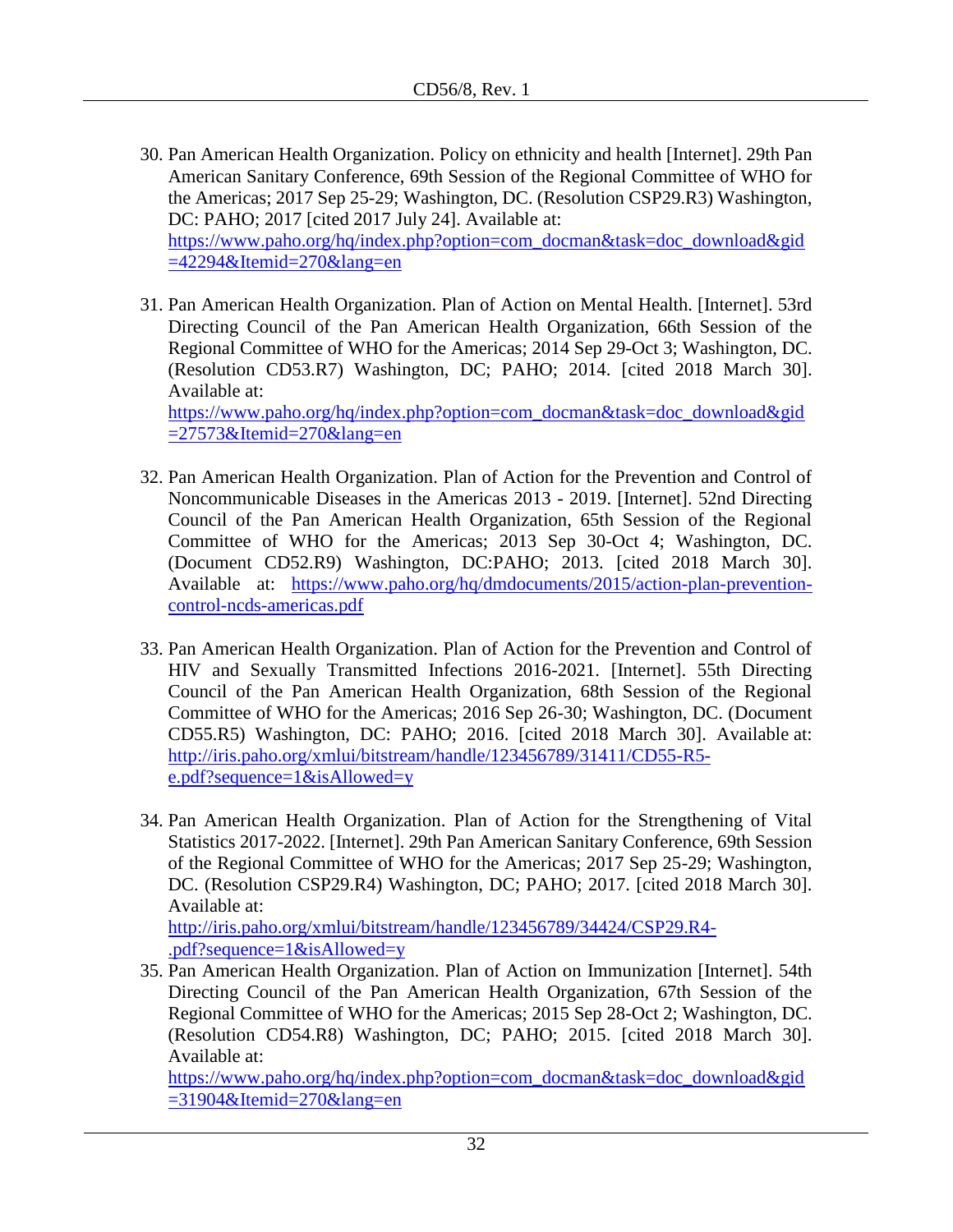36. Pan American Health Organization. Strategy on Human Resources for Universal Access to Health and Universal Health Coverage. 29th Pan American Sanitary Conference, 69th Session of the Regional Committee of WHO for the Americas; 2017 Sep 25-29; Washington, DC. (Resolution CSP29.R15) Washington, DC; PAHO; 2017. [cited 2018 March 30]. Available at: [https://www.paho.org/hq/index.php?option=com\\_docman&task=doc\\_download&gid](https://www.paho.org/hq/index.php?option=com_docman&task=doc_download&gid=42333&Itemid=270&lang=en)

[=42333&Itemid=270&lang=en](https://www.paho.org/hq/index.php?option=com_docman&task=doc_download&gid=42333&Itemid=270&lang=en)

- 37. World Health Organization. Innov8 technical handbook [Internet]. Geneva: WHO; 2016 [cited 2018 March 30]. Available at: <http://www.who.int/life-course/partners/innov8/innov8-technical-handbook/en/>
- 38. World Health Organization. Global accelerated action for the health of adolescents (AA-HA!) guidance to support country implementation [Internet]. Geneva: WHO; 2017 [cited 2017 June 10]. Available at: [http://www.who.int/maternal\\_child\\_adolescent/topics/adolescence/framework](http://www.who.int/maternal_child_adolescent/topics/adolescence/framework-accelerated-action/en/)[accelerated-action/en/](http://www.who.int/maternal_child_adolescent/topics/adolescence/framework-accelerated-action/en/)
- 39. World Health Organization. Nurturing care for early childhood development. A framework for linking survive and thrive to transform health and human development. Draft for consultation [Internet]. Geneva: WHO; 2018 [cited 2018 May 11]. Available at: [http://www.who.int/maternal\\_child\\_adolescent/child/draft2-nurturing-care](http://www.who.int/maternal_child_adolescent/child/draft2-nurturing-care-framework.pdf?ua=1)[framework.pdf?ua=1](http://www.who.int/maternal_child_adolescent/child/draft2-nurturing-care-framework.pdf?ua=1)
- 40. World Health Organization. Maternal death surveillance and response: technical guidance. Information for action to prevent maternal death [Internet]. Geneva: WHO; 2013 [cited 2018 July 18]. Available at: [http://www.who.int/maternal\\_child\\_adolescent/documents/maternal\\_death\\_surveillan](http://www.who.int/maternal_child_adolescent/documents/maternal_death_surveillance/en/) [ce/en/](http://www.who.int/maternal_child_adolescent/documents/maternal_death_surveillance/en/)
- 41. World Health Organization Making every baby count: audit and review of stillbirths and neonatal deaths [Internet]. Geneva: WHO; 2016 [cited 2018 July 18]. Available at:

[http://apps.who.int/iris/bitstream/handle/10665/249523/9789241511223](http://apps.who.int/iris/bitstream/handle/10665/249523/9789241511223-eng.pdf?sequence=1) [eng.pdf?sequence=1](http://apps.who.int/iris/bitstream/handle/10665/249523/9789241511223-eng.pdf?sequence=1)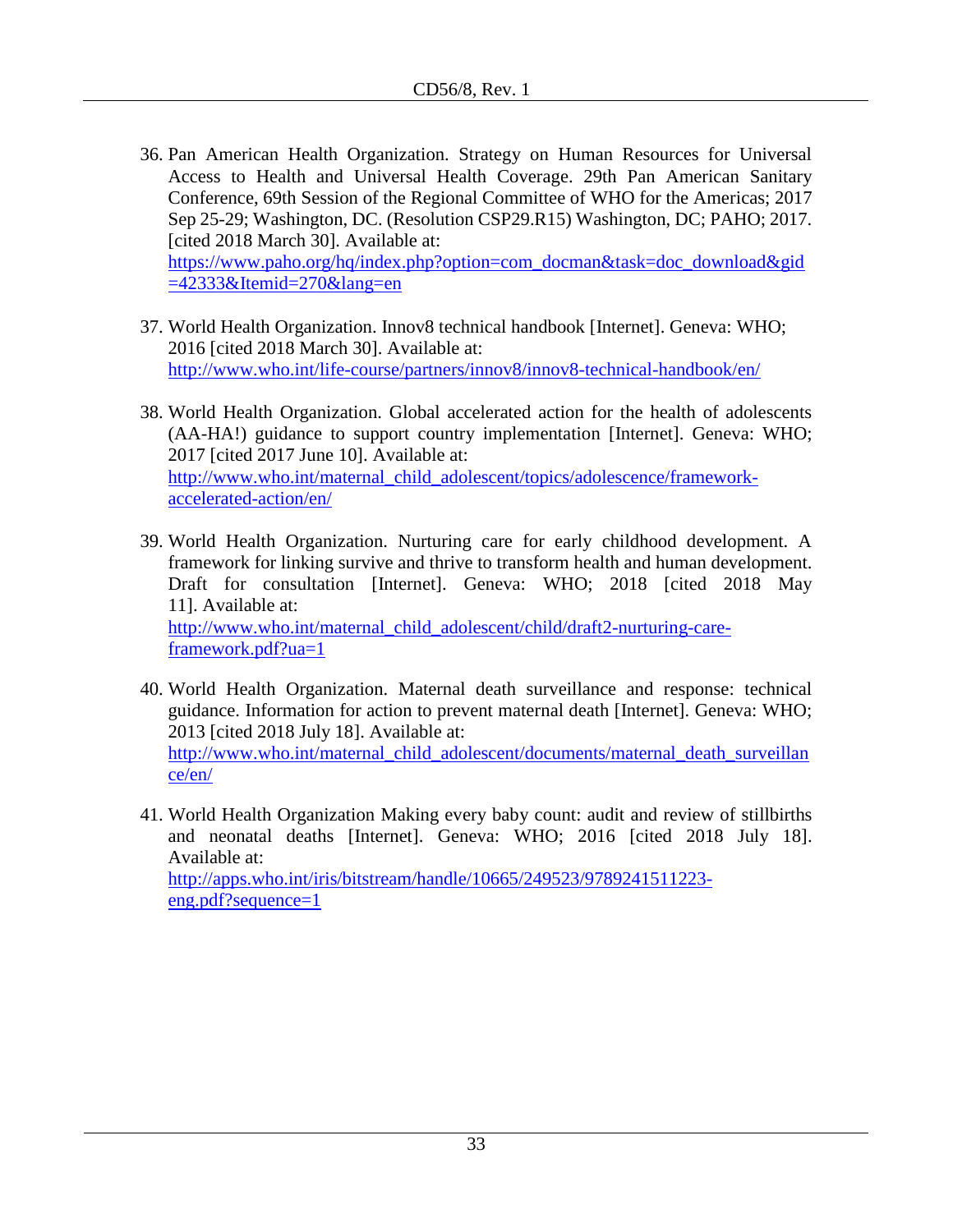#### **Annex A**

#### **Values and Principles**

a) *Health equity.* Health equity refers to the absence of unfair and avoidable differences in health status, access to health care, and healthy environments. Equity-based approaches strive for fairness and justice by eliminating differences that are unnecessary and avoidable.

b) *Community participation.* Structural and genuine participation of communities and adolescents is essential for better results. It requires the design and enactment of policies, mechanisms, and opportunities for empowerment and engagement of these stakeholders in the design, implementation, monitoring, and evaluation of actions.

c) *Evidence-based and multisectoral action.* Programs, policies, and services to improve the health and well-being of women, children, and adolescents must be based on the best scientific evidence available and/or best practice consensus, and it must be tailored to the specific sociocultural context. Interventions beyond the health sector must be seen as core to national strategies on women's, children's, and adolescents' health. Health sector actions must be situated within a comprehensive and coordinated multisectoral response. The health sector provides leadership to mobilize and support the engagement of other sectors and stakeholders in the development of coherent and harmonized multisectoral actions to improve the health and well-being of women, children, and adolescents.

d) *Human rights, gender equality, and interculturality.* The basic rights and freedoms to which all human beings are entitled include the right to enjoyment of the highest attainable standard of health. Everyone is entitled to all the rights and freedoms set forth in the Universal Declaration of Human rights, without distinction of any kind, such as race, color, sex, language, religion, political or other opinion, national or social origin, property, birth or other status. These rights are universal, indivisible, interdependent and interrelated. Gender equality in health means that women and men have equal conditions for realizing their full rights and potential to be healthy, contribute to health development, and benefit from the results. Intercultural approaches acknowledge the differences among ethnic groups between and within countries as well as the differences in their challenges and needs. These approaches promote intercultural health models that include the perspective of the ancestral and spiritual wisdom and practices of the members of the various ethnic groups and support the implementation of intercultural approaches to health systems and services.

e) *Life-course approach.* This approach recognizes that positive and negative factors influence the trajectories and outcomes of an individual's health and development. These influences are the greatest when action occurs during sensitive periods of human growth and development and accumulate across the life course of individuals and across generations.

f) *Innovation and research.* Scientific, technological, social, business, and financial innovations are needed to achieve transformative effects. Innovative solutions can be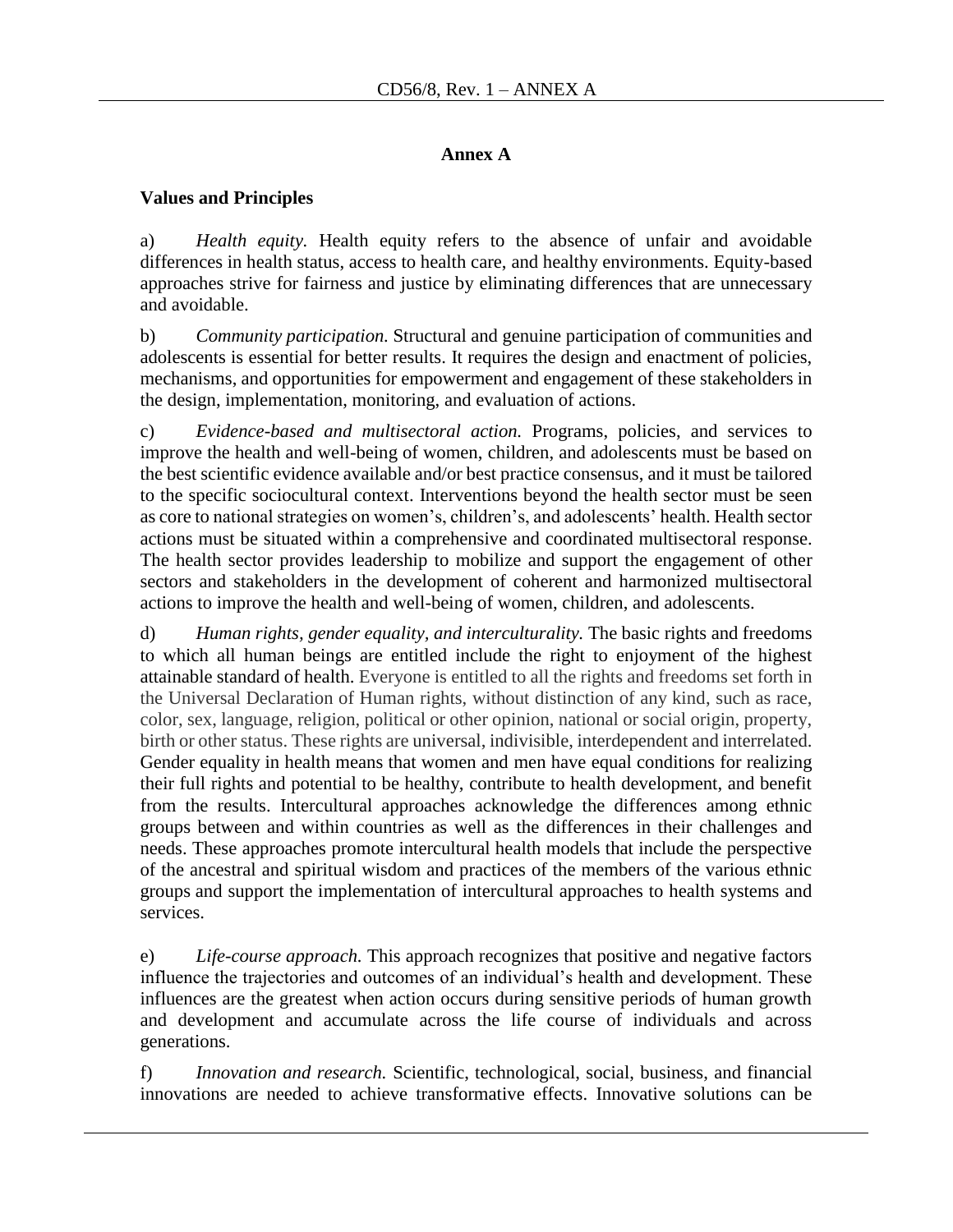encouraged through investing in and nurturing the cycle of research, evidence, knowledge, policy and programming, and supporting the testing and scaling up of innovations.

g) *Accountability, transparency, and financial sustainability.* Regional and national partners involved in the efforts to improve the health and well-being of women, children. and adolescents are accountable for their commitments and promises, for the effective use of resources, and for the outcomes of the health policies and programs they design and implement. Accountability mechanisms that are transparent and include all stakeholders must be put in place and adhered to. Achieving financial sustainability for women's, children's and adolescents' health will require a combination of increased government spending in line with GDP growth, incentivizing private sector investments in health, mobilization of external support, making better use of existing resources and improving efficiency, and adopting integrated and innovative approaches to financing.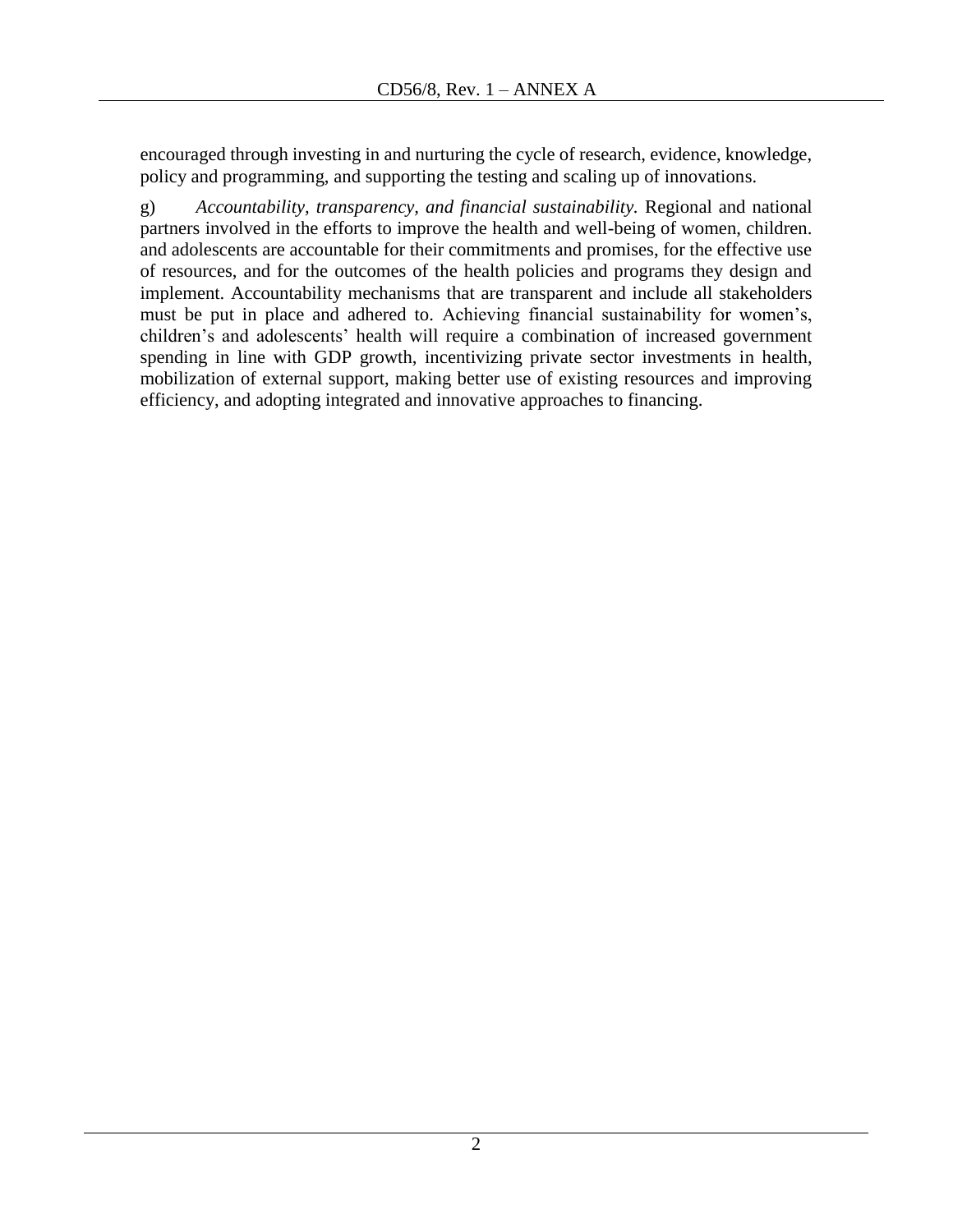



# **56th DIRECTING COUNCIL**

# *70th SESSION OF THE REGIONAL COMMITTEE OF WHO FOR THE AMERICAS*

*Washington, D.C., USA, 23-27 September 2018*

CD56/8, Rev. 1 Annex B Original: English

# *PROPOSED RESOLUTION*

## **PLAN OF ACTION FOR WOMEN'S, CHILDREN'S AND ADOLESCENT'S HEALTH 2018-2030**

## *THE 56th DIRECTING COUNCIL,*

(PP1) Having reviewed the *Plan of Action for Women's, Children's, and Adolescents' Health 2018-2030* (Document CD56/8, Rev. 1);

(PP2) Aware of the efforts made and the achievements obtained thus far through the Plan of Action to Accelerate the Reduction in Maternal Mortality and Severe Maternal Morbidity (2012-2017); the Regional Strategy and Plan of Action for Neonatal Health within the Continuum of Maternal, Newborn, and Child Care (2008-2015); the Strategy and Plan of Action for Integrated Child Health (2012-2017); and the Adolescent and Youth Regional Strategy and Plan of Action (2010-2018);

(PP3) Acknowledging the slow and unequal progress and the need to accelerate progress and reduce health inequities affecting the health and well-being of women, children, and adolescents through integrated and multisectoral approaches that address the underlying determinants;

(PP4) Reaffirming the right of all women, children, and adolescents to the enjoyment of the highest attainable standard of health, and the interrelated principles and values adopted by PAHO Member States with the Sustainable Health Agenda for the Americas 2018-2030 of solidarity, equity in health, universality, and social inclusion;

(PP5) Recognizing that the achievement of Objective 3 of the 2030 Agenda (SDG) and its 13 targets, together with many other health-related goals and targets in the 2030 agenda, will require the adoption of intersectoral measures for the health of women, children, and adolescents.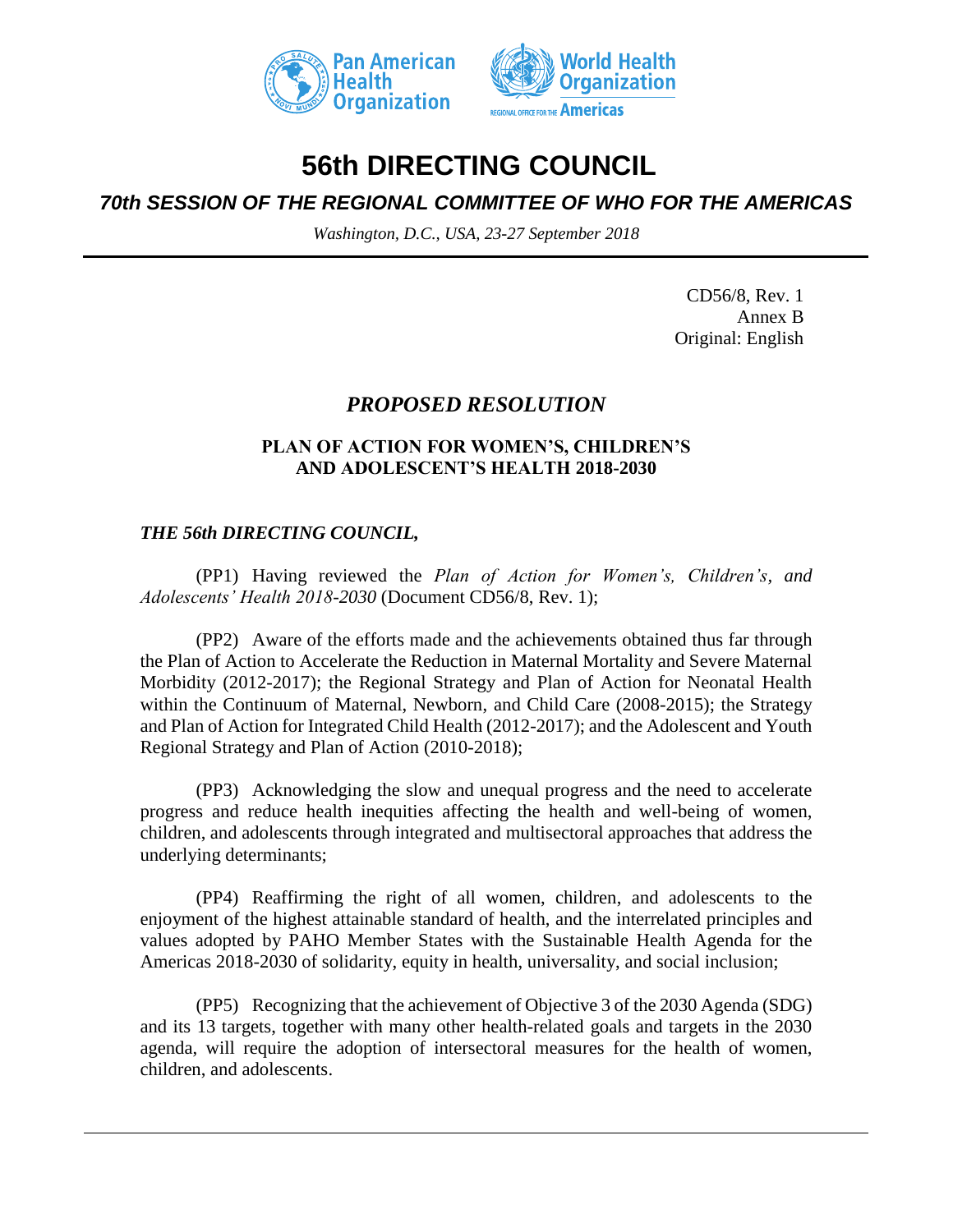(PP6) Considering the importance of having a new action plan that is aligned with the Sustainable Health Agenda for the Americas 2018-2030.

## *RESOLVES:*

(OP)1. To approve the *Plan of Action for Women's, Children's, and Adolescents' Health 2018-2030* (Document CD56/8, Rev. 1) within the context of the specific conditions of each country.

(OP)2. To urge the Member States to:

- a) strengthen a transformative policy environment to reduce health inequities among women, children, and adolescents;
- b) promote universal, effective, and equitable health and well-being for all women, children, and adolescents in their families, schools, and communities throughout the life course;
- c) expand equitable access to comprehensive, integrated, quality health services for women, children, adolescents, and families that are people-, family-, and community-centered;
- d) strengthen information systems for the collection, availability, accessibility, quality, and dissemination of strategic information, including health data and statistics on the health of women, children, and adolescents, within the framework of the principles proposed in this Plan;
- e) invest in mechanisms to empower people, families, and communities to actively engage in the protection and promotion of the health of women, children, and adolescents, particularly those in situations of vulnerability.

(OP)3. To request the Director to:

- a) provide technical cooperation to Member States for the development of updated national action plans and to disseminate tools that facilitate integrated, equitybased, and innovative approaches toward the health of women, children, and adolescents;
- b) strengthen coordination of the Plan of Action with similar initiatives developed by other international technical and financial agencies and global initiatives for the health and well-being of women, children, and adolescents;
- c) report periodically to the Governing Bodies on the progress made and challenges faced in implementation of the Plan of Action.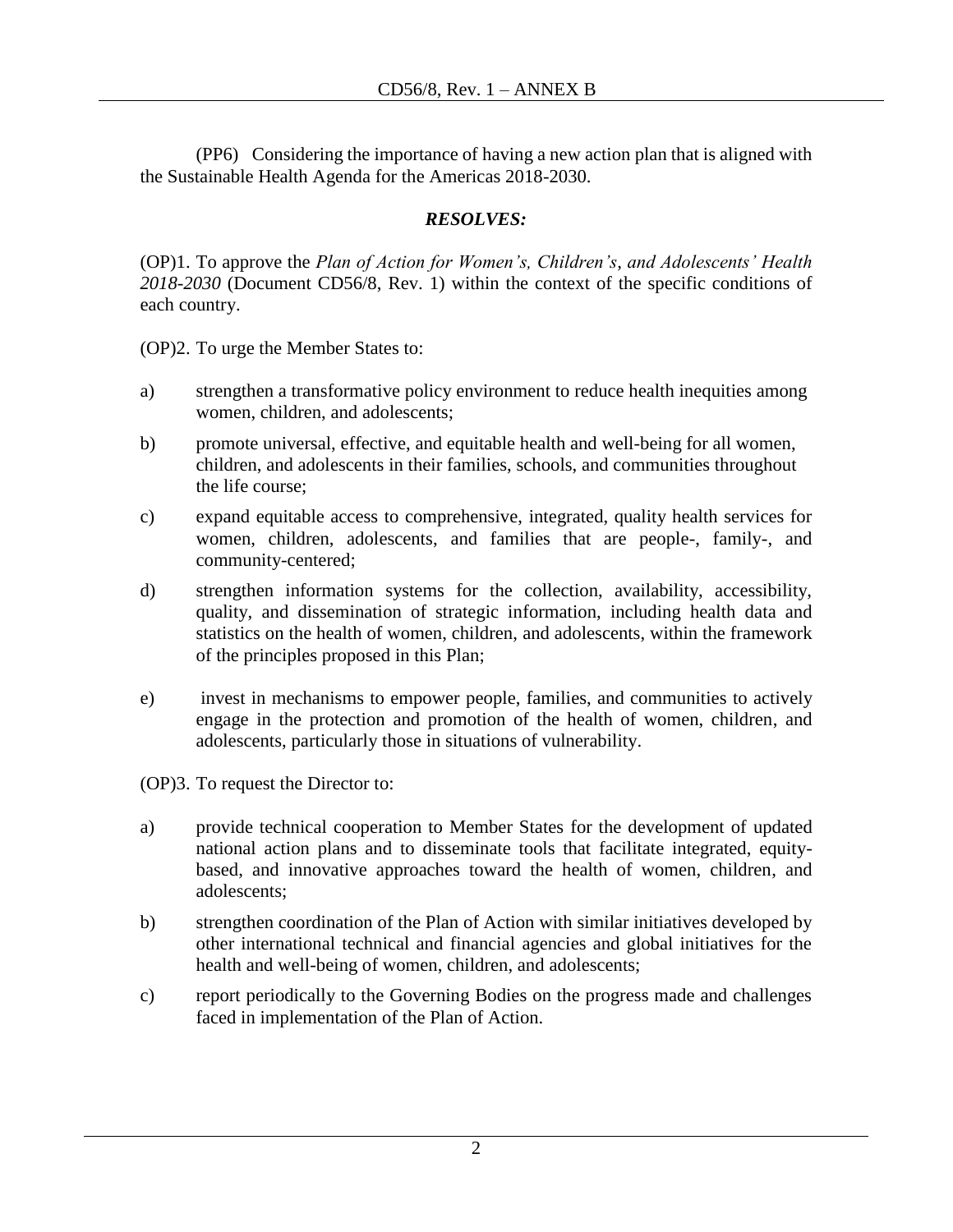



CD56/8, Rev. 1 Annex C

# **Report on the Financial and Administrative Implications of the Proposed Resolution for PASB**

- **1. Agenda item:** 4.4 Plan of Action for Women's, Children's, and Adolescents' Health 2018-2030
- **2. Linkage to [PAHO Program and Budget 2018-2019](http://new.paho.org/hq/index.php?option=com_docman&task=doc_download&gid=41770&Itemid=270&lang=en):**
	- **a) Category:** 3. Determinants of Health and Promoting Health throughout the Life Course: Promoting good health at key stages of life, taking into account the need to address the social determinants of health (social conditions in which people are born, grow, live, work, and age) and implementing approaches based on gender equality, ethnicity, equity, and human rights.
	- **b) Program areas and outcomes:**

Program Area: 3.1. Women, maternal, newborn, child, adolescent, and adult health, and sexual and reproductive health.

Outcome 3.1: Women, maternal, newborn, child, adolescent, and adult health, and sexual and reproductive health.

#### **3. Financial implications:**

**a) Total estimated cost for implementation over the life cycle of the resolution (including staff and activities):**

The total estimated cost for the Plan of Action is \$208,150,000. This estimate takes into account the total sum needed for PASB activities. However, the results will only be achieved if Member States also increase their strategic investments in the health of women, children, and adolescents. Therefore, total amount needed for the key countrylevel activities is not reflected in this estimate. The amount calculated for human resources (see table below) considers the current PAHO staff dedicated to Program Area 3.1 at Regional and Country levels. The amounts estimated for activities (training, consultants, travel and meetings, publications, and supplies) were calculated considering regular funds and voluntary contributions that will need to be mobilized throughout the life span of the Plan of Action.

| <b>Areas</b>                  | <b>Estimated cost</b> |  |
|-------------------------------|-----------------------|--|
| Human resources               | \$56,700,000          |  |
| Training                      | \$60,650,000          |  |
| Consultants/service contracts | \$30,300,000          |  |
| Travel and meetings           | \$38,000,000          |  |
| Publications                  | \$15,000,000          |  |
| Supplies and other expenses   | \$7,500,000           |  |
| <b>Total</b>                  | \$208,150,000         |  |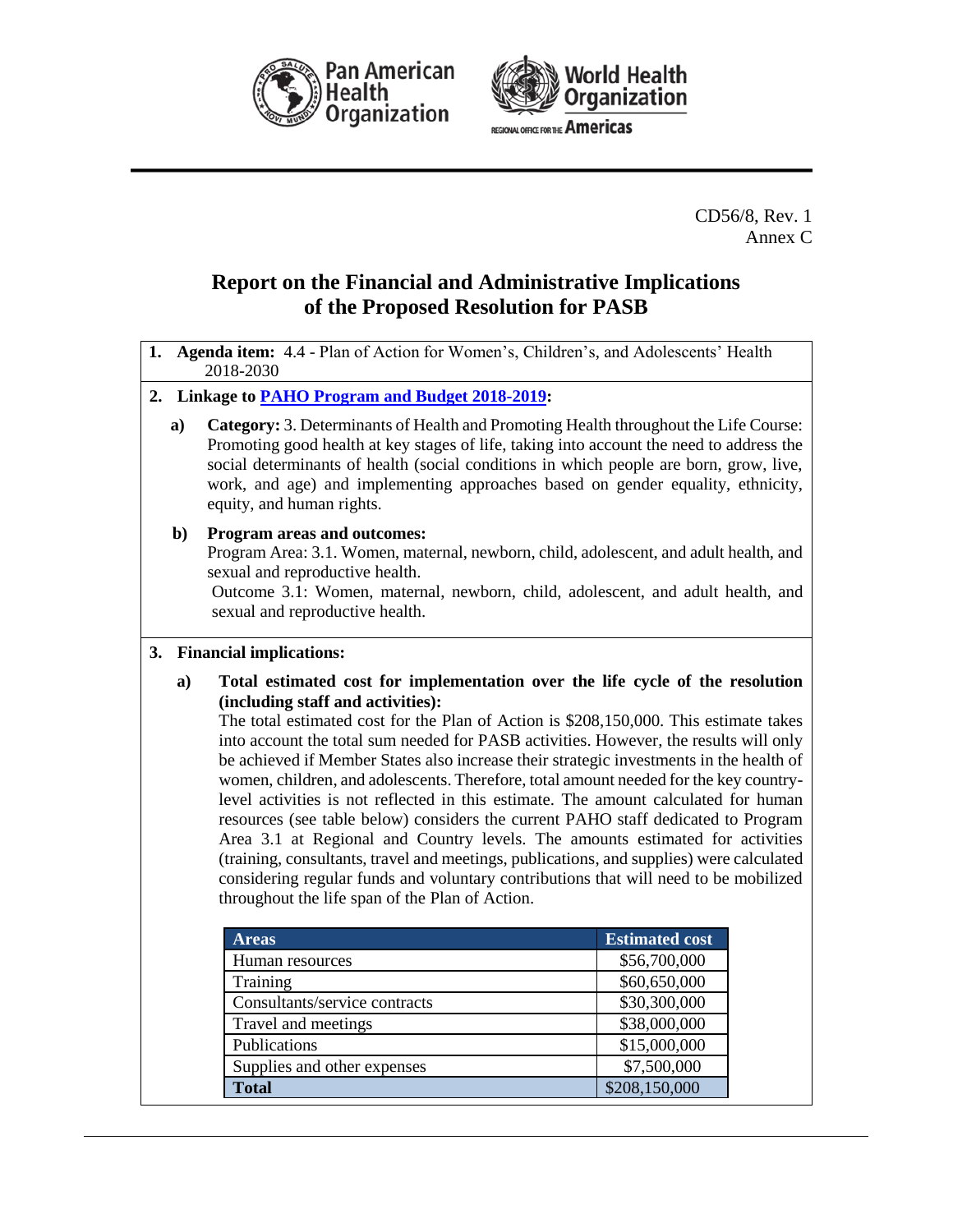- **b) Estimated cost for the 2018-2019 biennium (including staff and activities):** The estimated cost for the 2018-2019 biennium is \$16,875,000 (cost of implementing the Plan of Action from October 2018 to December 2019, 15 months).
- **c) Of the estimated cost noted in** *b),* **how much can be subsumed under existing programmed activities?** \$14,000,000.

#### **4. Administrative implications:**

- **a) Indicate the levels of the Organization at which the work will be undertaken:** All levels of the Organization will be involved: Regional, country and subregional. Active participation by the Ministries of Health of the Member States, as well as other sectors at the national and local level will also be necessary. Involvement of other agencies in the United Nations system and subregional organizations and mechanisms will facilitate the efficient and harmonized implementation of needed multisectoral action.
- **b) Additional staffing requirements (indicate additional required staff full-time equivalents, noting necessary skills profile):**

A full-time specialist in early childhood development and a full-time specialist in positive adolescent health and development are required in order to support implementation of the Plan of Action.

**c) Time frames (indicate broad time frames for the implementation and evaluation):** 

Execution will begin as soon as this Plan of Action is approved by the Directing Council in order to ensure its inclusion in the new Strategic Plan and the Program and Budget.

Two intermediate reviews of this Plan of Action will be performed in 2022 and 2026 to assess progress toward the goals and, if necessary, to incorporate adjustments. A final report will be prepared for the Governing Bodies In 2031.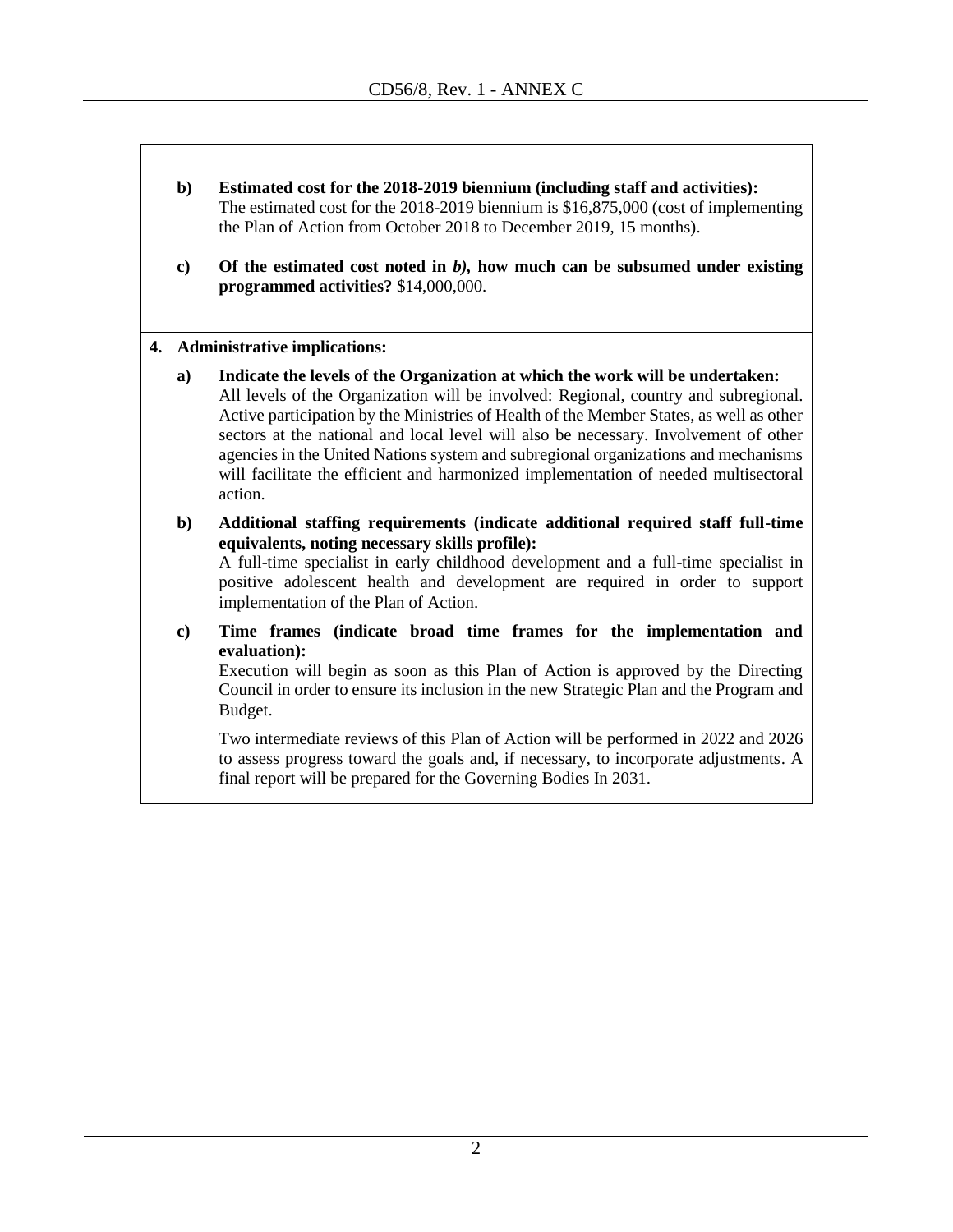



CD56/8, Rev. 1 Annex D

#### **ANALYTICAL FORM TO LINK AGENDA ITEM WITH ORGANIZATIONAL MANDATES**

#### **1. Agenda item:** 4.4 - Plan of Action for Women's, Children's, and Adolescents' Health 2018-2030

- **2. Responsible unit:** Family, Health Promotion, and Life Course (FPL)
- **3. Preparing officer:** Dr. Sonja Caffe
- **4. Link between Agenda item and [Sustainable Health Agenda for the Americas 2018-2030:](http://new.paho.org/hq/index.php?option=com_docman&task=doc_download&gid=41946&Itemid=270&lang=en)**

The proposed Plan of Action (PoA) is fully aligned with the principles and values of the Sustainable Health Agenda for the Americas 2018-2030 (SHAA2030), in particular the right to the enjoyment of the highest attainable standard of health, the universality of equity in health, and social inclusion. The PoA seeks to realize the vision of SHAA2030 for all women, children, and adolescents in the Americas.

The PoA touches on the full scope of SHAA2030, with particular emphasis on Goals 1, 2, 3, 4, 5, 6, 7, 9, and 11

Similarly, it is anticipated that the PoA will contribute to the majority of the SHAA2030 targets, with particular emphasis on targets 1.2, 1.3, 1.4, 1.6, 2.1, 2.3, 2.4, 2.5, 4.2, 4.3, 6.2, 6.3, 7.3, 9.1, 9.4, 9.5, 9.6, 9.7, and 11.1.

**5. Link between Agenda item and the [Strategic Plan of the Pan American Health Organization](http://new.paho.org/hq/index.php?option=com_docman&task=doc_download&gid=41493&Itemid=270&lang=en)  [2014-2019 \(Amended\):](http://new.paho.org/hq/index.php?option=com_docman&task=doc_download&gid=41493&Itemid=270&lang=en)**

The scope of the PoA is related to the areas of work under categories 2, 3, and 4 of the PAHO Strategic Plan, with particular focus on categories 3 and 4:

Category 2: Noncommunicable Diseases and Risk Factors

Category 3: Determinants of Health and Promoting Health throughout the Life Course

Category 4: Health Systems